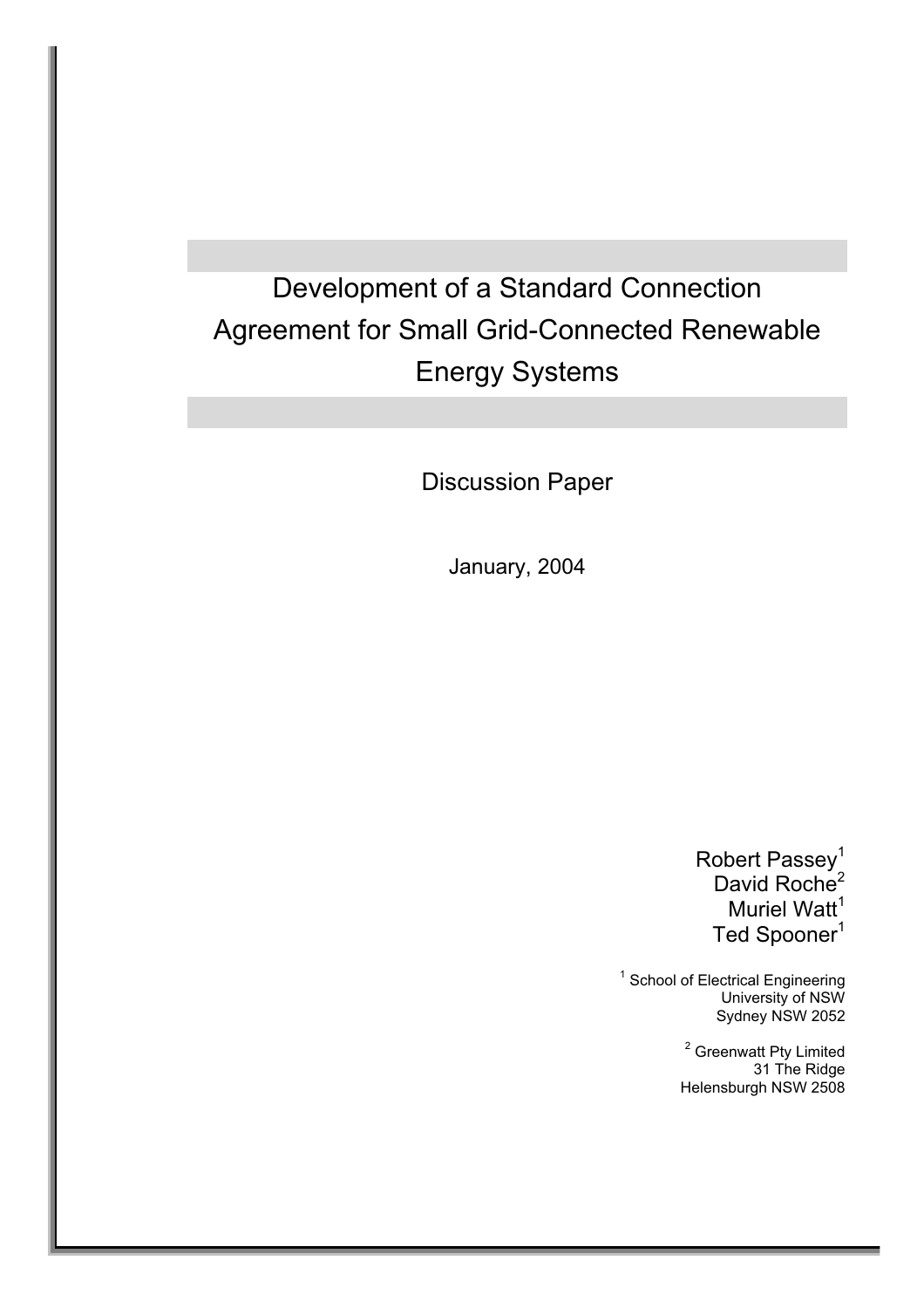#### **Acknowledgements**

This work was funded by the Australian Greenhouse Office.

The authors would like to thank the following people for their invaluable assistance: Don Anderson (EnergyAustralia), Keith Baker (AGO), Darren Brown (Aurora Energy), David Cornelius (Victorian Essential Services Commission), Michael Dadour (Origin Energy), Ray Deacon (EECA – NZ), Dominic Drenen (Origin Energy), Paul Driver (ETSA Utilities), Ian Gibb (Aurora Energy), Steve Gough (Country Energy), Tracy Greenhalgh (Unisearch), Colin Jenkins (Powercor), Dennis Jones (Orion Group), Sinta Knox (TXU), Kerry Llewellyn (Western Power), Nicole Maundrell (Energex), Craig Midson (AGO), Siva Moorthy (United Energy), Rebecca Myers (Ergon Energy), Paul Myors (EnergyAustralia), Travis Nadge (Australian Inland Energy), Max Rankin (TXU Networks), Fred Robson (Australian Inland Energy), Jill Taylor (ORER), Lisa Vosinthavong (ATO), Rebeka Weiley (Integral), Trevor Whitlow (Whitlow & Associates Ltd.).

#### **Disclaimer**

The opinions of the authors as expressed in this report are derived from a consultative process with a diverse group of stakeholders. While every reasonable step has been taken to ensure the viewpoint of each stakeholder has been accurately presented, the authors accept no liability for any misinterpretations that may have occurred.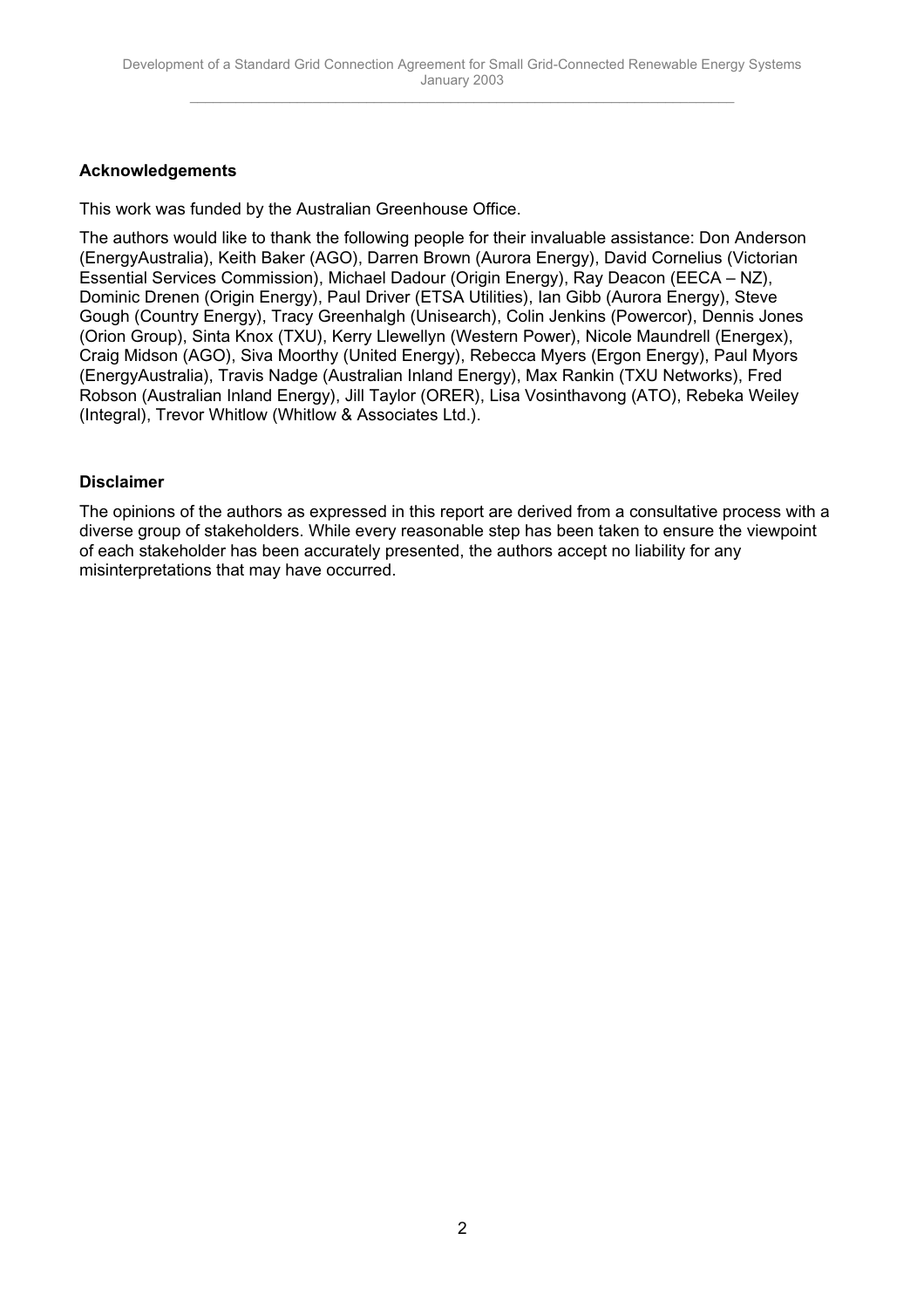## **CONTENTS**

| 1.     | <b>INTRODUCTION</b>                                                      | $6\phantom{1}6$ |
|--------|--------------------------------------------------------------------------|-----------------|
| 1.1.   | <b>RELEVANT NATIONAL AND STATE GUIDELINES</b>                            | $\overline{7}$  |
| 1.2.   | <b>DEVELOPMENT OF A STANDARD CONNECTION AGREEMENT</b>                    | $\overline{7}$  |
| 1.3.   | <b>PROCESS FOR RESPONSE TO DISCUSSION PAPER</b>                          | ${\bf 8}$       |
| 1.4.   | <b>DEFINITIONS</b>                                                       | 9               |
|        |                                                                          |                 |
|        | 2. SUMMARY OF ISSUES RAISED, AND RECOMMENDATIONS                         | 10              |
|        |                                                                          |                 |
| 3.     | SURVEY OF ELECTRICITY RETAILERS AND DNSPS                                | 13              |
| 3.1.   | <b>SYSTEM UPPER SIZE LIMIT</b>                                           | 15              |
| 3.2.   | <b>METERING SCHEMES</b>                                                  | 18              |
| 3.2.1. | TYPES OF METERING SCHEMES CURRENTLY USED IN AUSTRALIA                    | 20              |
| 3.2.2. | <b>NET METERING</b>                                                      | 20              |
| 3.2.3. | <b>IMPACTS OF DIFFERENT METERING SCHEMES ON BILLING</b>                  | 21              |
| 3.2.4. | THE BENEFITS OF A STANDARDISED METERING SCHEME                           | 21              |
| 3.3.   | <b>TECHNICAL INSTALLATION REQUIREMENTS</b>                               | 22              |
| 3.4.   | <b>SPECIALLY CERTIFIED OR ACCREDITED ELECTRICIAN</b>                     | 24              |
| 3.5.   | <b>METERING AND INSTALLATION COSTS</b>                                   | 24              |
| 3.5.1. | JURISDICTIONAL REGULATION REGARDING PAYMENT OF ADDITIONAL METERING COSTS | 26              |
| 3.5.2. | <b>SUMMATION</b>                                                         | 26              |
| 3.6.   | <b>BILLING ARRANGEMENTS</b>                                              | 28              |
| 3.6.1. | DIFFERENT REFERENCE AND RETAIL RATES                                     | 29              |
| 3.6.2. | CAP ON NET EXPORTS                                                       | 30              |
| 3.6.3. | LENGTH OF TIME FOR NET ELECTRICITY CALCULATION                           | 31              |
| 3.6.4. | HOW CREDIT FOR NET EXPORT IS PAID                                        | 31              |
| 3.6.5. | GOODS AND SERVICES TAX (GST)                                             | 32              |
| 3.6.6. | LENGTH OF CONTRACT, AND TERMINATION / DISCONNECTION AGREEMENTS           | 34              |
| 3.7.   | <b>RECS, NGACS AND GPRS</b>                                              | 36              |
| 3.7.1. | <b>MANDATORY RENEWABLE ENERGY TARGET</b>                                 | 37              |
| 3.7.2. | <b>NSW GREENHOUSE GAS ABATEMENT SCHEME</b>                               | 38              |
| 3.7.3. |                                                                          |                 |
|        | <b>GREEN POWER</b>                                                       | 39              |
| 3.8.   | <b>INSURANCE</b>                                                         | 40              |
| 4.     | ASSIGNING COSTS AND BENEFITS OF EMBEDDED GENERATION                      | 41              |
|        |                                                                          |                 |
| 4.1.   | <b>SYSTEM OWNERS</b>                                                     | 41              |
| 4.1.1. | <b>SYSTEM OWNER BENEFITS</b>                                             | 41              |
| 4.1.2. | <b>SYSTEM OWNER COSTS</b>                                                | 41              |
| 4.2.   | <b>RETAILERS</b>                                                         | 42              |
| 4.2.1. | <b>RETAILER BENEFITS</b>                                                 | 42              |
| 4.2.2. | <b>RETAILER COSTS</b>                                                    | 43              |
| 4.3.   | <b>DISTRIBUTED NETWORK SERVICE PROVIDERS</b>                             | 44              |
| 4.3.1. | <b>DNSP BENEFITS</b>                                                     | 44              |
| 4.3.2. | <b>DNSP COSTS</b>                                                        | 44              |
| 4.4.   | <b>SUMMARY</b>                                                           | 45              |
| 4.5.   | <b>TREATMENT OF LARGE EMBEDDED GENERATORS</b>                            | 46              |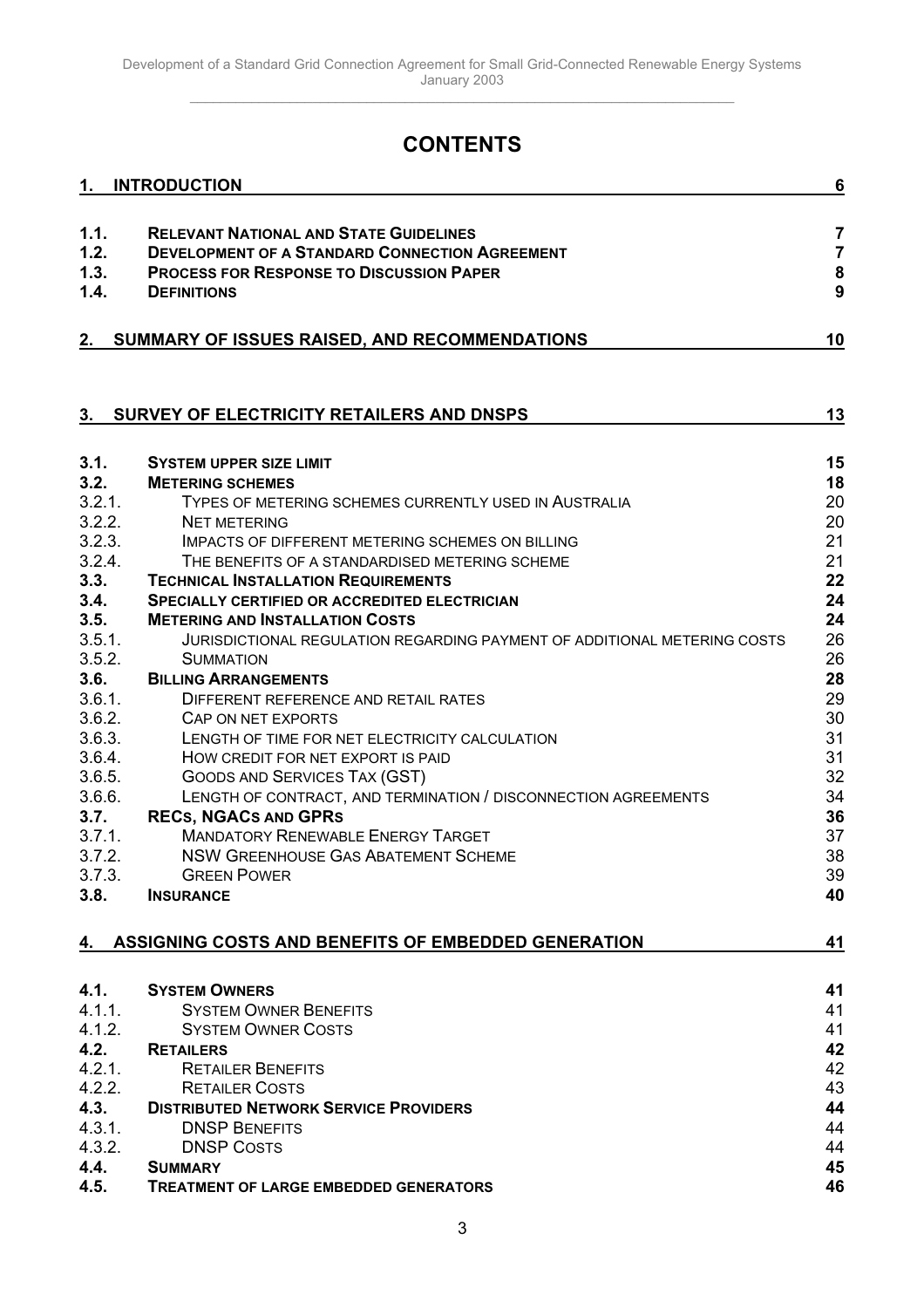### **[5. REFERENCES](#page-46-0) 47**

| <b>AUSTRALIAN STANDARDS RELEVANT TO SMALL GRID-CONNECTED POWER SYSTEMS</b> | 48 |
|----------------------------------------------------------------------------|----|
| <b>RETAILER AND DNSP SURVEYS</b>                                           | 49 |
| <b>QUESTIONNAIRE FOR ELECTRICITY RETAILERS - OCTOBER, 2003</b>             | 49 |
| <b>QUESTIONNAIRE FOR ELECTRICITY DNSPS - OCTOBER, 2003</b>                 | 51 |
| <b>METERING SCHEMES</b>                                                    | 53 |
| <b>DEEMING FORMULAS</b>                                                    | 56 |
| <b>CORRELATION OF PV OUTPUT WITH PEAK LOADS</b>                            | 65 |
| <b>GLOSSARY OF ACRONYMS AND UNITS</b>                                      | 66 |
|                                                                            |    |

| 8. | <b>GLOSSARY OF TERMS</b> |  |
|----|--------------------------|--|
|    |                          |  |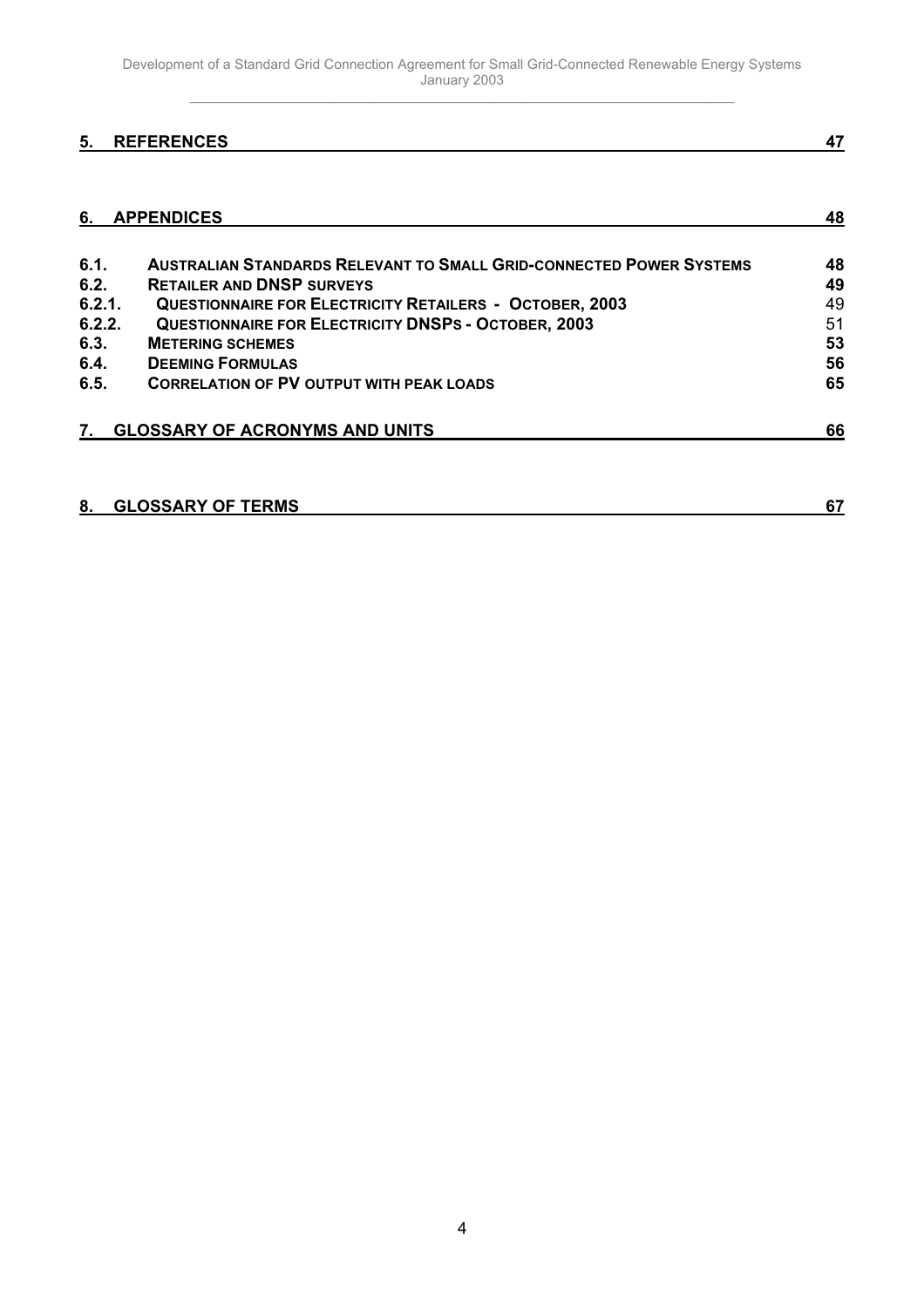## **Figures**

| Figure 2 Basic star circuit topology of a grid-connected electrical system 18 |  |
|-------------------------------------------------------------------------------|--|

#### **Tables**

| Table 1  |                                                                                    |  |
|----------|------------------------------------------------------------------------------------|--|
| Table 2  |                                                                                    |  |
| Table 3  |                                                                                    |  |
| Table 4  |                                                                                    |  |
| Table 5  |                                                                                    |  |
| Table 6  |                                                                                    |  |
| Table 7  |                                                                                    |  |
| Table 8  |                                                                                    |  |
| Table 9  |                                                                                    |  |
| Table 10 |                                                                                    |  |
| Table 11 |                                                                                    |  |
| Table 12 |                                                                                    |  |
| Table 13 |                                                                                    |  |
| Table 14 |                                                                                    |  |
| Table 15 |                                                                                    |  |
| Table 16 |                                                                                    |  |
| Table 17 | Allocation of costs and benefits according to the recommendations proposed in this |  |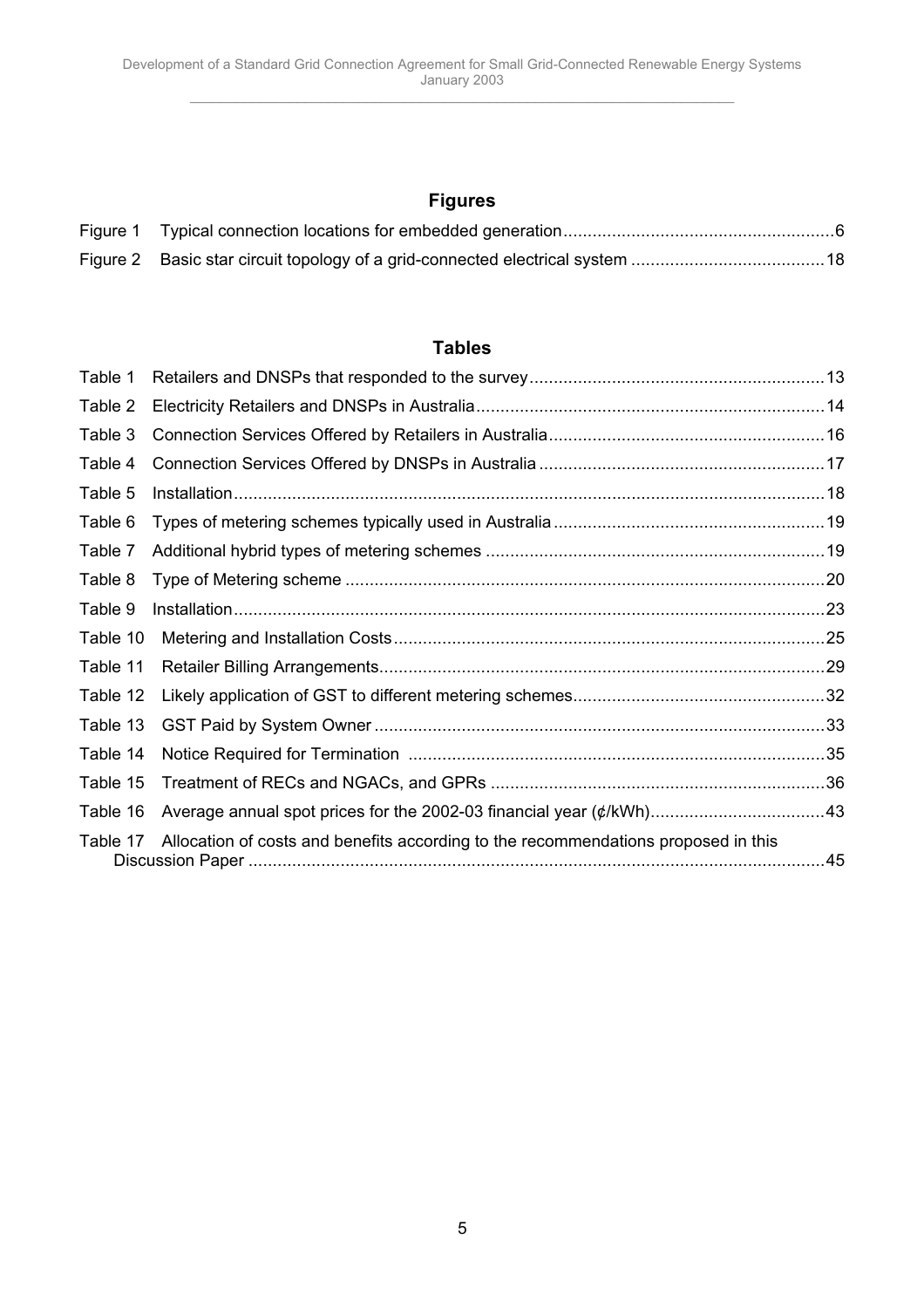## <span id="page-5-0"></span>**1. Introduction**

Connection to the electricity grid allows owners of residential-scale renewable energy systems to export energy when in excess of their requirements, and import energy when in deficit. An energy storage system is not needed, and so maintenance requirements, and initial and ongoing costs are reduced. Australian Standards that cover the technical aspects of small-scale renewable energy systems have now been developed—see Appendix 6.1. However, there are separate retail and network issues and no standardised approach exists for the connection agreements between the system owner and the electricity retailer and distributed network service provider.

Agreements currently used vary widely and cover a variety of issues including metering and billing, technical connection requirements, and treatment of credits such as Renewable Energy Certificates (RECs) and Green Power. They are often negotiated on an individual basis, which can overly complicate the connection process and result in long delays and increased costs.

Although the *Guide for the Connection of Embedded Generation* (BCSE, 2003) has recently been released by the Business Council for Sustainable Energy (BCSE) and the Commonwealth Department of Industry, Tourism and Resources (DITR), it focuses on generators generally exceeding 100  $kW_p$  in capacity.

Residential-scale renewable energy systems are typically less than 10 kW $_{\rm p}^{\rm -1}$  in capacity with most being around 1.5 kW<sub>p</sub>, and are connected to the low voltage distribution network – see Figure 1.





 $^{\text{1}}$  The size of a grid-connected photovoltaic system is typically measured in kilowatts-peak (kW<sub>p</sub>), based on the peak DC output of the photovoltaic array under standard conditions of temperature and illumination. The kVA rating of the inverter(s) connecting such a system to the grid is typically 75–100% of this value.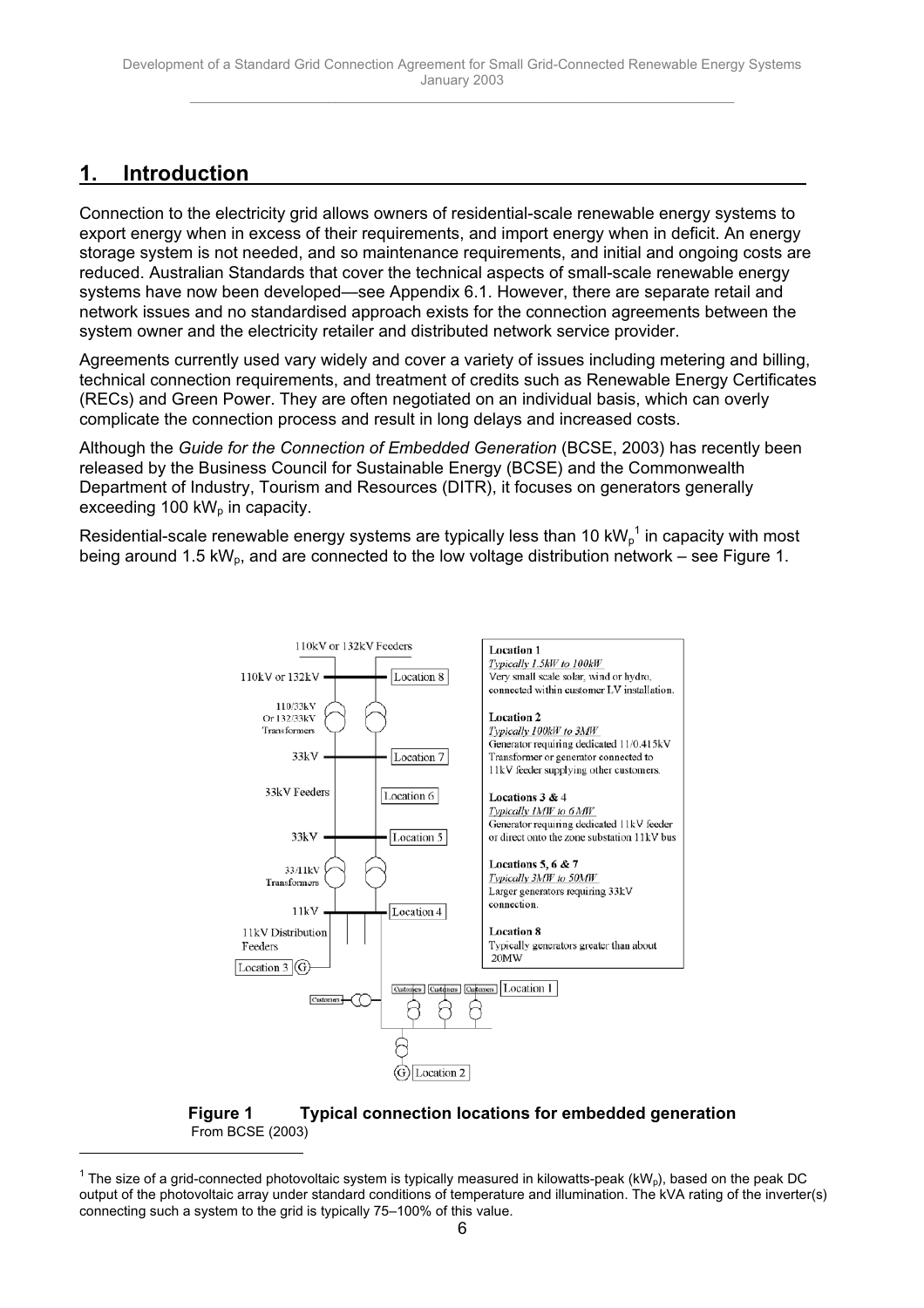The vast majority of such systems use photovoltaic panels, with a small proportion using wind turbines, and an even smaller proportion using microhydro generators. A fair indication of the relative proportions of different types of generators can be obtained from the number of RECs registered by the Australian Registry for Renewable Energy Certificates. As at November 2003, a total of 1,695 RECs (95% of SGU RECs) were registered for PV small generating units (SGUs), 84 for wind SGUs and none for microhydro units. Thus although this Discussion Paper is relevant to all small-scale gridconnected renewable energy systems, the needs of PV systems are emphasised.

## **1.1. Relevant National and State Guidelines**

The National Electricity Code (NEC) aims to provide a regime of 'light-handed' regulation of the Australian electricity market. It provides a set of market-oriented rules authorised by the ACCC governing market operations, power system security, network connection and access, and network services pricing. According to Clause 1.4 of the NEC, it provides, among others things:

- detailed market rules (including bidding, dispatch, spot price determination and settlements arrangement);
- detailed operational requirements (including power system operations and power system security, emergency operations, metering and maintenance scheduling);
- terms and conditions of access and technical standards that will apply for connection to the network; and
- the methods to be used for pricing network services.

 $\overline{a}$ 

However, the NEC also allows the Jurisdictional Regulator $^2$  to develop regulations and guidelines within its jurisdiction, including those regarding grid connection of embedded generators. To date, NSW, South Australia and Victoria have developed, or are developing, guidelines relevant to embedded generators. They are referred to throughout this document, where relevant.

## **1.2. Development of a Standard Connection Agreement**

The Australian Greenhouse Office has provided funding for development of a standard connection agreement template for small (less than 10 kVA) renewable energy systems throughout Australia. This agreement need not be mandatory but would help simplify the grid-connection process for all concerned by providing greater certainty regarding performance, timing and costs.

The project extends work carried out by Coelacanth Consulting (now Greenwatt Pty Limited) and the Australian CRC for Renewable Energy (ACRE) Energy Policy Group (known as AEPG). Coelacanth Consulting produced the report *Metering of embedded generators in Australia* for the Australian Greenhouse Office in October 2001 (Roche, 2001). The AEPG work involved contacting a range of stakeholders including DNSPs, electricity retailers, system owners and system installers, for background information regarding development of a standard connection agreement (Passey *et al*., 2002).

The process of developing a standard connection agreement has been divided into two stages, the first of which is summarised in this report.

The **first stage** involved surveying DNSPs and electricity retailers regarding agreements they currently use, and the processes they follow for approving grid connection of small systems. Surveys were sent by email, and late responders were sent at least three follow-up emails, before being

 $^2$  Independent Pricing and Regulatory Tribunal (IPART) in NSW; Essential Services Commission (ESCOSA) in South Australia; Essential Services Commission (VESC) in Victoria; Independent Competition and Regulatory Commission (ICRC) in the ACT; Office of the Tasmanian Energy Regulator (OTER); Utilities Commission in the Northern Territory; Queensland Competition Authority (QCA).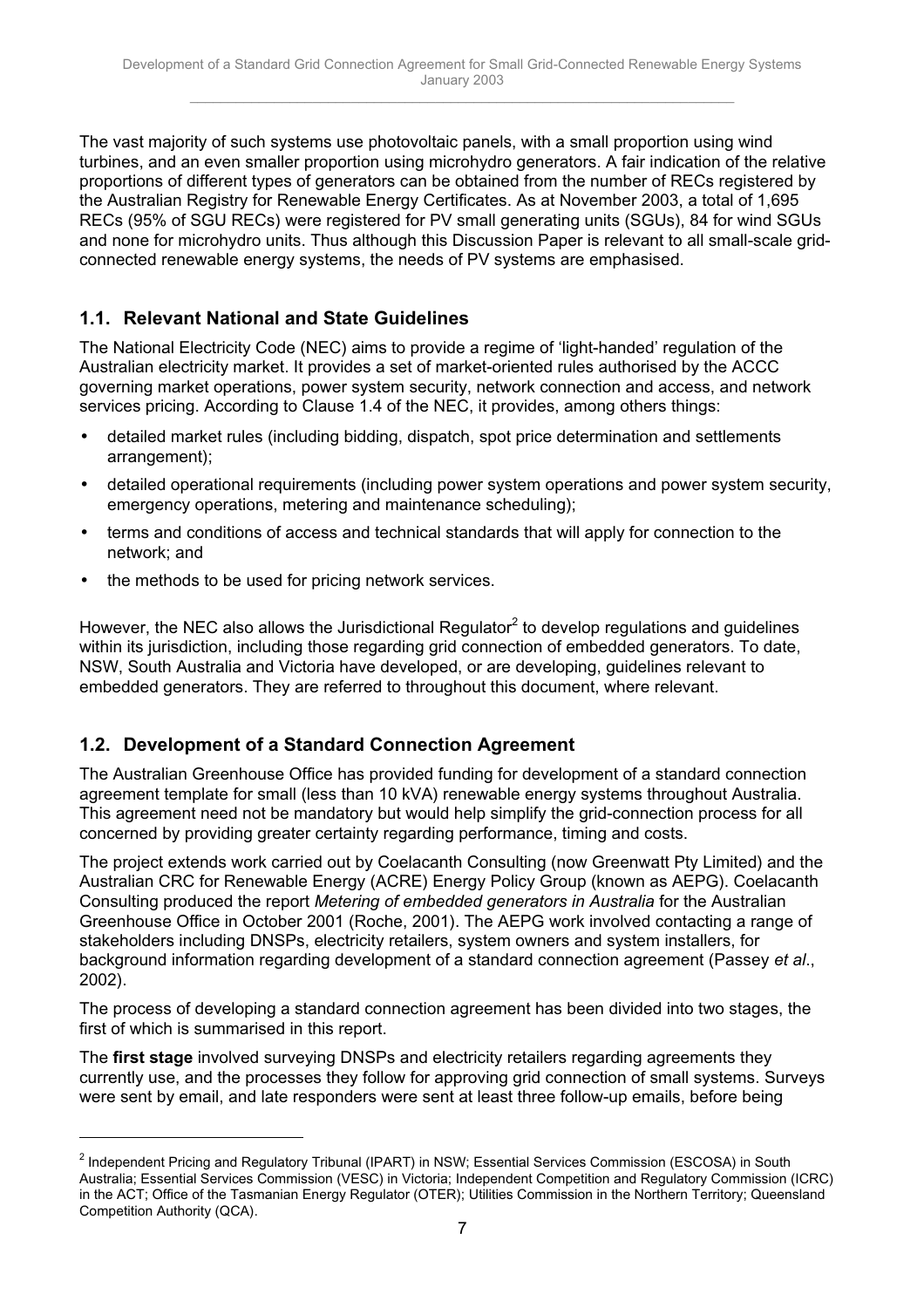offered the opportunity to provide input directly by phone. Input was also sought from system owners, the Office of the Renewable Energy Regulator and the Australian Taxation Office. This discussion paper summarises the survey results, highlights and discusses the main issues raised, and recommends how these issues should be addressed.

In the **second and final stage,** the responses from stakeholders to the formal discussion paper will be used to propose a standard connection agreement template. This template will be made publicly available for use by DNSPs, electricity retailers, system installers and system owners. A Final Report will summarise the overall project and its outcomes.

**Section 2** of this Discussion Paper summarises the issues raised and the author's recommendations on how they could be addressed, **Section 3** outlines and discusses the survey results, and **Section 4** discusses how the costs and benefits of embedded generation could be assigned. At this stage, prior to more extensive input to the process via the Discussion Paper, proposal of a standard connection agreements for either retailers or DNSPs is considered premature.

## **1.3. Process for Response to Discussion Paper**

Responses to the Discussion Paper are due by **6th February, 2004**. Submissions should be submitted in electronic format.

Responses are particularly requested in relation to the points raised in the 'Issues Boxes' throughout the document. Keep in mind that some connection agreements have been criticised for being overly long and complex. The new Australian Standards should facilitate use of a shorter agreement of no more than two or three pages. Additional information can always be supplied separately. Responses are also requested regarding;

- any inaccuracies in the Discussion Paper
- any issues that have not been adequately addressed
- issues specific to non-PV technologies that have been overlooked.

## **Responses should be directed to:**

Dr Robert Passey Email: r.passey@unsw.edu.au Phone: 02 9385 4061 Mobile: 0421 783 122

Following input to the Discussion Paper, our intention is to release a Final Report with a proposed standard connection agreement. Based on the issues and recommendations herein, if you consider it unlikely the final agreement will be suitable for your operations, please provide details regarding the process you consider necessary to develop a more appropriate agreement. For example, you may simply require an additional round of written input, or you may require face-to-face contact with other stakeholders via a round-table discussion.

| <b>Important Dates:</b>                                             |                                    |
|---------------------------------------------------------------------|------------------------------------|
| Surveys sent to retailers and DNSPs: 12 <sup>th</sup> October, 2003 |                                    |
| Surveys ideally returned by:                                        | 24th October, 2003                 |
| Discussion Paper released:                                          | 16 <sup>th</sup> January, 2004     |
| Responses to Discussion Paper:                                      | due 6 <sup>th</sup> February, 2004 |
| Final Report released:                                              | 20 <sup>th</sup> February, 2004    |
|                                                                     |                                    |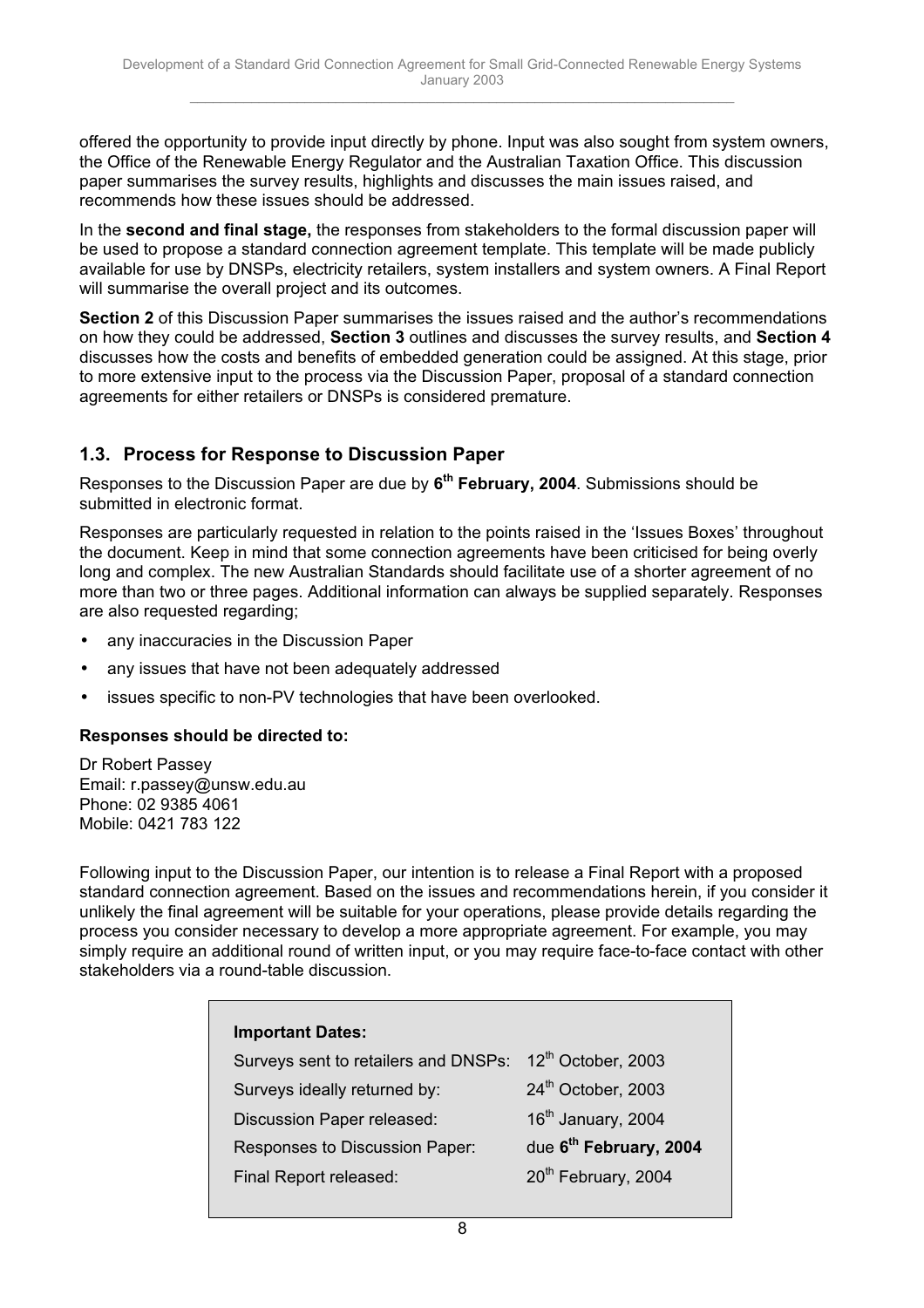## **1.4. Definitions**

Throughout this report, a single embedded generator is assumed to be operated in conjunction with a set of conventional loads, both of which are owned by a *customer* who buys electrical energy from (or in some cases sells it to) a *retailer* via an electrical distribution network or *grid* owned and/or operated by a *distributed network service provider* (DNSP). The combined loads and generator are referred to as the customer's *system*. The terms *import* and *export* are used from the perspective of the customer. That is, electrical energy is imported from or exported to the grid. *Gross imports* refers to the total unidirectional flow of electrical energy from the grid to the customer's system. *Gross exports* refers to the total unidirectional flow of electrical energy from the customer's system to the grid. *Net imports (exports)* refers to gross imports less exports (exports less imports). *Generation* refers to the total flow of electrical energy out of the customer's generator.

Electrical energy units used in the paper are kilowatt-hours (kWh) rather than megawatt-hours (MWh), since the generation from most residential-scale systems is more readily measured in kWh, and most electricity bills are given in kWh.

## **MRET Review**

On the day this Discussion Paper was released, the recommendations of the MRET Review Panel were also released. These included the recommendation that the deeming period for PV systems of not more than 10 kW<sub>p</sub> (or 25 MWh per annum) be increased from 5 to 15 years. At this stage the Federal Government has not stated how it will act on these recommendations. Should any announcements be made, the relevant details will be updated in the proposed grid connection agreement and Final Report.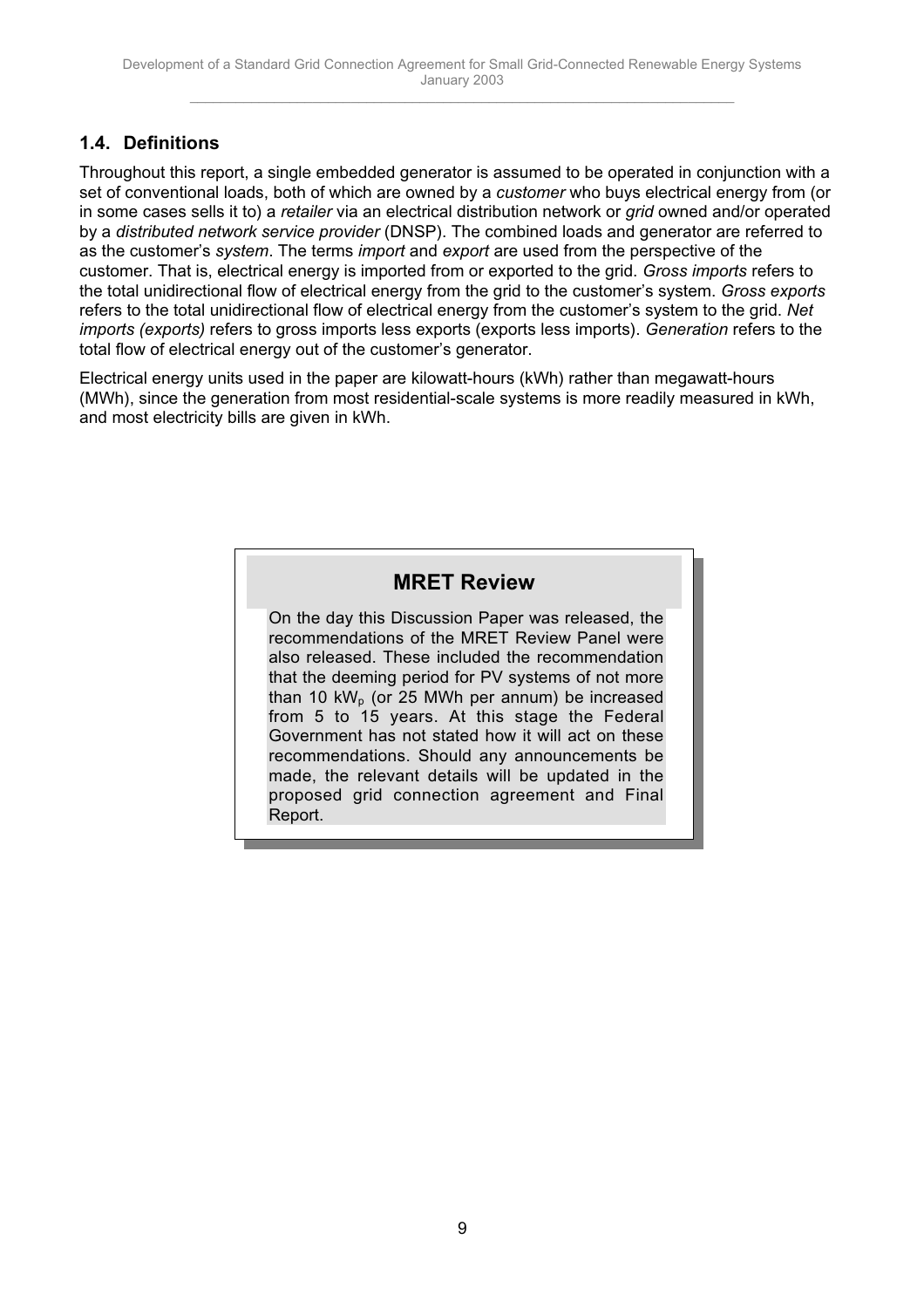## <span id="page-9-0"></span>**2. Summary of Issues Raised, and Recommendations**

Some of the following issues relate to the agreement between the system owner and the retailer, some relate to the agreement between the DNSP and the system owner, and some relate to both agreements.

#### **Issue 1 System size**

What should the upper limit of small-scale grid-connected renewable energy systems be?

#### **Recommendation**

The upper limit should be consistent with AS 4777: no less than 10 kVA for single phase units, and 30 kVA for three-phase units. Retailers may include a caveat that systems should be appropriately sized to meet demand. DNSPs may include a caveat that system size may be limited by local grid characteristics.

#### **Issue 2 Metering Scheme**

Should a standard metering scheme be used, and if so, what type?

#### **Recommendation**

Either scheme 2a or 2b should be used as standard. This would be in keeping with the trend in Jurisdictional regulation, and would allow measurement of the system's gross export.

#### **Issue 3 Additional Technical Connection Requirements**

Should DNSPs impose technical connection requirements in addition to those imposed by Australian Standards and State or Territory regulators?

#### **Recommendation**

Technical connection requirements in addition to those imposed by Australian Standards and State or Territory regulators should not be required for a standard connection agreement where a certified renewable energy installer is used.

#### **Issue 4 Requirement for Specially Certified or Accredited Electricians**

Should DNSPs be allowed to require that electricians connecting a system to the grid be specially certified or accredited beyond existing legal requirements.

#### **Recommendation**

The DNSP should not require electricians to be specially certified or accredited.

If you do believe that electricians should be specially certified or accredited, can you suggest ways in which the complexity and cost of this requirement could be minimised. For example, the DNSP could have a list of approved installers with a well-defined procedure for getting onto that list.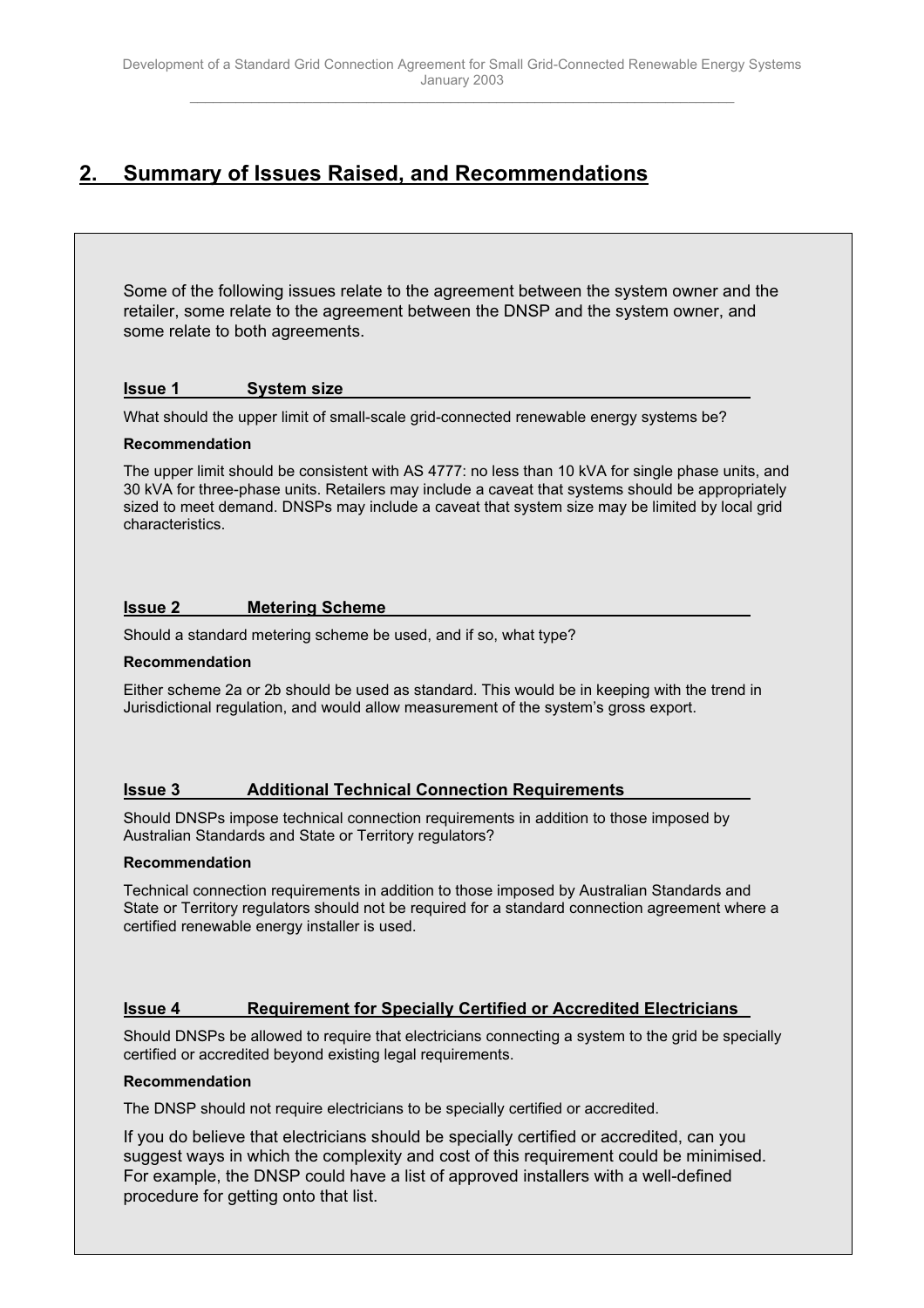## **Issue 5 Metering Costs**

Should DNSPs charge for installation of metering, and if they do, what can they do to minimise costs?

Assuming a standard charge should be levied, how should it be calculated?

#### **Recommendations**

(i) If DNSPs do require the system owner to pay additional metering costs, they should allow suitably qualified system installers to perform the installation in order to reduce the installation cost component.

(ii) A standard charge of no more than \$200 should be applied to recoup the shallow connection costs only.

(iii) In the longer term, interval meters should be installed on all new premises, or where meters are being replaced, so as to facilitate future use of distributed generation, as well as demand management options.

#### **Issue 6 Retail and Reference Rates**

Should the reference and retail rates be the same?

#### **Recommendations**

(i) Retailers may offer reference rates that are higher than retail rates,

(ii) Retailers should not offer reference rates that are less than retail rates, even when there is net export.

(iii) The reference rate should either be fixed or pegged to the retail rate for the term of the connection agreement.

#### **Issue 7 Cap on Net Exported Electricity**

Should retailers place a cap on net exported electricity for which they will pay?

#### **Recommendations**

(i) Retailers should not place a cap on net exported electricity.

(ii) The option of placing a cap on total distributed generation receiving the current tariffs should be considered, along with a greater certainty that tariffs for current installations will be maintained.

#### **Issue 8 Payment for Net Export**

How should credit for net export be paid?

#### **Recommendation**

Credit for net export should be carried forward until reaching at least \$50 and then paid.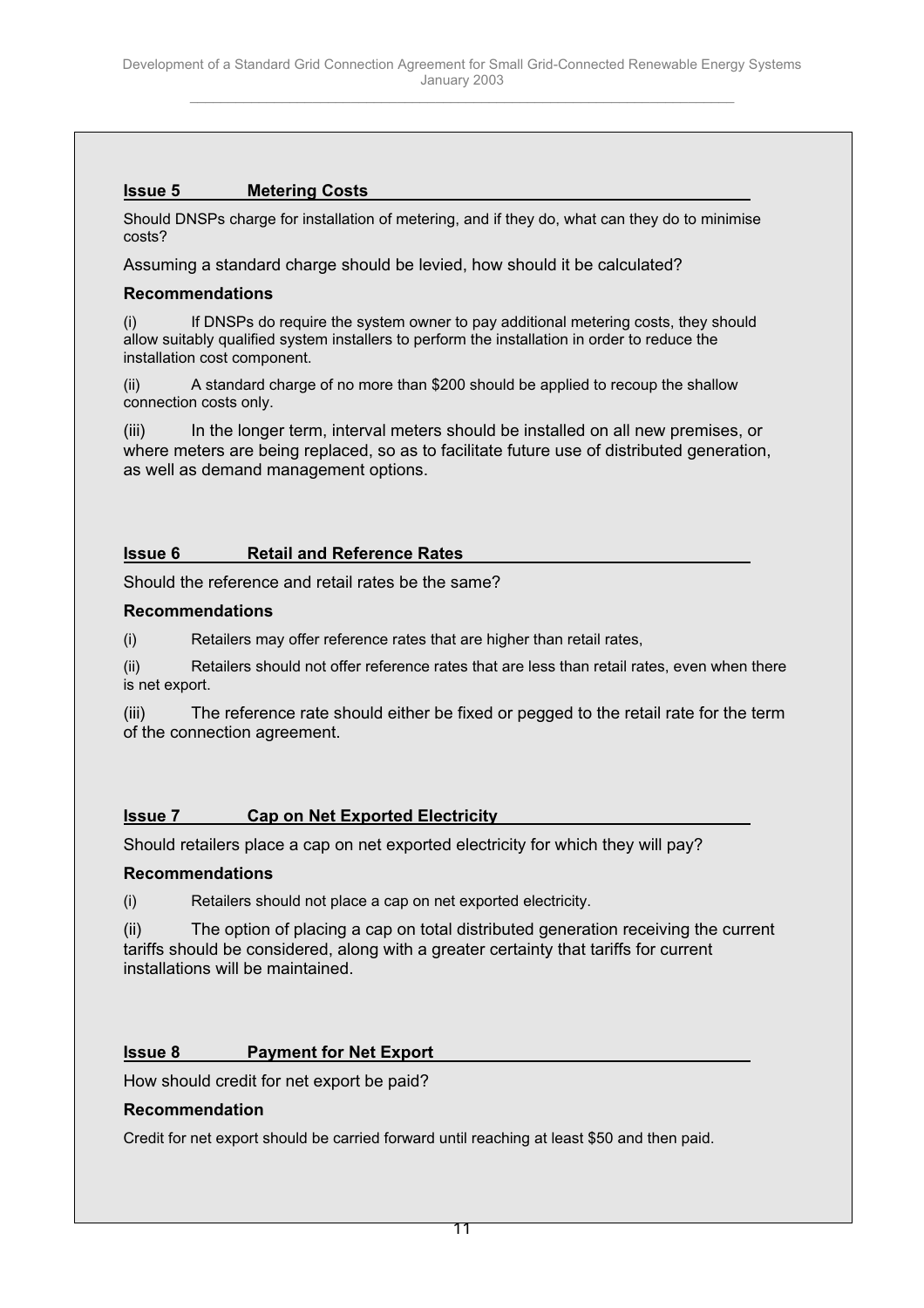#### **Issue 9 Duration of Contract, Notice for Termination, and Disconnection Process**

For how long should the agreement apply, how much notice should the system owner, retailer and DNSP be required to give to terminate the agreement, and what should be the process for disconnection?

#### **Recommendations**

(i) The duration of the agreement should be at least five years. .

(ii) Early termination of an agreement by a retailer or DNSP should be allowed only under exceptional circumstances, such as an intractable safety issue arising or say, long-standing nonpayment of electricity bills etc. For legal reasons, where the system owner sells the system or property, the existing contract will need to be terminated and a new contract entered into with the new owners.

(iii) Where an agreement is to be terminated by any party, one month notice should be given, and a contract should be open for negotiation one month prior to the termination date.

(iv) The disconnection process should be clearly stated in any grid-connection agreement.

### **Issue 10 Treatment of Renewable Energy Certificates**

How should the deemed RECs be treated in a grid connection agreement?

#### **Recommendation**

The system owner should be given the option of transferring the RECs to an agent (such as their electricity retailer, the system supplier or a government agency), who would compensate the system owner using the ORER deeming formula and at least the current value of RECs.

#### **Issue 11 Treatment of NSW Greenhouse Gas Abatement Certificates**

How should NGACs be treated in a grid-connection agreement?

#### **Recommendation**

Since it is unlikely NGACs will be generated by residential-scale renewable energy systems, they should not be included in the agreement.

#### **Issue 12 Treatment of Green Power Rights**

How should GPRs be treated in a grid-connection agreement?

#### **Recommendations**

(i) Retailers should sell exported electricity as Green Power.

(ii) Retailers should apply net billing so the system owner is effectively paid the Green Power tariff on any gross exports offset against gross imports.

(iii) Retailers should not have to pay the system owner the Green Power tariff for net exported electricity, even if the system owner is a Green Power customer. This is based on the assumption that the system owner would benefit more from up-front payment of RECs than from an ongoing Green Power tariff.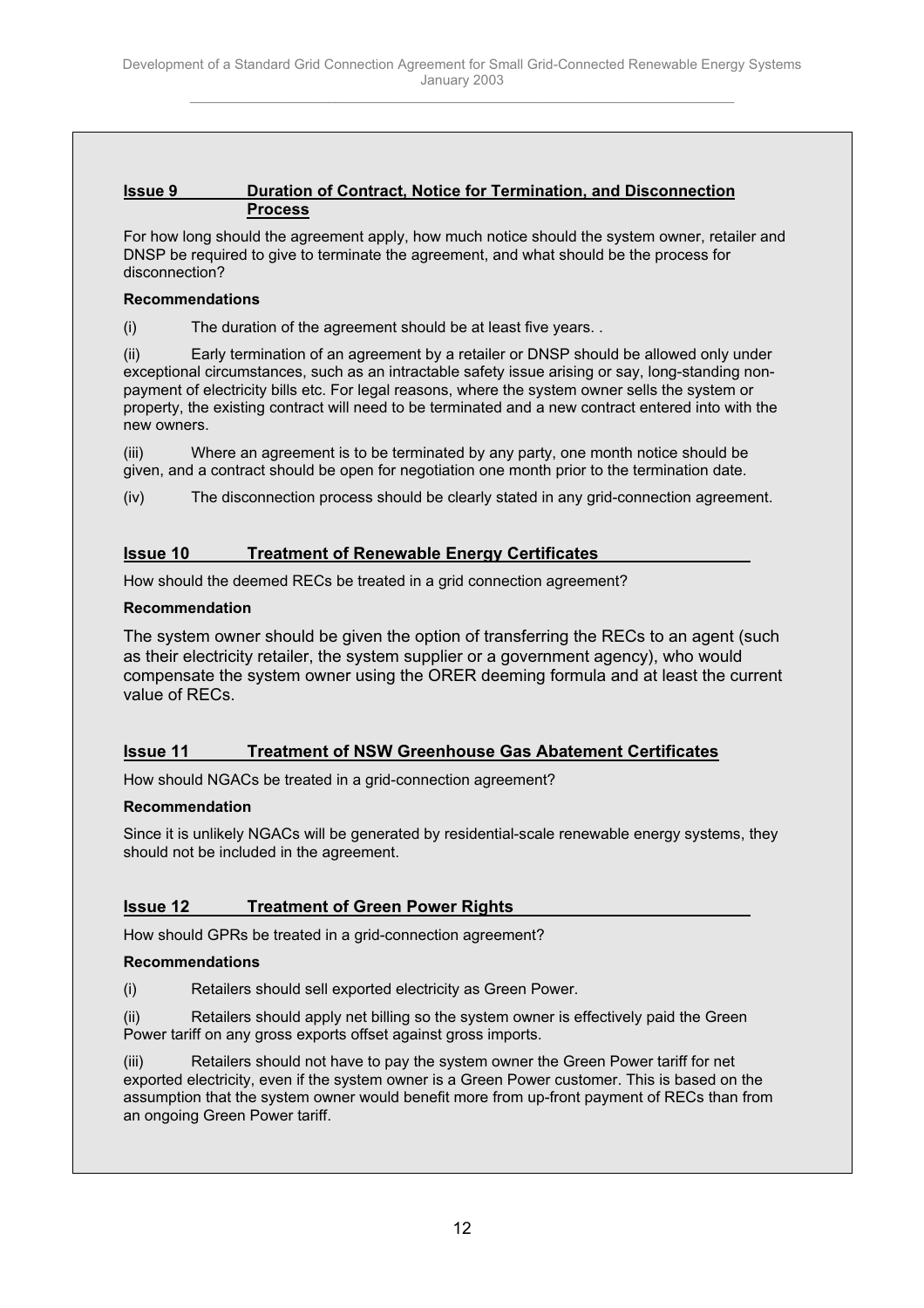## <span id="page-12-0"></span>**3. Survey of Electricity Retailers and DNSPs**

Fifteen Retailers and 15 DNSPs were sent separate written surveys during October 2003—see Appendix 6.2 for surveys. Responses were received from ten retail operations and ten DNSP operations—see Table 1. There are three retailers, three DNSPs, and 12 companies that have both retail and network service businesses in Australia—see Table 2.

All respondents, with the exception of Auspower which focuses on large customers, allow grid connection of small renewable energy systems. As can be seen from Table 3, Table 4 and Table 5, the nature and extent of the services differ greatly, ranging from a full connection service to a much more limited service. Some retailers offer a grid-connection service nationally whereas others limit this service to within their franchise area.

| <b>Responses received from</b>  |                                 |  |  |  |  |  |  |  |
|---------------------------------|---------------------------------|--|--|--|--|--|--|--|
| <b>Retailers</b>                | <b>DNSPs</b>                    |  |  |  |  |  |  |  |
| Aurora Energy                   | Aurora Energy                   |  |  |  |  |  |  |  |
| <b>Australian Inland Energy</b> | <b>Australian Inland Energy</b> |  |  |  |  |  |  |  |
| <b>Country Energy</b>           | <b>Country Energy</b>           |  |  |  |  |  |  |  |
| Energex                         | EnergyAustralia                 |  |  |  |  |  |  |  |
| EnergyAustralia                 | <b>ETSA</b>                     |  |  |  |  |  |  |  |
| Ergon                           | Integral Energy                 |  |  |  |  |  |  |  |
| Integral Energy                 | Powercor                        |  |  |  |  |  |  |  |
| Origin                          | <b>TXU Networks</b>             |  |  |  |  |  |  |  |
| <b>Western Power</b>            | United Energy                   |  |  |  |  |  |  |  |
| TXU                             | Western Power                   |  |  |  |  |  |  |  |

#### **Table 1 Retailers and DNSPs that responded to the survey**

| <b>Responses not received from</b> |                                |  |  |  |  |  |  |  |  |  |
|------------------------------------|--------------------------------|--|--|--|--|--|--|--|--|--|
| <b>Retailers</b>                   | <b>DNSPs</b>                   |  |  |  |  |  |  |  |  |  |
| Actew AGL                          | Actew AGL                      |  |  |  |  |  |  |  |  |  |
| AGL                                | AGL                            |  |  |  |  |  |  |  |  |  |
| Auspower                           | Energex                        |  |  |  |  |  |  |  |  |  |
| NT Power and Water Corporation     | Ergon                          |  |  |  |  |  |  |  |  |  |
| Powerdirect                        | NT Power and Water Corporation |  |  |  |  |  |  |  |  |  |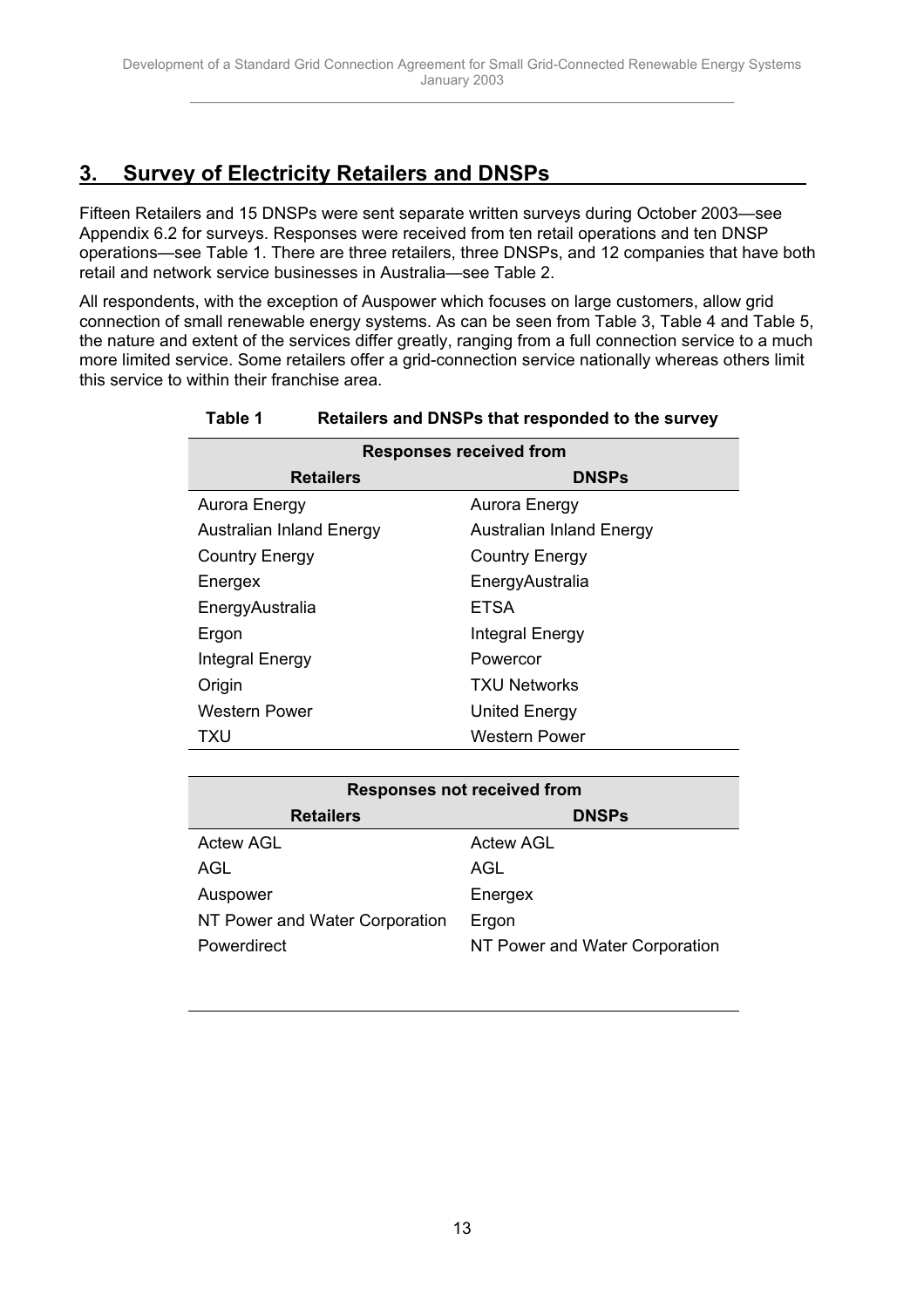| <b>Head</b><br><b>Office</b><br><b>Location</b> | Company                                     | <b>Retailer /</b><br><b>DNSP</b>          | <b>Cater for</b><br>grid<br>connection? | <b>Areas</b><br>serviced by<br>retailer                  | <b>Retailer cap</b><br>on system<br>size?    | <b>DNSP cap on</b><br>system size?                  |
|-------------------------------------------------|---------------------------------------------|-------------------------------------------|-----------------------------------------|----------------------------------------------------------|----------------------------------------------|-----------------------------------------------------|
| <b>NSW</b>                                      | Australian Inland<br>Energy                 | retailer and<br><b>DNSP</b>               | Y                                       | NSW distribution<br>area only                            | Yes, likely to be<br>less than 10 kVA        | Yes, likely to be<br>less than 10 kVA               |
|                                                 | <b>Country Energy</b>                       | retailer and<br><b>DNSP</b>               | Y                                       | All NEM<br>participating<br><b>States</b>                |                                              | $Yes < 10$ kVA<br>>10kVA<br>negotiated              |
|                                                 | EnergyAustralia                             | retailer and<br><b>DNSP</b>               | Y                                       | <b>NSW</b>                                               | <b>No</b>                                    | No, but depends<br>on local grid<br>characteristics |
|                                                 | Integral Energy                             | retailer and<br><b>DNSP</b>               | Y                                       | <b>NSW</b>                                               | 10 kVA                                       | 10kVA                                               |
| <b>Vic</b>                                      | Citipower<br>(recently bought<br>by Origin) |                                           |                                         |                                                          |                                              |                                                     |
|                                                 | Origin Energy                               | retailer only                             | Y                                       | Nationally with<br>representation in<br>Vic, SA and Qld. | <b>No</b>                                    |                                                     |
|                                                 | TXU and TXU<br><b>Networks</b>              | retailer (TXU),<br>DNSP (TXU<br>Networks) | Y                                       | Victoria                                                 | 2 kW                                         | 2 kW                                                |
|                                                 | <b>United Energy</b>                        | DNSP only                                 | Y                                       |                                                          |                                              | 10 kVA, but is<br>limited by network<br>capacity    |
|                                                 | Auspower                                    | retailer for<br>Yallourn<br>Energy        | N                                       |                                                          |                                              |                                                     |
|                                                 | Powerdirect                                 | retailer for<br>Australian<br>Energy      | Y                                       |                                                          |                                              |                                                     |
|                                                 | Powercor                                    | DNSP only                                 | Y                                       |                                                          |                                              | 20 kVA                                              |
|                                                 | <b>AGL</b>                                  | retailer and<br><b>DNSP</b>               | Y                                       |                                                          |                                              |                                                     |
| Qld                                             | Energex                                     | retailer and<br><b>DNSP</b>               | Υ                                       | South East<br>Queensland<br>franchise area               | 10kVA                                        |                                                     |
|                                                 | Ergon Energy                                | retailer and<br><b>DNSP</b>               | Y                                       | QLD but only<br>within franchise<br>area                 | 1.5kW                                        |                                                     |
| <b>SA</b>                                       | <b>ETSA</b>                                 | DNSP only                                 | Y                                       |                                                          |                                              | Single phase<br>15kW, three<br>phase 45 kW          |
| <b>WA</b>                                       | <b>Western Power</b><br>Corporation         | retailer and<br><b>DNSP</b>               | Υ                                       | <b>WA</b>                                                | Single phase<br>10kVA, three<br>phase 30 kVA | Single phase<br>10kVA, three<br>phase 30 kVA        |
| <b>Tas</b>                                      | Aurora Energy                               | retailer and<br><b>DNSP</b>               | Υ                                       | Tas                                                      | 3kVA                                         | None                                                |
| <b>ACT</b>                                      | Actew AGL                                   | retailer and<br><b>DNSP</b>               | Υ                                       |                                                          |                                              |                                                     |
| <b>NT</b>                                       | NT Department of<br>Mines and<br>Energy     | retailer and<br><b>DNSP</b>               | Υ                                       |                                                          |                                              |                                                     |

| Table 2 |  | <b>Electricity Retailers and DNSPs in Australia</b> |  |  |
|---------|--|-----------------------------------------------------|--|--|
|---------|--|-----------------------------------------------------|--|--|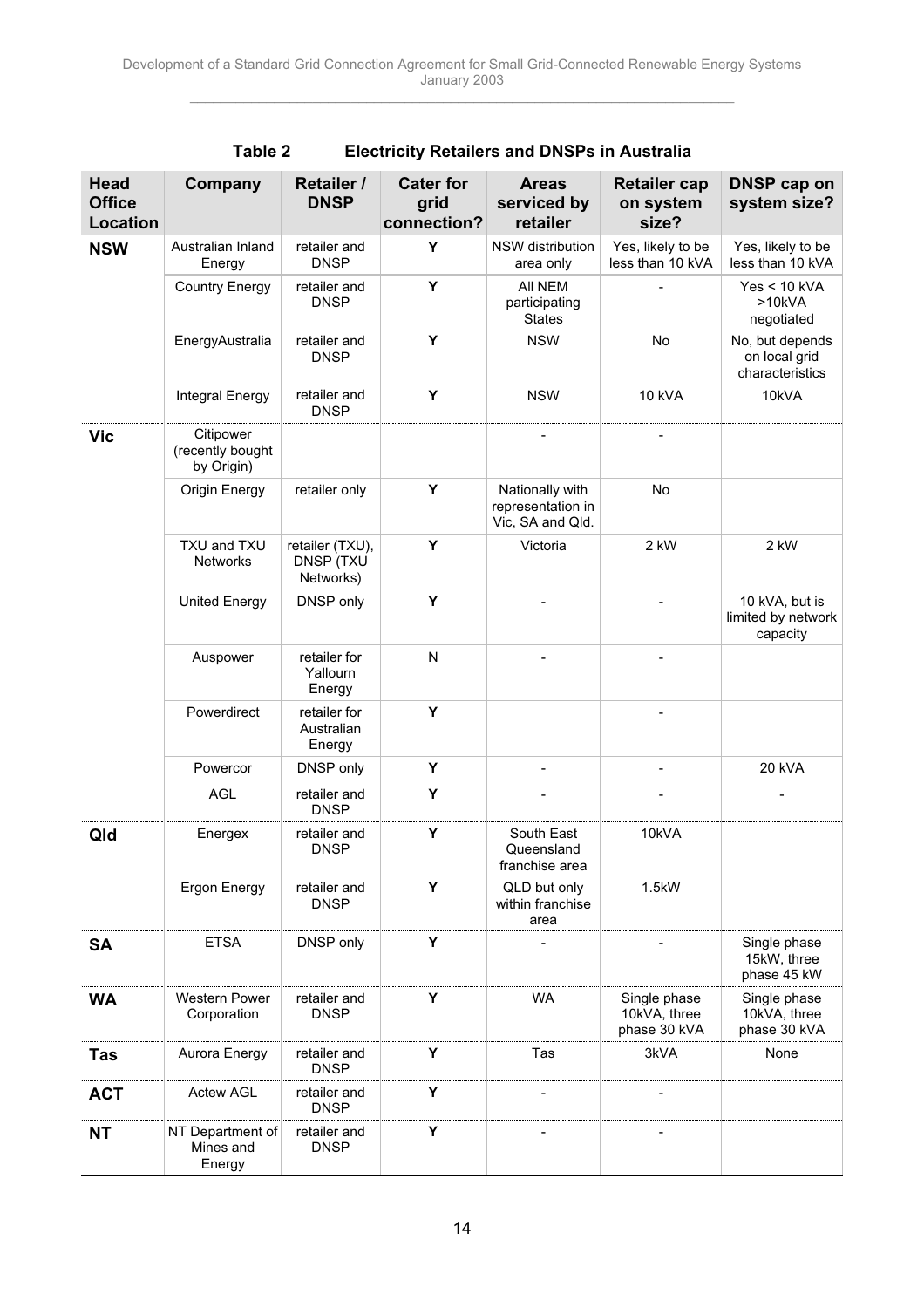## <span id="page-14-0"></span>**3.1. System upper size limit**

Of the respondents, not all had an upper size limit for embedded generators. For those that did, the upper limit ranged from 1.5 to 20 kW<sub>p</sub> for single phase, and up to 45 kW<sub>p</sub> for three phase, although the limit for a particular system may depend on local grid characteristics.

The system size limit to which Australian Standard AS 4777 applies is 10 kVA for single phase units, and 30 kVA for three-phase units, although the Standard may be used for guidance in the case of larger systems. Thus it would seem reasonable for retailers and DNSPs to adopt similar size limits. However, retailers may be concerned with systems that are oversized with respect to demand, and so likely to have a significant net export. This problem could be overcome by setting a reasonable limit on the amount of export for which they pay the system owner. DNSPs concerned with impacts on the local network could include a caveat stating that the upper limit would depend on local grid characteristics. Alternatively, as occurs in some US contracts, the conditions may apply only until a specified number or capacity of systems is installed on the system (eq. 10 MW<sub>p</sub> or 1000 systems), after which the DNSP or retailer reserves the right to change them.

## **Issue 1 System size**

What should the upper limit of small-scale grid-connected renewable energy systems be?

## **Recommendation**

The upper limit should be consistent with AS 4777: no less than 10 kVA for single phase units, and 30 kVA for three-phase units

- Retailers may include a caveat that systems should be appropriately sized to meet demand
- DNSPs may include a caveat that system size may be limited by local grid characteristics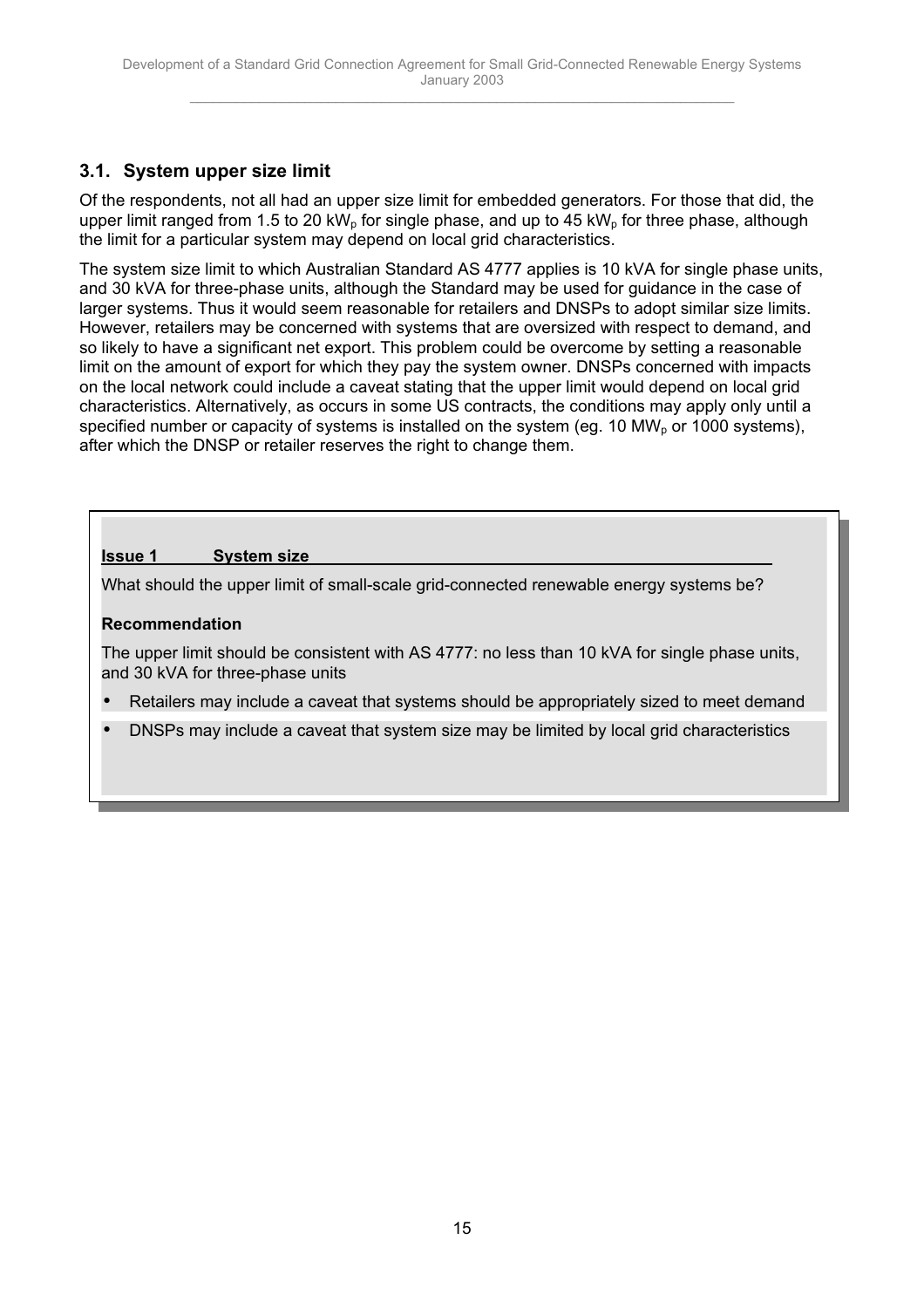| Company                              | Full connection service? | Panels, inverter, wiring and<br>incidentals | Perform or organise system<br>installation | <b>AGO Rebate Application</b> | AGO Rebate final report | State Rebate Application | connect meter<br>Network grid<br>application | Network grid connect meter final<br>contract | Renewable Energy Certificates | NSW Greenhouse Abatement<br>Certificates | Electrical Chief Inspectors Office<br>form | Embedded Generation contract |
|--------------------------------------|--------------------------|---------------------------------------------|--------------------------------------------|-------------------------------|-------------------------|--------------------------|----------------------------------------------|----------------------------------------------|-------------------------------|------------------------------------------|--------------------------------------------|------------------------------|
| Australian Inland<br>Energy          | $Y^i$                    | $Y^i$                                       | $Y^i$                                      | $N^{ii}$                      | $N^{ii}$                | $N^{ii}$                 | N                                            | $\overline{\mathsf{N}}$                      | Υ                             | N                                        | $\mathsf{N}$                               | $\mathsf{N}$                 |
| <b>Country Energy</b>                | N                        | N                                           | N                                          | N                             | N                       | N                        | Υ                                            | Y                                            | Υ                             | Y                                        | N                                          | if ><br>10<br><b>kVA</b>     |
| EnergyAustralia                      | N                        | $\overline{\mathcal{C}}$                    | $\overline{\mathcal{C}}$                   | ?                             | $\tilde{?}$             | ?                        | $\tilde{?}$                                  | $\overline{\mathcal{C}}$                     | $\overline{?}$                | $\overline{\mathcal{C}}$                 | $\overline{?}$                             | $\tilde{?}$                  |
| Integral Energy                      | N                        | N                                           | N                                          | N                             | N                       | N                        | N                                            | N                                            | N                             | N                                        | N                                          | N                            |
| <b>Origin Energy</b>                 | Y                        | Y                                           | Y                                          | Y                             | Y                       | Υ                        | Y                                            | Ý                                            | Y                             | N                                        | Y                                          | Y                            |
| <b>TXU</b>                           | N                        | N                                           | N                                          | N                             | N                       | N                        | na                                           | na                                           | N                             | na                                       | N                                          | na                           |
| Powerdirect                          |                          |                                             |                                            |                               |                         |                          |                                              |                                              |                               |                                          |                                            |                              |
| <b>AGL</b>                           |                          |                                             |                                            |                               |                         |                          |                                              |                                              |                               |                                          |                                            |                              |
| Energex                              | $Y^{iii}$                | Y                                           | Y                                          | Y                             | Y                       | Υ                        | Y                                            | Υ                                            | Y                             | ÷,                                       | Υ                                          | Υ                            |
| <b>Ergon Energy</b>                  | N                        | N                                           | N                                          | N                             | N                       | N                        | N                                            | $\mathsf{N}$                                 | Y                             | Υ                                        | N                                          | N                            |
| <b>Western Power</b><br>Corporation  | $\overline{\mathsf{N}}$  | N                                           | Yiv                                        | $N^{\mathsf{v}}$              | $N^{\mathsf{v}}$        | $N^{\mathsf{v}}$         | Y                                            | Y                                            | N                             | N                                        | N                                          | Y                            |
| Aurora Energy                        | $\mathsf{N}$             | N                                           | N                                          | Y                             | Υ                       | N                        | N                                            | $\mathsf{N}$                                 | ÷,                            | $\mathsf{N}$                             | $\mathsf{N}$                               | Υ                            |
| <b>Actew AGL</b>                     |                          |                                             |                                            |                               |                         |                          |                                              |                                              |                               |                                          |                                            |                              |
| NT Department of<br>Mines and Energy |                          |                                             |                                            |                               |                         |                          |                                              |                                              |                               |                                          |                                            |                              |

**Table 3 Connection Services Offered by Retailers in Australia**

i Is performed through a partner arrangement with a local supplier for purchase and installation.

ii Is performed by the partner and the customer.

v Arranged by the Sustainable Energy Development Organisation (SEDO)

iii Customers are able to purchase solar systems including installation from Energex and where this occurs Energex assists the customer to complete all required paperwork including PVRP forms. For all customers Energex assist with connect to network applications, Network and Retail agreements and purchase Renewable Energy Certificates. iv Meters only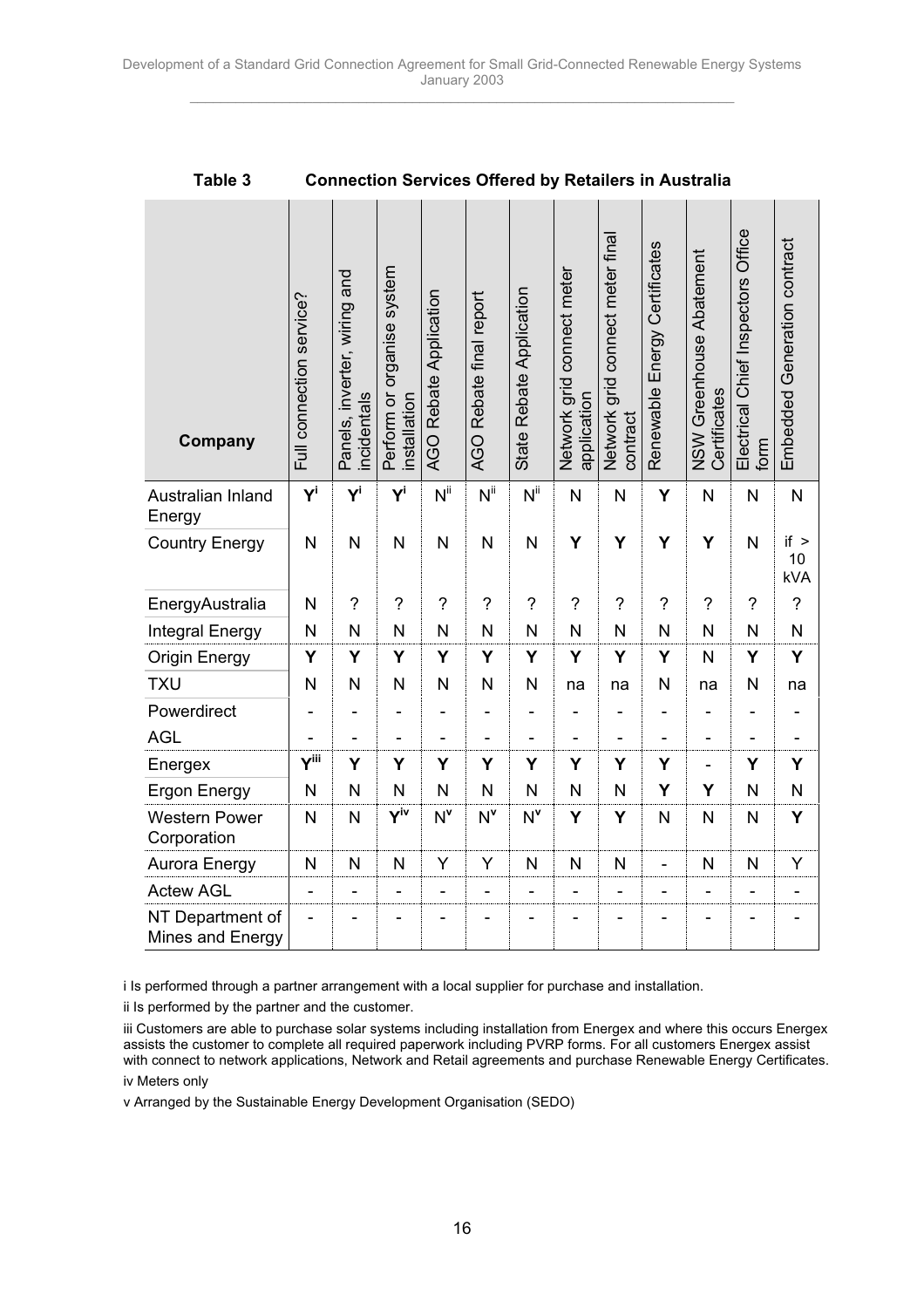| Company                              | Full connection service? | Panels, inverter, wiring and<br>ncidentals | Perform or organise system<br>nstallation | AGO Rebate Application | AGO Rebate final report | State Rebate Application     | Network grid connect meter<br>application | grid connect meter final<br>Network<br>contract | Renewable Energy Certificates | NSW Greenhouse Abatement<br>Certificates | Electrical Chief Inspectors Office<br>form | Embedded Generation contract |
|--------------------------------------|--------------------------|--------------------------------------------|-------------------------------------------|------------------------|-------------------------|------------------------------|-------------------------------------------|-------------------------------------------------|-------------------------------|------------------------------------------|--------------------------------------------|------------------------------|
| Australian Inland<br>Energy          | $\mathsf{N}$             | N                                          | N                                         | Y                      | Y                       | Y                            | Y                                         | $Y^i$                                           | $Y^i$                         | Y                                        | Y                                          | Y                            |
| <b>Country Energy</b>                | $\overline{\mathsf{N}}$  | N                                          | N                                         | $\mathsf{N}$           | N                       | N                            | Y                                         | Υ                                               | Υ                             | Υ                                        | N                                          | if ><br>10<br><b>kVA</b>     |
| EnergyAustralia<br>Network           | $\overline{\mathsf{N}}$  | N                                          | $N^{ii}$                                  | N                      | N                       | N                            | N                                         | N                                               | N                             | N                                        | N                                          | N                            |
| Integral Energy                      | N                        | N                                          | N                                         | N                      | $\mathsf{N}$            | N                            | N                                         | N                                               | N                             | N                                        | N                                          | $\mathsf{N}$                 |
| <b>TXU Networks</b>                  | N                        | N                                          | N                                         | $\mathsf{N}$           | $\mathsf{N}$            | N                            | na                                        | na                                              | N                             | $\mathsf{N}$                             | N                                          | na                           |
| <b>United Energy</b>                 | N                        | N                                          | N                                         | N                      | $\mathsf{N}$            | N                            | Υ                                         | Y                                               | N                             | N                                        | $N$ $^{\rm{iii}}$                          | $\mathsf{N}$                 |
| Powercor                             | Y                        | N                                          | N                                         | N                      | N                       | N                            | N                                         | Υ                                               | N                             | N                                        | N                                          | Υ                            |
| <b>AGL</b>                           |                          | -                                          |                                           |                        | -                       |                              |                                           | -                                               |                               |                                          | -                                          |                              |
| Energex                              |                          |                                            |                                           |                        |                         |                              |                                           |                                                 |                               |                                          |                                            |                              |
| Ergon Energy                         |                          |                                            |                                           |                        |                         |                              |                                           |                                                 |                               |                                          |                                            |                              |
| <b>ETSA</b>                          | N                        | N                                          | N                                         | N                      | N                       | N                            | N                                         | Y                                               | N                             | N                                        | N                                          | $\mathsf{N}$                 |
| <b>Western Power</b><br>Corporation  | N                        | N                                          | Y iv                                      | N <sup>v</sup>         | N <sup>v</sup>          | N <sup>v</sup>               | Y                                         | Y                                               | N                             | N                                        | $\overline{\phantom{a}}$                   | Υ                            |
| Aurora Energy                        | N                        | N                                          | N                                         | Υ                      | $\tilde{ }$             | $\tilde{?}$                  | Υ                                         | Υ                                               | $\tilde{?}$                   | $\overline{?}$                           | $\overline{?}$                             | Υ                            |
| <b>Actew AGL</b>                     | $\overline{\phantom{0}}$ | $\blacksquare$                             | $\blacksquare$                            | $\blacksquare$         | $\blacksquare$          | $\qquad \qquad \blacksquare$ | $\overline{\phantom{0}}$                  | $\blacksquare$                                  | $\overline{\phantom{0}}$      | $\blacksquare$                           | $\blacksquare$                             | $\qquad \qquad \blacksquare$ |
| NT Department of<br>Mines and Energy |                          |                                            |                                           |                        |                         |                              |                                           |                                                 |                               |                                          |                                            |                              |

**Table 4 Connection Services Offered by DNSPs in Australia**

i As required by regulation

ii Currently metering is typically installed by EnergyAustralia

iii But they do require a Certificate of Electrical Safety that can only be provided by inspectors certified by the Office of Chief Electrical Inspectors.

iv Meters only

v Arranged by the Sustainable Energy Development Organisation (SEDO)

17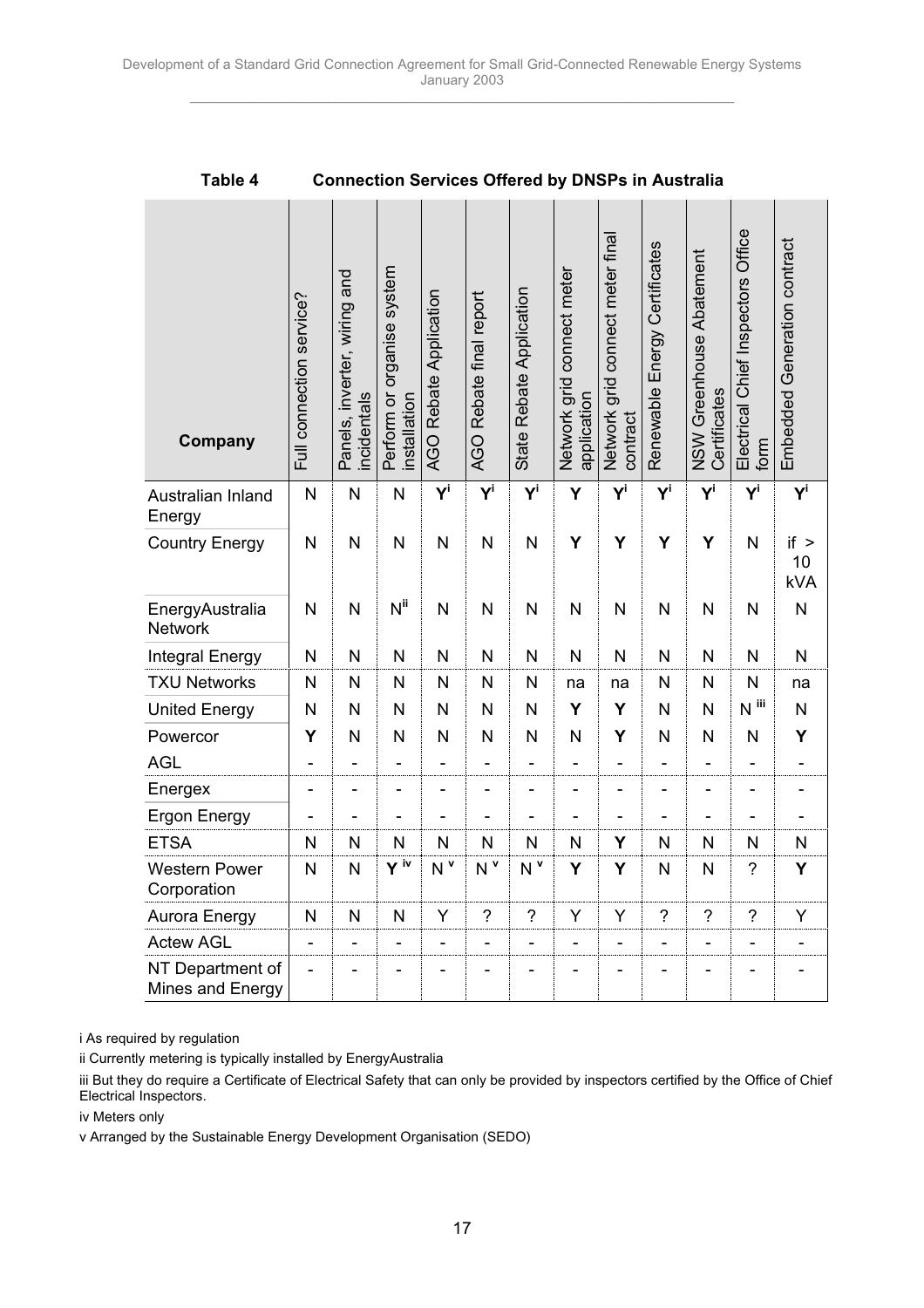<span id="page-17-0"></span>

|                                                | Table 5                         | <b>Installation</b>             |                                      |
|------------------------------------------------|---------------------------------|---------------------------------|--------------------------------------|
| <b>Retailer</b>                                | <b>Perform</b><br>installation? | <b>Perform</b><br>installation? | <b>DNSP</b>                          |
| Australian<br><b>Inland Energy</b>             | Y                               | N                               | Australian Inland<br>Energy          |
| <b>Country Energy</b>                          | N                               | N                               | <b>Country Energy</b>                |
| EnergyAustralia                                | N                               | N"                              | EnergyAustralia<br><b>Network</b>    |
| <b>Integral Energy</b>                         | N                               | N                               | Integral Energy                      |
| <b>Origin Energy</b>                           | Υ                               |                                 |                                      |
| <b>TXU</b>                                     | N                               | N                               | <b>TXU Networks</b>                  |
| <b>AGL</b>                                     |                                 |                                 | <b>AGL</b>                           |
|                                                |                                 | N                               | <b>United Energy</b>                 |
|                                                |                                 | N                               | Powercor                             |
| Powerdirect                                    |                                 |                                 |                                      |
| Energex                                        | Y                               |                                 | Energex                              |
| Ergon Energy                                   | N                               |                                 | Ergon Energy                         |
|                                                |                                 | N                               | <b>ETSA</b>                          |
| <b>Western Power</b><br>Corporation            | Yiii                            | Y <sup>iv</sup>                 | <b>Western Power</b><br>Corporation  |
| Aurora Energy                                  | N                               | N                               | Aurora Energy                        |
| <b>Actew AGL</b>                               |                                 |                                 | <b>Actew AGL</b>                     |
| <b>NT Department</b><br>of Mines and<br>Energy |                                 |                                 | NT Department of<br>Mines and Energy |

i Is performed through a partner arrangement with a local supplier for purchase and installation.

ii Currently metering is typically installed by EnergyAustralia

iii Meters only

iv Meters only

## **3.2. Metering schemes**

Metering schemes generally consist of three legs joined at a common connection point: the grid leg, generator leg and load leg—see Figure 2.



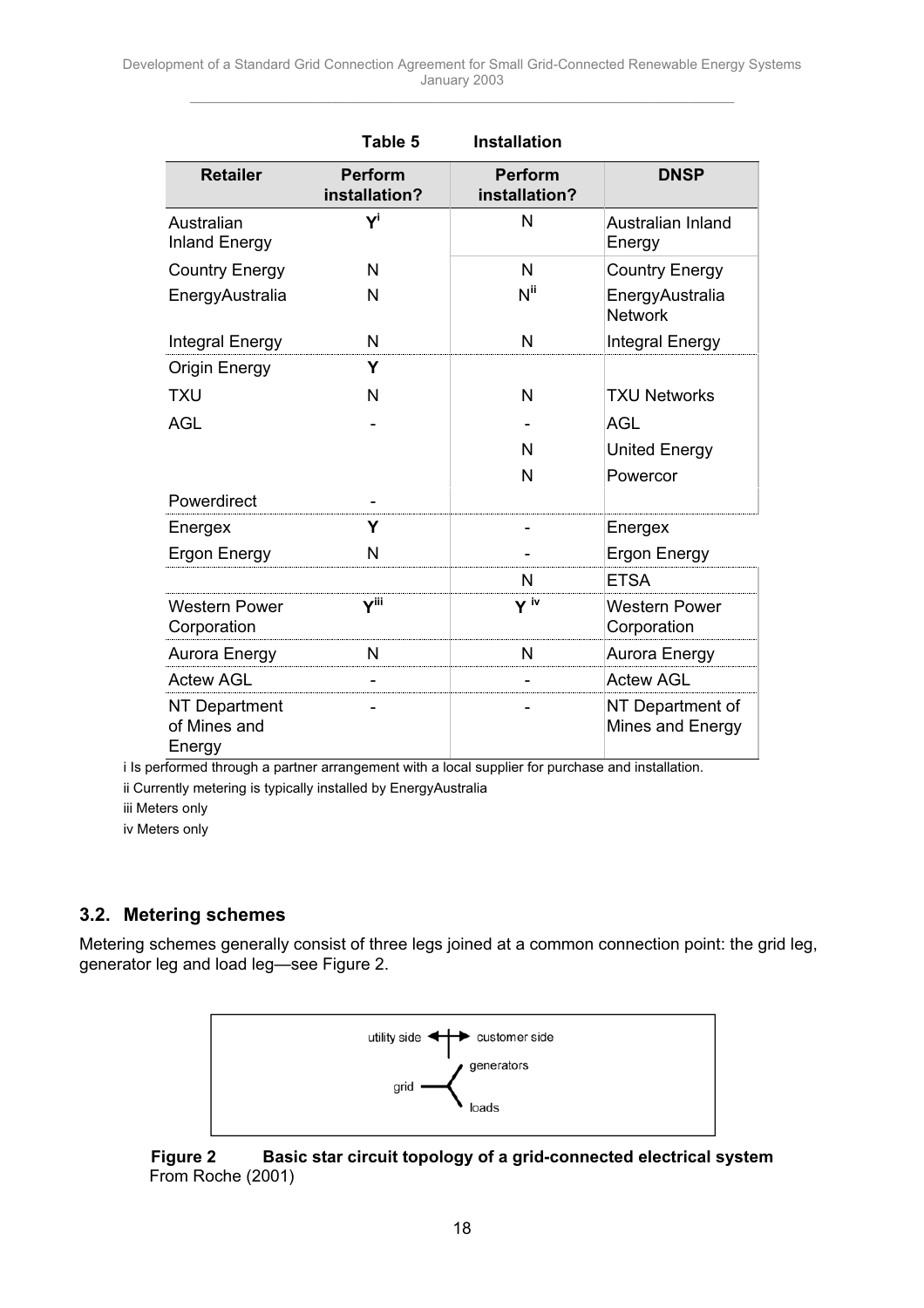As described in *Metering of embedded generators in Australia* (Roche, 2001), five metering schemes (1 through to 3b in Table 6) are typically used to connect small-scale renewable energy systems to the grid. Six additional hybrid schemes that provide more information on electricity flow, but are more complex and not generally used in Australia, are also possible—see Table 7. See Appendix 6.3 for more detailed diagrams of each of these schemes.

| Table 6 |  | Types of metering schemes typically used in Australia |  |  |
|---------|--|-------------------------------------------------------|--|--|
|         |  |                                                       |  |  |

| <b>Type of metering</b><br>scheme | <b>Description</b>                                                                                                                                      |
|-----------------------------------|---------------------------------------------------------------------------------------------------------------------------------------------------------|
| 1                                 | Net metering using a single bidirectional meter on the<br>grid side of the common point between the customer's<br>generator and loads legs              |
| 2a                                | Import-export metering using two unidirectional meters<br>on the grid side of the common point between the<br>customer's generator and loads legs       |
| 2 <sub>b</sub>                    | Import-export metering using a dual-element electronic<br>meter on the grid side of the common point between the<br>customer's generator and loads legs |
| 3a                                | Generation-consumption metering using two<br>unidirectional meters to measure energy flows in the<br>generator and load legs.                           |
| 3b                                | Generation-consumption metering using a dual-element<br>electronic meter to measure energy flows in the<br>generator and load legs.                     |

|                                   | Table 7 | Additional hybrid types of metering schemes                                                                                                                                                                        |
|-----------------------------------|---------|--------------------------------------------------------------------------------------------------------------------------------------------------------------------------------------------------------------------|
| <b>Type of metering</b><br>scheme |         | <b>Description</b>                                                                                                                                                                                                 |
| 4a                                |         | Net metering using a single bidirectional meter on the grid<br>side of the common point between the customer's<br>generator and loads legs, and a single unidirectional<br>meter on the generator leg              |
| 4b                                |         | Net metering using a single bidirectional meter on the grid<br>side of the common point between the customer's<br>generator and loads legs, and a single unidirectional<br>meter on the load leg                   |
| 5a                                |         | Import-export metering using a dual-element electronic<br>meter on the grid side of the common point between the<br>customer's generator and loads legs, and a single<br>unidirectional meter on the generator leg |
| 5 <sub>b</sub>                    |         | Import-export metering using a dual-element electronic<br>meter on the grid side of the common point between the<br>customer's generator and loads legs, and a single<br>unidirectional meter on the load leg      |
| 6a                                |         | A single unidirectional meter to measure export on the<br>grid leg, and a unidirectional meter on each of the<br>generator and load legs                                                                           |
| 6b                                |         | A single unidirectional meter to measure import on the<br>grid leg, and a unidirectional meter on each of the<br>generator and load legs                                                                           |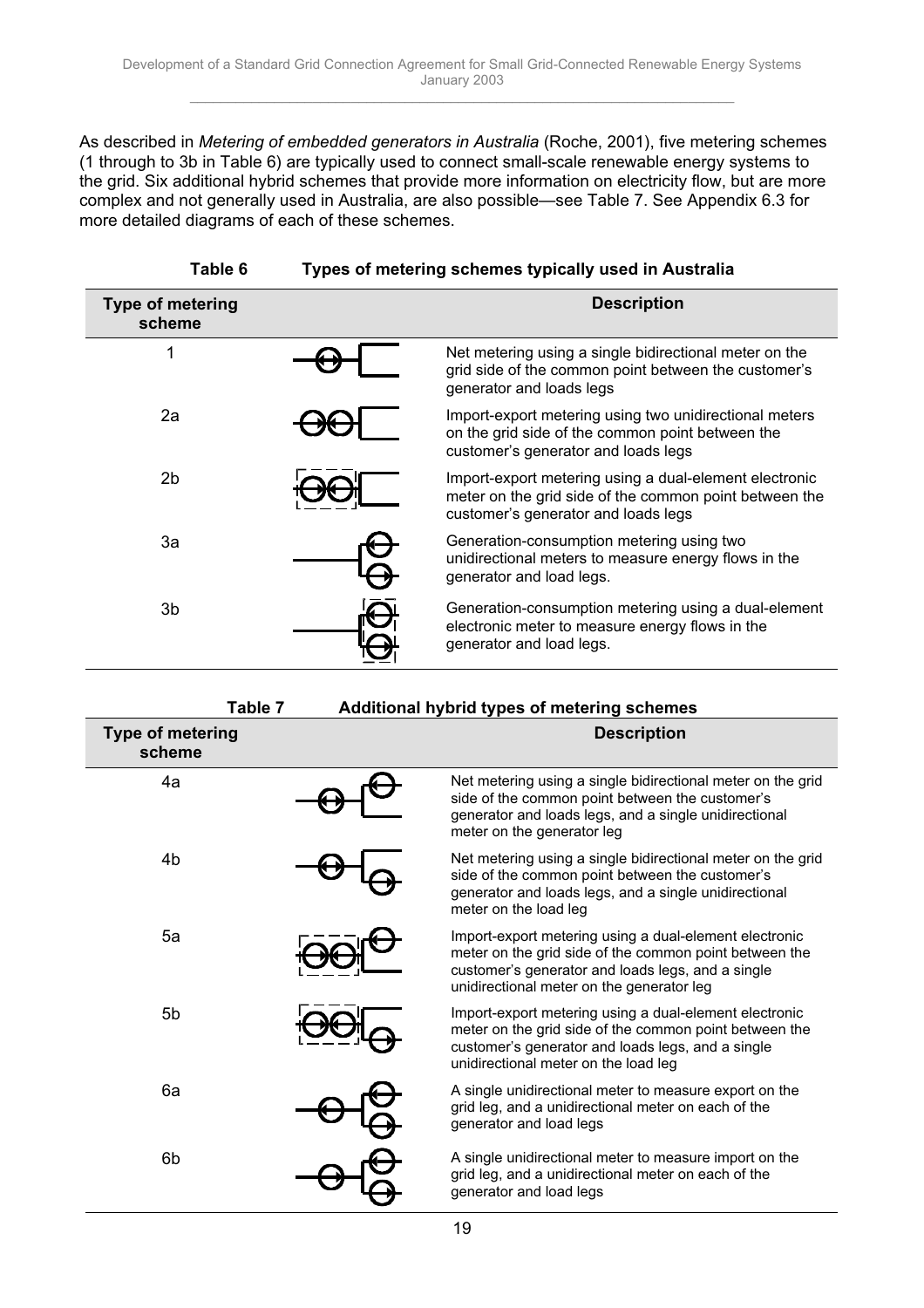#### 3.2.1. Types of metering schemes currently used in Australia

A variety of metering schemes are currently used in Australia. Some DNSPs use more than one scheme, and a number are in the process of changing schemes—see Table 8. In some cases, where an off-peak hot water tariff is applied, an extra meter would be required (unless an interval meter is used).

| Table 8 | <b>Type of Metering scheme</b> |
|---------|--------------------------------|
|---------|--------------------------------|

| Company                              | <b>Metering scheme</b>                                                                                                                                                                                                                                                                                                                                                                                             |
|--------------------------------------|--------------------------------------------------------------------------------------------------------------------------------------------------------------------------------------------------------------------------------------------------------------------------------------------------------------------------------------------------------------------------------------------------------------------|
| Australian Inland<br>Energy          | 3b Likely; subject to retailer's requirements                                                                                                                                                                                                                                                                                                                                                                      |
| <b>Country Energy</b>                | 1 at present, or a separate meter on generator output. Are moving away from net metering, and<br>returning to separate metering for installation (load) and generator output.                                                                                                                                                                                                                                      |
| EnergyAustralia<br><b>Network</b>    | Initially 2a however more recently 2b. EnergyAustralia Network is currently reviewing it's position<br>on metering requirements for private generation facilities installed on customer's premises.                                                                                                                                                                                                                |
| Integral Energy                      | 3a                                                                                                                                                                                                                                                                                                                                                                                                                 |
| <b>TXU Networks</b>                  | 2b                                                                                                                                                                                                                                                                                                                                                                                                                 |
| <b>United Energy</b>                 | 3a for three-phase customers (whether or not the RE system is single phase) and 3b for single-<br>phase customers. Also UE require that the meters on both the generation and load legs be<br>interval meters, not accumulation meters. This is because of concerns about larger systems in<br>future (up to 10kVA) that could have a greater impact on grid stability-. As noted below UE pays<br>for all meters. |
| Powercor<br><b>AGL</b>               | 2a or 2b, although an extra meter may be required for off peak hot water                                                                                                                                                                                                                                                                                                                                           |
| Energex                              |                                                                                                                                                                                                                                                                                                                                                                                                                    |
| Ergon Energy                         |                                                                                                                                                                                                                                                                                                                                                                                                                    |
| <b>ETSA</b>                          | 1 for installations prior to 1 July 2001. After July 2001, the regulator (ESCoSA) changed the<br>Metering Code to require 2b. Some installations, but not all, have been retrospectively changed<br>over.                                                                                                                                                                                                          |
| <b>Western Power</b><br>Corporation  | 2a                                                                                                                                                                                                                                                                                                                                                                                                                 |
| Aurora Energy                        | 1                                                                                                                                                                                                                                                                                                                                                                                                                  |
| <b>Actew AGL</b>                     |                                                                                                                                                                                                                                                                                                                                                                                                                    |
| NT Department of<br>Mines and Energy |                                                                                                                                                                                                                                                                                                                                                                                                                    |

#### 3.2.2. Net metering

 $\overline{a}$ 

System owners in particular have stated a preference for net metering where a single meter runs either forward or backward providing a single value for net electricity consumption or production over a given period. Currently 37 States in the USA have mandatory net metering for small systems, as do New Zealand, Germany, Switzerland, the Netherlands, and Great Britain (only for PV). In the US, some states have had net metering agreements since the early 1980s, while others have only recently implemented them. In most states net metering agreements are incorporated into some form of legislature, while in others they are optional (DOE, 2002).

Net metering is not commonly employed in Australia, in part because most electromechanical meters are not calibrated to run backwards. Overseas experience and local anecdotal evidence suggest that electromechanical meters can be operated accurately in either direction.<sup>3</sup> However, unless they are

 $^3$  Pacific Solar, for example, tested two standard electromechanical meters connected in series, but with one connected in a reverse manner. They found the reversed meter registered about 0.3% less energy than the forward meter—a difference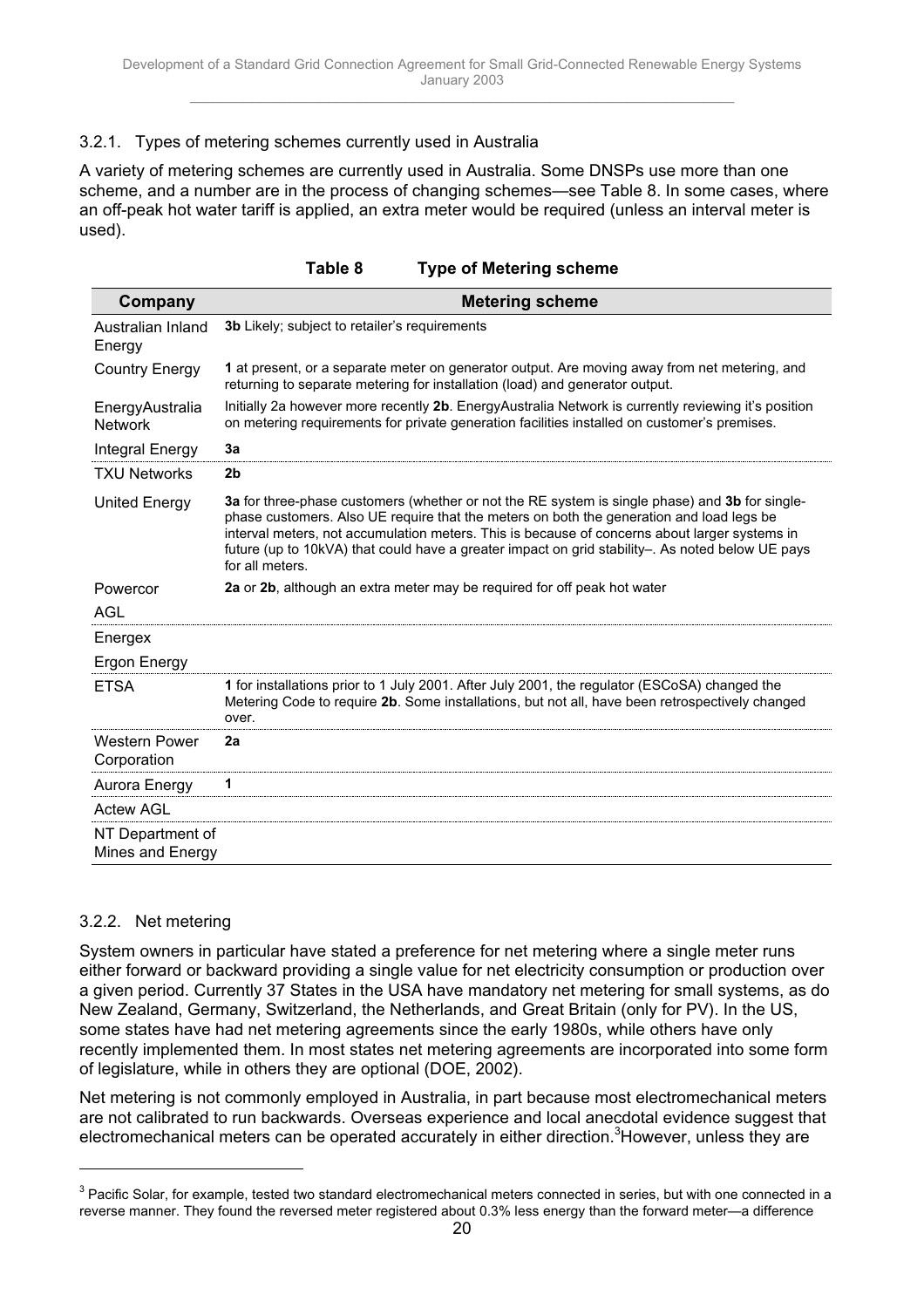calibrated in both directions, the legality of their use as bidirectional meters is questionable. Moreover, if a system owner wishes to be rewarded for network system support, especially during times of peak demand, simple net metering is insufficient to measure this capability. At the very least, the gross amount of electricity being exported into the grid should be known, preferably with interval metering. Although interval metering currently costs more, with increased uptake this cost would decrease. If the full value of embedded generation is to be quantified and therefore recognised, the generation profile must be correlated with the network load profile, and for this to occur, interval metering is required.

Regardless of these technical considerations, the Jurisdictional Regulators in NSW, Victoria and South Australia<sup>4</sup> have released rulings stating that *new* meters on non-market generators<sup>5</sup> must be able to measure positive and negative flows of electricity separately. Thus in these States, for newly installed meters, the simple net metering scheme 1 would not be allowed. Of the schemes in Appendix 6.3, only 2a, 2b, 5a and 5b would be permitted.

#### 3.2.3. Impacts of different metering schemes on billing

One of the principal features of metering scheme 1 is that it forces a retailer to buy and sell electricity at the same rate; in other words to implement true net metering. All the other schemes, in contrast, allow a retailer to buy and sell electricity at different rates, even though most have implemented identical rates as a standard policy.

Metering schemes 2a and 2b enable a retailer to distinguish between imports and exports, whereas metering schemes 3a and 3b enable the retailer to distinguish between generation and consumption. Since generation will always exceed exports (and consumption will always exceed imports), generation-consumption metering is further from true net metering, in terms of revenue flows, than is import-export metering. In other words, if a retailer were to pay less for generated/exported electricity than they charge for consumed/imported electricity, the customer would be better off with scheme 2a or 2b. Conversely, if the retailer were to pay more for generated/exported electricity than they charge for consumed/imported electricity, the customer would be better off with scheme 3a or 3b. Under a net metering arrangement where buy and sell rates are the same, schemes 1, 2 and 3 all provide (at least in theory) the same returns to the customer. There are, however, several complicating factors, such as the Goods and Services Tax (GST; Section 3.6.5), Renewable Energy Certificates (RECs; Section 3.7.1), NSW Greenhouse Abatement Certificates (NGACs; Section 3.7.2) and Green Power Rights (GPRs; Section 3.7.3). Their financial impact will be determined by both the nature of the agreement with the retailer, and the metering scheme used by the DNSP.

#### 3.2.4. The benefits of a standardised metering scheme

 $\overline{a}$ 

Development of a standardised metering scheme has a number of advantages. These include:

- Ease of installation and maintenance, and therefore reduced time and costs for the householder, electricity retailer and DNSP;
- Facilitating increased use of embedded generation resulting in improved system reliability, reduced network upgrades, greenhouse benefits etc.;
- With retail competition it is possible to have a local DNSP and a retailer from elsewhere (including interstate). A standardised metering scheme would help with compatibility of billing systems and metering schemes.

within the accuracy limits of these devices. The small discrepancy may be caused by increased frictional losses on the vertically-mounted worm gear when operated in the reverse direction (Edmiston, 2003).<br><sup>4</sup> Jadenendent Pricing and Pequistan (Tribunal (IDAPT) in NSW: Victorian Ecceptial Se

Independent Pricing and Regulatory Tribunal (IPART) in NSW; Victorian Essential Services Commission (VESC); Essential Services Commission (ESCOSA) of South Australia. 5

Non-market generators must have their entire output purchased directly by the local retailer or by a customer located at the same connection point. Residential-scale renewable energy systems are classified as non-market generators.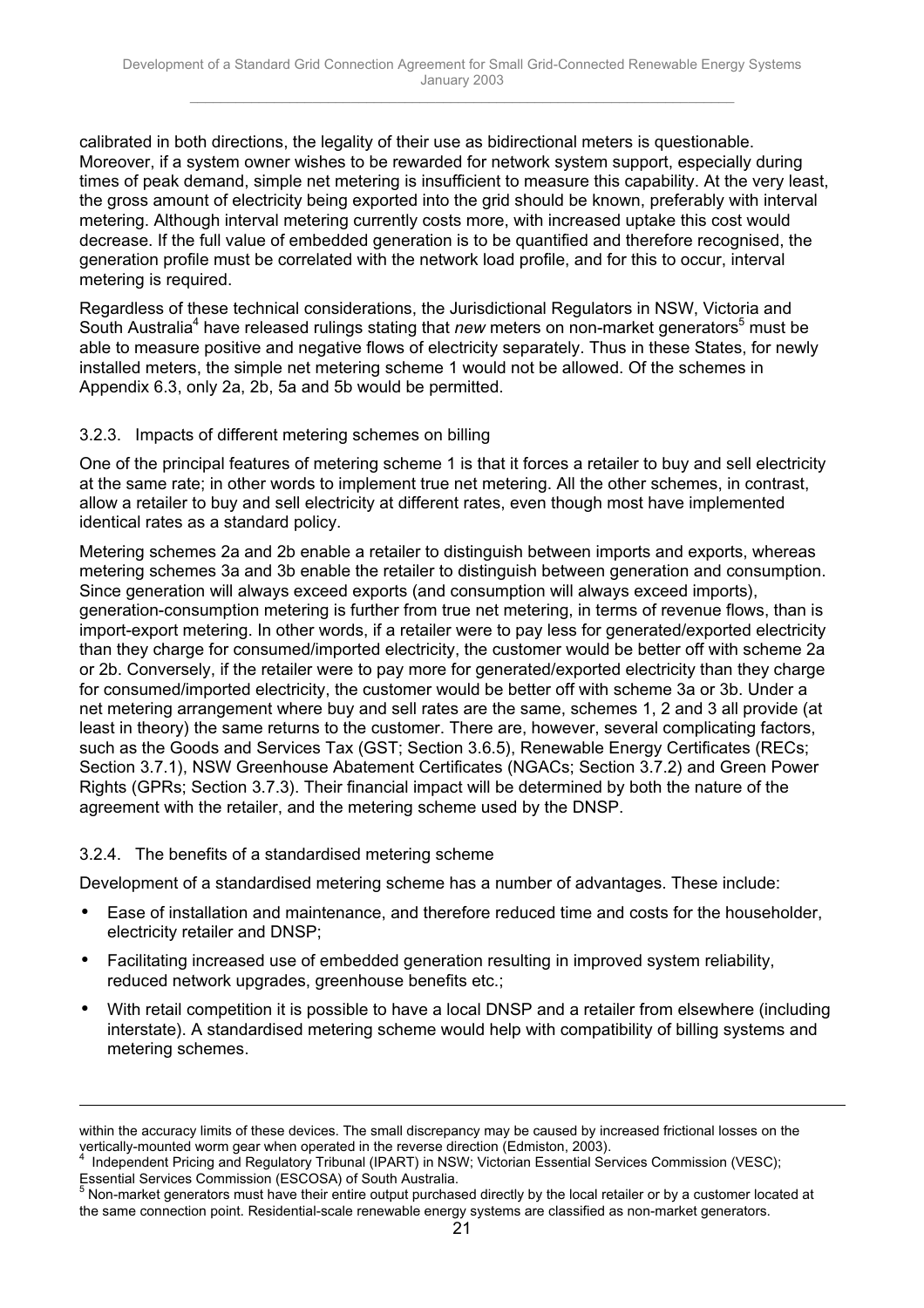### <span id="page-21-0"></span>**Issue 2 Metering Scheme**

Should a standard metering scheme be used, and if so, what type?

#### **Recommendation**

The report authors recommend that;

Either scheme 2a or 2b should be used as standard. This would be in keeping with the trend in Jurisdictional regulation, and would allow measurement of the system's gross export.

## **3.3. Technical Installation Requirements**

Australian Standards that cover the technical aspects of small-scale renewable energy systems have been developed<sup>6</sup>—see Appendix 6.1. In addition to these Standards, some jurisdictions may have statuary requirements; for example the NSW Service and Installation Rules, the Victorian Certificate of Electrical Safety (Prescribed Electrical Installation Work), the South Australian Certificate of Compliance, or the WA Electrical Requirements. By law all systems must conform to these Standards and statuary requirements and as such they are an obligatory component of any connection agreement. Thus with respect to statuary requirements, connection agreements would probably differ slightly between different jurisdictions.

Of the DNSPs that responded to the survey, only two imposed technical requirements in addition to the above—see Table 9. Aurora Energy have their own technical standards covering all system sizes, although it is unclear whether these are more demanding than the Australian Standards. Western Power requires that:

"The application shall address the technical issues and shall also include a combined power, protection and control schematic in accordance with Australian standards for the proposed electrical system. The contents of the Application must be certified by a Chartered Professional Engineer with NPER [National Professional Engineers Register] standing with the Institution of Engineers Australia, unless an exemption is allowed. If a previous Application has been certified in this manner, and is identical (within the sections of Schematic Diagram, System Details, Protection Settings and Technical Compliance of System) to the proposed Application, then an exemption to certification requirement above may be allowed. The applicant must confirm that a Chartered Professional Engineer with NPER standing within the Institute of Engineers Australia has already certified an identical Application and must give full details of the prior certified Application in order for an exemption to be considered."

Requiring a Chartered Professional Engineer with NPER standing to certify connection drawings for a system significantly increases up-front installation costs—by about \$500. Even if a previous system is identical and has been certified, locating it and providing details would still be a significant barrier to installation.

 $^6$  From the survey results, a number of DNSPs seemed to be using the now outdated ESAA Australian Guidelines for grid connection of energy systems via inverters. This could be very confusing for system owners focussing on compliance with current Australian Standards and statuary requirements.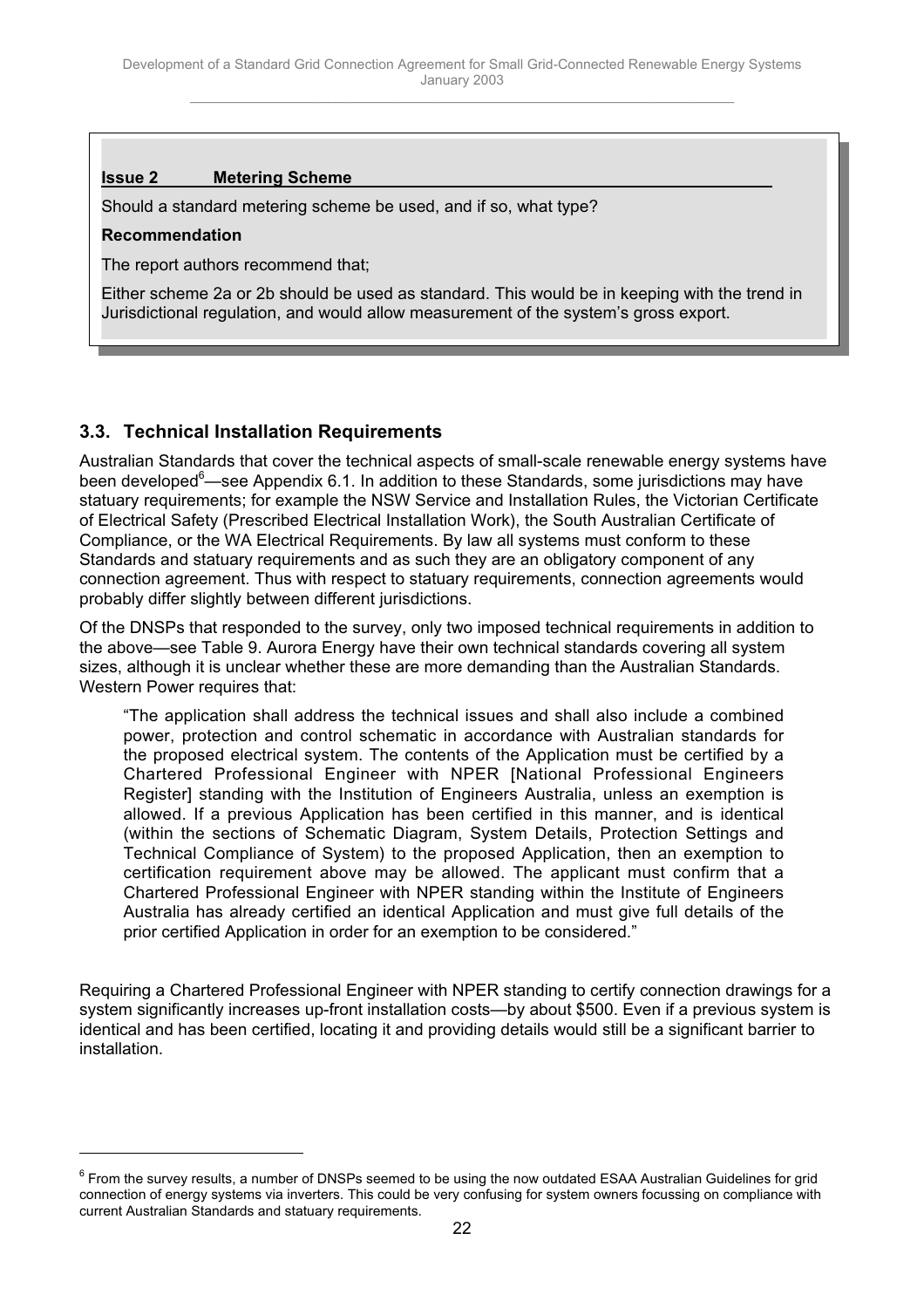|                                      | Table 9<br><b>Installation</b>                 |                                                             |
|--------------------------------------|------------------------------------------------|-------------------------------------------------------------|
| <b>DNSP</b>                          | <b>Additional</b><br>technical<br>requirements | <b>Specially certified</b><br>or accredited<br>electrician? |
| Australian Inland<br>Energy          | N                                              |                                                             |
| <b>Country Energy</b>                | N                                              | N                                                           |
| EnergyAustralia<br><b>Network</b>    | N                                              | see text Section 3.4                                        |
| <b>Integral Energy</b>               | N                                              | N                                                           |
| <b>TXU Networks</b>                  | N                                              | N                                                           |
| <b>United Energy</b>                 | N                                              |                                                             |
| Powercor                             | N                                              | N                                                           |
| <b>AGL</b>                           |                                                |                                                             |
| Energex                              |                                                |                                                             |
| Ergon Energy                         |                                                |                                                             |
| <b>ETSA</b>                          | $\mathsf{N}$                                   | see text Section 3.4                                        |
| Western Power<br>Corporation         | see text above                                 | N                                                           |
| Aurora Energy                        |                                                | N                                                           |
| <b>Actew AGL</b>                     |                                                |                                                             |
| NT Department of<br>Mines and Energy |                                                |                                                             |

## **Issue 3 Additional Technical Connection Requirements**

Should DNSPs impose technical connection requirements in addition to those imposed by Australian Standards and State or Territory regulators?

#### **Recommendation**

The report authors recommend that;

Technical connection requirements in addition to those imposed by Australian Standards and State or Territory regulators should not be required for a standard connection agreement where a certified renewable energy installer is used.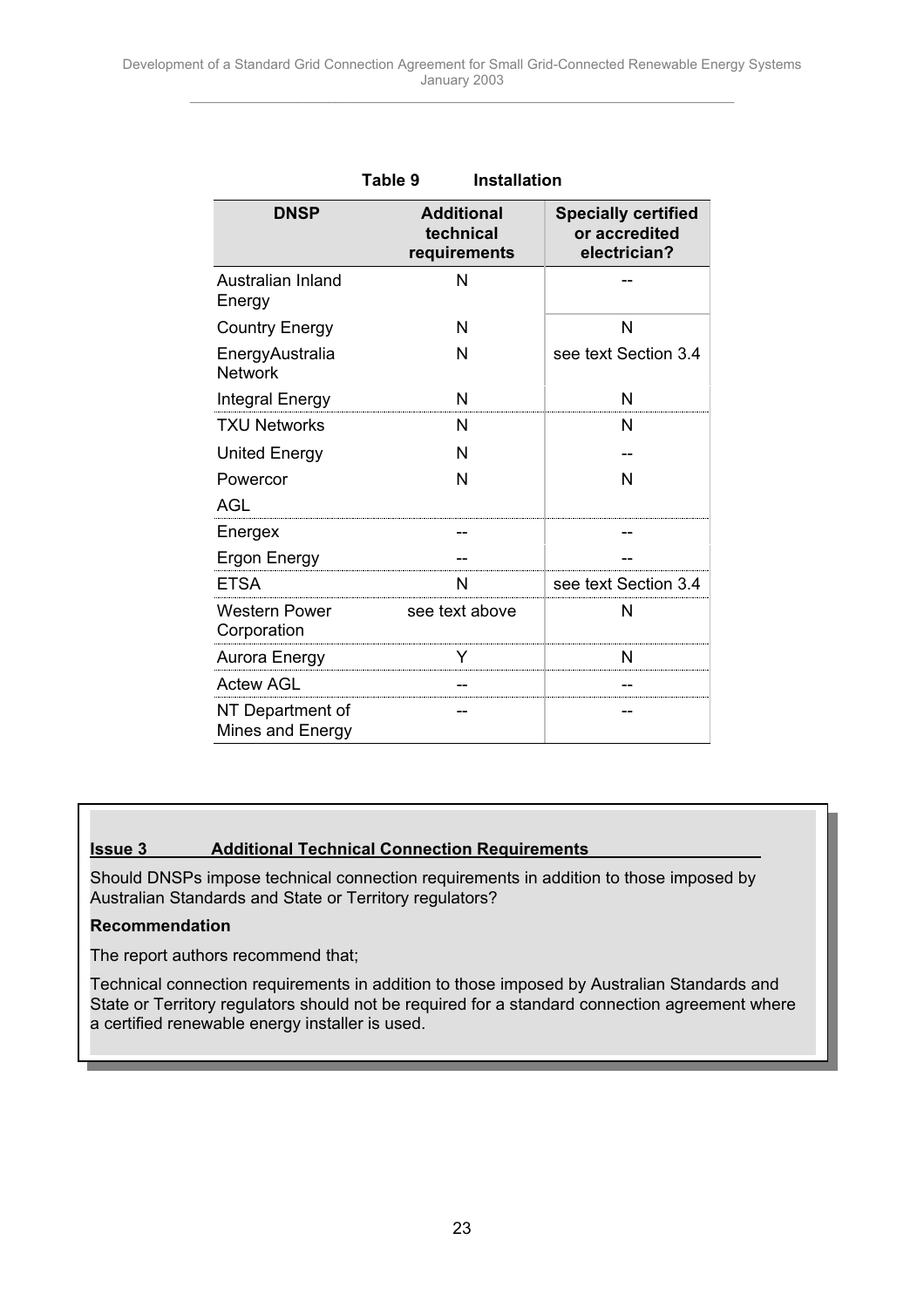## <span id="page-23-0"></span>**3.4. Specially certified or accredited electrician**

DNSPs were asked whether they required the electrician connecting an embedded system to their grid to be specially certified or accredited. Of the DNSPs that answered this question, only two had such a requirement—see Table 9.

EnergyAustralia required that all electricians working on or near their transmission and/or distribution system must be authorised by EnergyAustralia. Suitably qualified employees of Accredited Service Providers (ASP's) can be authorised.<sup>7</sup> Currently, EnergyAustralia typically install the meter(s), owing to the complexity of the metering arrangement: however, work is under way to allow all ASPs to install meters.

ETSA require the installer to be an A Class Licensed Electrical Worker with SEI (Sustainable Energy Industry) Certification/Endorsement.

The requirements for certification to work on the network is separate from the certification for installing a renewable energy system. The latter pays particular regard to system design, safe installation and DC wiring issues.

Requiring a specially certified or accredited electrician may add complexity and cost to the installation. However, it is understandable that DNSPs wish to ensure that electricians working on their network are adequately qualified. Since this requirement should not be a major impediment to grid connection, the report authors seek input as below.

#### **Issue 4 Requirement for Specially Certified or Accredited Electricians**

Should DNSPs be allowed to require that electricians connecting a system to the grid be specially certified or accredited beyond existing legal requirements.

#### **Recommendation**

 $\overline{a}$ 

The DNSP should not require electricians to be specially certified or accredited.

If you do believe that electricians should be specially certified or accredited, can you suggest ways in which the complexity and cost of this requirement could be minimised. For example the DNSP could have a list of approved installers with a well-defined procedure for getting onto that list.

## **3.5. Metering and Installation Costs**

Each of the five metering schemes shown in Table 6 requires installation of at least one additional meter (in scheme 1 a mechanical meter may be replaced with an electronic meter), although in some cases the installed meter replaces an existing meter that can, at least in principle, be reused. In the case of schemes 2a and 3a, this meter is in addition to the customer's existing meters, whereas in the case of schemes 1, 2b and 3b, the newly installed meter replaces the existing consumption meter.

Apart from the price of the additional meter, costs include installation and any further associated work such as installation of a new meter board to accommodate an additional meter. Of the DNSP

 $^7$  The NSW state government requires that all work must be performed by ASPs, where accreditation is obtained from the Department of Energy Utilities and Sustainability (formerly the Ministry of Energy and Utilities).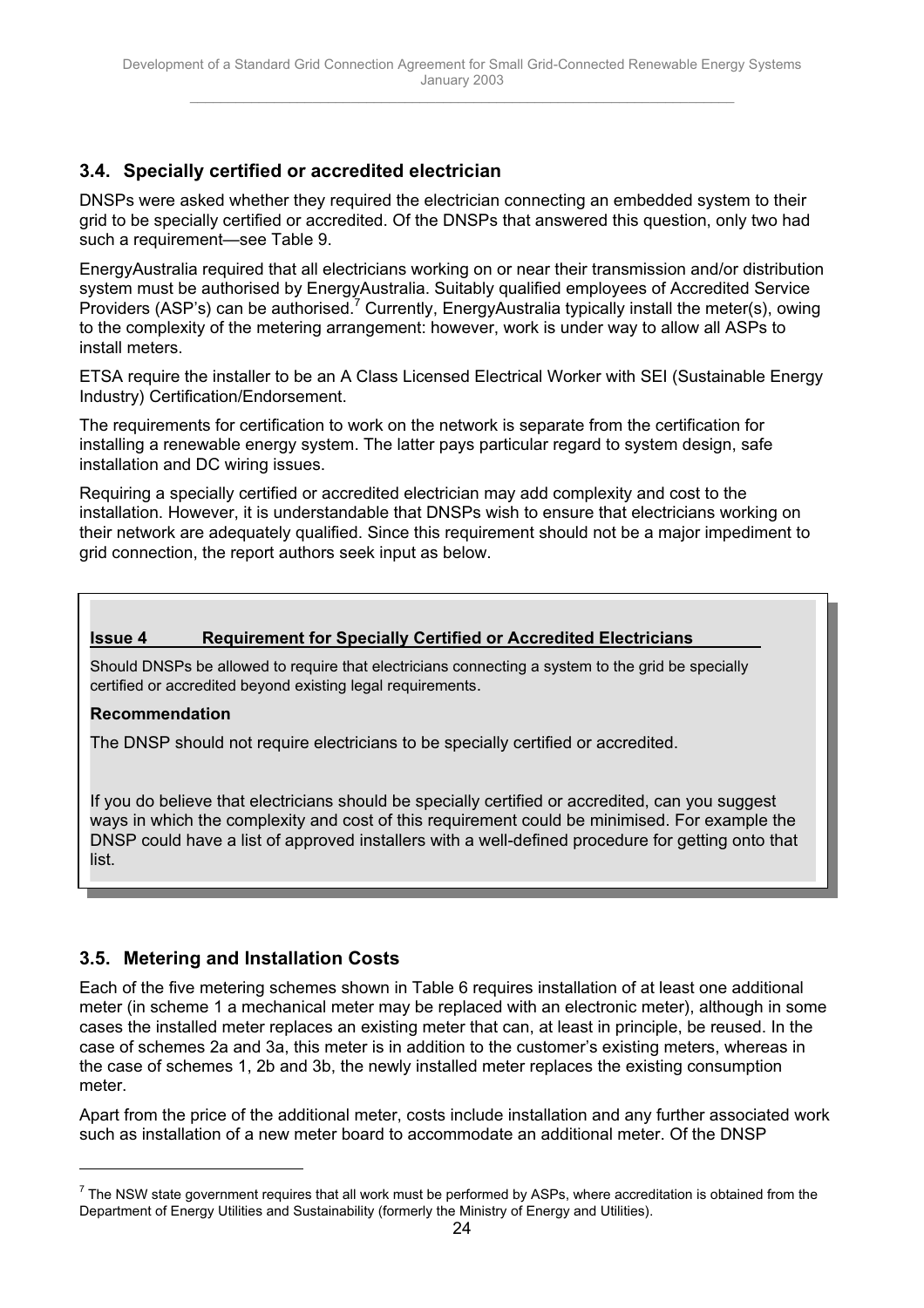respondents, only one (EnergyAustralia) said they installed the metering systems themselves:although there are plans for this to be performed by network service providers accredited by the NSW Department of Energy, Utilities and Sustainability (formerly the Ministry of Energy and Utilities).

| Company                              | <b>Meter &amp; installation cost</b>                                                                                     | Who pays costs<br>/ who owns meter   | <b>Additional</b><br>fees for<br>owner | <b>Total cost for</b><br>system owner                 |
|--------------------------------------|--------------------------------------------------------------------------------------------------------------------------|--------------------------------------|----------------------------------------|-------------------------------------------------------|
| Australian Inland<br>Energy          | \$200 to \$600 - single phase<br>to three phase                                                                          | DNSP / DNSP                          | \$14 to \$65 $^{\rm i}$                | \$14 to \$65                                          |
| <b>Country Energy</b>                | No cost to system owner if<br>they use Country Energy as<br>retailer. Otherwise meter cost<br>+ \$75 to \$225 for labour | DNSP / DNSP                          | \$14 to \$65 $^{\rm i}$                | \$14 to \$560 for<br>single phase                     |
| EnergyAustralia                      | approximately \$400                                                                                                      | System owner /<br>DNSP <sup>ii</sup> | No                                     | \$400                                                 |
| Integral Energy                      | \$35 + labour cost                                                                                                       | DNSP and system<br>owner iii / DNSP  | \$15 to \$24 $^{\circ}$                | \$15 to \$24 &<br>labour cost                         |
| <b>TXU Networks</b>                  | up to \$455.25                                                                                                           | system owner /<br><b>DNSP</b>        | No                                     | up to \$455.25                                        |
| <b>United Energy</b>                 | \$200                                                                                                                    | DNSP / DNSP                          | No                                     | $\mathbf 0$                                           |
| Powercor                             | \$285.99 or \$516.69 iv                                                                                                  | Retailer / DNSP                      | \$523.60                               | \$809.59 to<br>\$1,040.29 V                           |
| <b>AGL</b>                           |                                                                                                                          |                                      |                                        |                                                       |
| Energex<br><b>Ergon Energy</b>       |                                                                                                                          |                                      |                                        |                                                       |
| <b>ETSA</b>                          | \$345 plus GST                                                                                                           | system owner /<br><b>DNSP</b>        | No                                     | \$345 plus GST                                        |
| <b>Western Power</b><br>Corporation  | \$398 to \$528 single phase vi<br>\$863 to \$993 for three phase                                                         | system owner /<br><b>DNSP</b>        | \$107, possibly<br>plus about \$500    | \$505 to \$1,100,<br>possibly plus<br>about \$500 vil |
| Aurora Energy                        | About \$500 for small-scale<br>systems                                                                                   | system owner /<br><b>DNSP</b>        | generally zero                         | About \$500 for<br>small-scale<br>systems             |
| <b>Actew AGL</b>                     |                                                                                                                          |                                      |                                        |                                                       |
| NT Department of<br>Mines and Energy |                                                                                                                          |                                      |                                        |                                                       |

| <b>Metering and Installation Costs</b><br>Table 10 |
|----------------------------------------------------|
|----------------------------------------------------|

v Assumes retailer passes on all installation costs.

vii Due to the possible requirement for a Chartered Professional Engineer to certify the connection drawings.

i This charge is for Notification of Service Electrical (NOSE) works fees, with the range due to whether an A grade electrician (lower cost), or a C grade electrician is used (higher cost).

ii Note that EnergyAustralia's metering policy for this type of installation is currently under review and may be changed in the future.

iii System owner organises and pays for installation and Notification of Service Electrical works fees, DNSP pays for meter

iv The lower price is for new installations, the higher price is for replacement installations. GST included.

vi Range depends on whether new or replacement, and on type of tariff.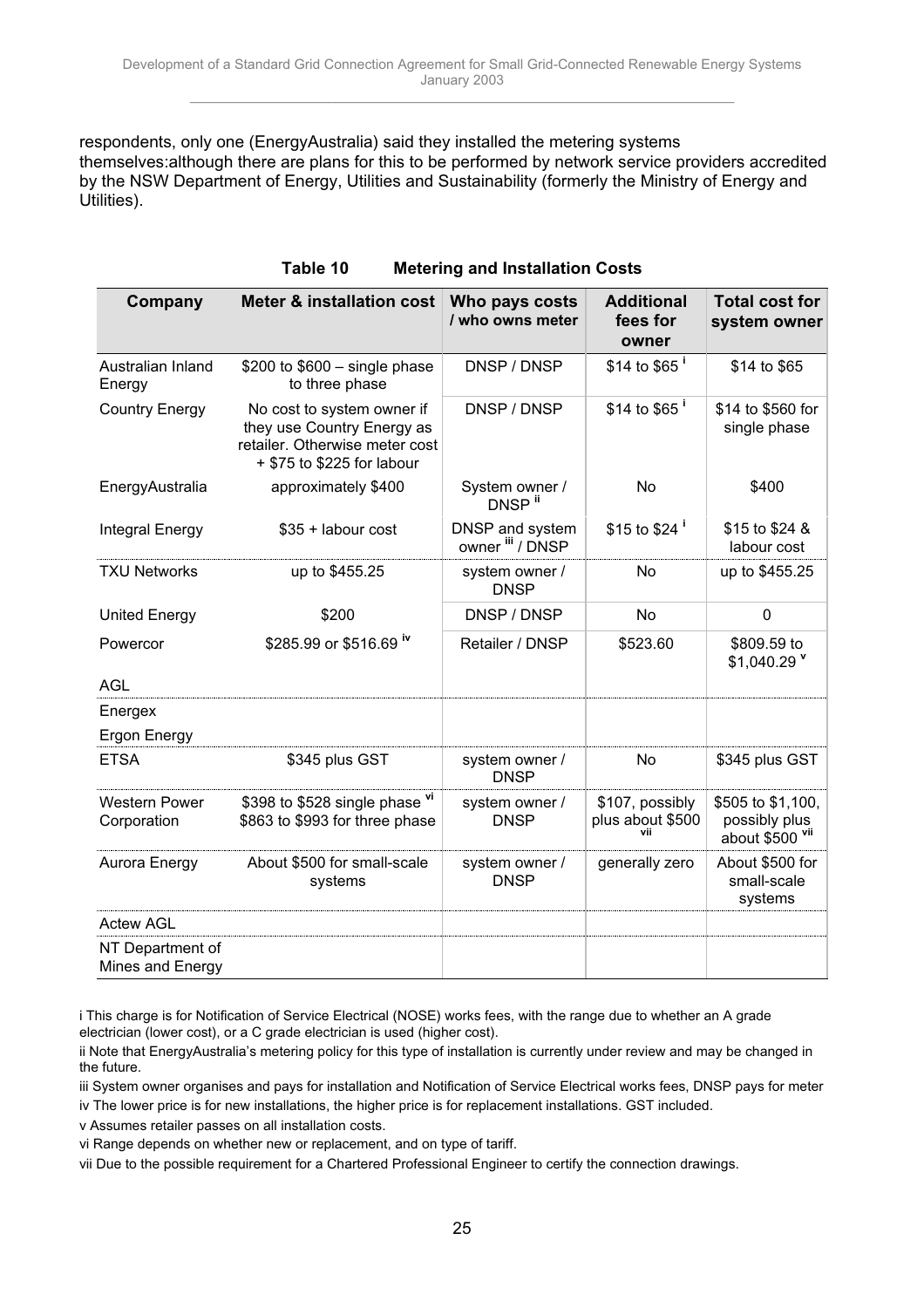The costs of installation varied greatly between DNSPs. In three cases these were paid by the DNSP, while in others they were paid by the system owner. In one case the cost was passed on to the retailer; however according to at least one retailer that services the relevant franchise area, this cost would be passed on to the system owner. In summary, for the DNSPs that responded to the survey, the installation cost (including the meter cost) varied from zero to \$528 for a single phase connection, and up to \$794 for a three phase connection—see Table 10.<sup>8</sup> All DNSPs retained ownership of the meters regardless who paid for them.

In addition to meter installation costs, five DNSPs also have an additional fee that is charged to the system owner. The most expensive of these (\$523.60; Powercor), was charged to cover the cost of engraving, design, network connection agreement administration, GIS system update and lineworker costs to fit labels. This fee brought the total installation cost to over \$1,000. The next highest fee (\$107; Western Power Corporation) was charged to cover the time of the network engineer assessing the application. As outlined in Section 3.3, Western Power Corporation may also require a Chartered Professional Engineer to certify the connection drawings, which can add another \$500 to the connection cost. This brought the maximum installation cost to about \$1,600. The other DNSPs additional fees were much lower and were for Notification of Service Electrical works.

To put metering costs into perspective, the present retail price of a typical 1.5 kW<sub>p</sub> PV system, without government subsidies, is around \$18,000. The government subsidy is currently  $$4/W<sub>0</sub>$ , but is capped at \$4,000, bringing the cost down to \$14,000. Hence a metering cost of \$500, for example, represents just over 3.5% of the total system cost. For a 0.5  $kW<sub>p</sub>$  system, the proportional cost rises to over 10%.

#### 3.5.1. Jurisdictional regulation regarding payment of additional metering costs

The Jurisdictional Regulators in NSW, Victoria and South Australia have ruled that the DNSP can pass on additional metering costs of an embedded generator to that generator (see box below). The ACT, Tasmania and the Northern Territory do not have rulings specifically for embedded generators, but have ruled that additional metering costs of customers connected to the grid may be passed on to those customers. This could be interpreted as meaning that any additional metering costs of embedded generators should be paid by the system owner. In both Queensland and Western Australia it appears there is no specific ruling on additional metering costs.

## 3.5.2. Summary

 $\overline{a}$ 

Minimising installation costs for the system owner is important if uptake of embedded renewableenergy generators is to be encouraged. Despite most States and Territories ruling that DNSPs can pass on any additional metering costs, as can be seen from Table 10, a number of DNSPs are not doing so. This is to be commended since it reduces up-front cost barriers to deployment of renewable energy systems. It may also lead to network support for the DNSP.

Where DNSPs can both require customers to pay for metering and determine which metering scheme they shall use, there is no incentive for them to implement a least-cost metering option. Hence metering installation costs may be higher than necessary. If a DNSP does require the system owner to pay for installation, it would be much cheaper if performed by an appropriately accredited system installer; typically \$25–50 for the 0.5–1.0 hour it takes for a single person to install the meter.

 $^8$  Currently, single-phase detented electromechanical disk meters applicable to schemes 2a and 3a cost about \$60 (e.g. Email M3). Two-element TOU electronic meters, required for schemes 2b and 3b, cost between \$120 (e.g. Email P1) and \$270 (e.g. Email A11). Although cheaper clip-on meters, such as the Cent-A-Meter, are commercially available, they are not accumulation meters and so can not be used to calculate net energy usage. The Cent-A-Meter measures domestic electrical power usage and displays the cost per hour on a portable display located inside the home. It consists of a sensor, wireless transmitter and receiver. The sensor is a clip-on current transformer that samples the electric current on each active phase wire inside the switchboard. This information is transmitted to a graphic display that can indicate power consumption, the cost per hour of electricity, equivalent greenhouse gas generated, and in-door ambient temperature and humidity. It is available from the Australian Gas Light Company Energy Shops. For more information see http://www.centameter.com.au/.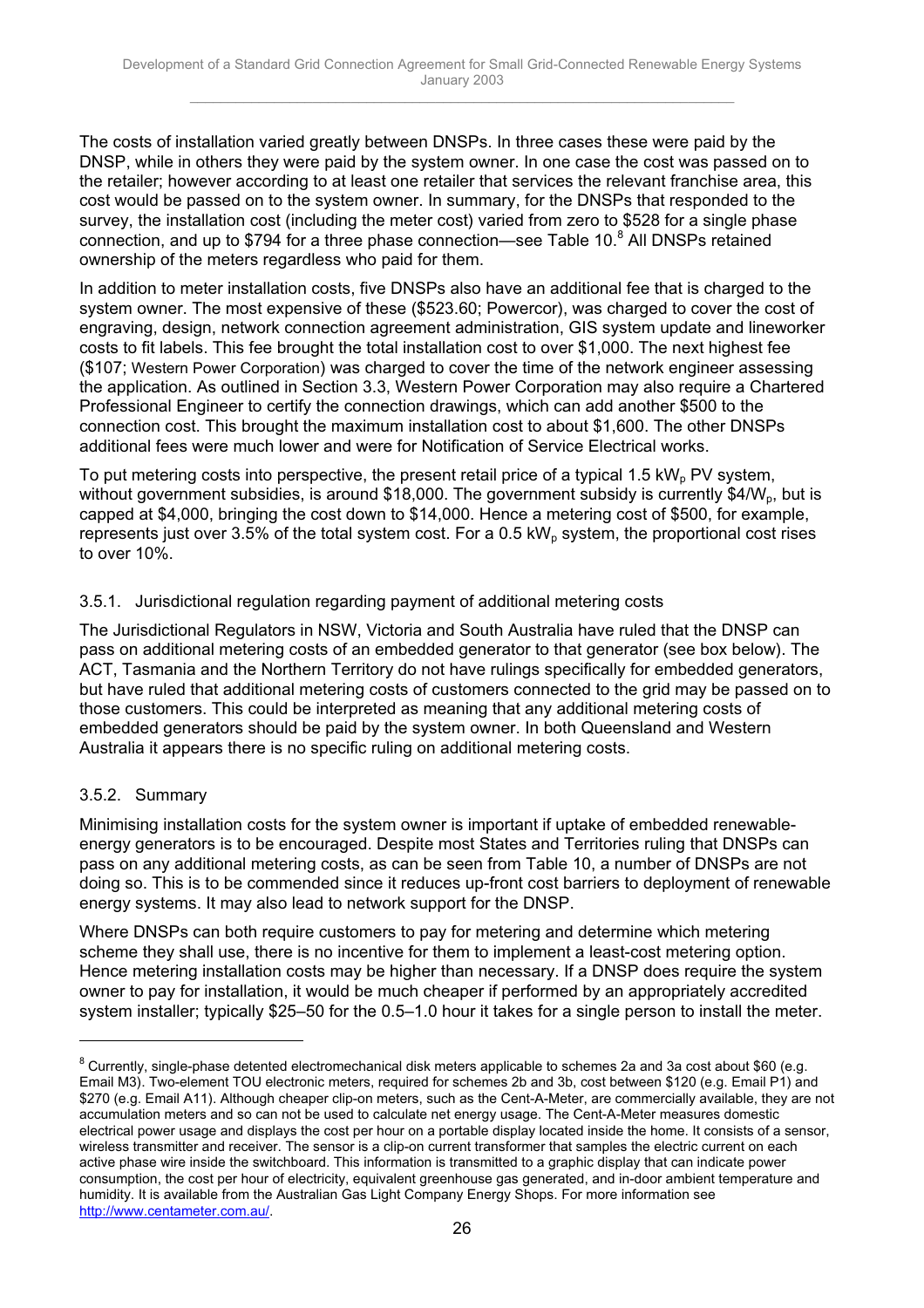Installation by the DNSP's own staff or a contractor increases costs by requiring additional personnel to travel to site.

The Victorian Essential Services Commission released an Issues Paper in July 2003 calling for input to proposed guidelines for embedded generators (VESC, 2003). $^9$  One issue to be addressed was whether DNSPs should levy a standard connection charge for small generators. The consensus of respondents was that a standard charge should be applied, and it should apply only to shallow connection costs.

Since the cost of an appropriate meter is between \$60 and \$120, and labour charges would be about \$50 (assuming the system installer also installs the metering system), the total standard charge should be no more than \$200. This would also cover additional costs such as NOSE fees.

#### **State and Territory Positions on Metering Costs**

 $\overline{a}$ 

In **NSW**, according to Clause 7.1.1(d) of the *Market Operations Rule (NSW Rules for Electricity Metering) No. 3 of 2001*, if a DNSP has to install metering equipment that is different to that normally provided, either the system owner, or the retailer on behalf of the system owner, must bear any additional costs incurred by the DNSP.

In **South Australia**, according to Section 3.4.5 of the *Electricity Metering Code, July 2003*, the cost of providing and installing a new metering installation shall be borne by the party that initiates the metering change. It is not clear whether this is the system owner or the retailer.

In **Victoria**, according to Section 7.1(l) of the *DRAFT Electricity Customer Metering Code, November 2003,* the customer must bear any costs incurred installing non-market generator metering equipment.

In the **ACT**, according to Section 6.2 of the *Electricity Metering Code, August 2003*, where a customer requests the DNSP to install non-standard metering equipment, the customer must pay the difference in cost between the standard and non-standard meters. In addition, according to Clause 7.1, the metering equipment remains the property of the DNSP, and according to Clause 8.1, the DNSP may require the customer to pay the cost of installation.

In **Tasmania**, according to Section 9.12.5 of the *Tasmanian Electricity Code, September, 2003*, where a customer requests the DNSP to install non-standard metering equipment, the customer must pay the difference in cost between the standard and non-standard meters.

In the **Northern Territory**, according to Section 29(3) of the *Electricity Networks (Third Party Access) Act*, if the network provider installs metering equipment, the network user in respect of the connection point must reimburse the network provider's reasonable costs and expenses in doing so. It appears that the *Inquiry Into The NT Electricity Network Access Code, April 2003* has not changed this position.

In **Queensland**, neither the QLD Electricity ACT 1994 nor the report *Metrology Procedure for Metering Installation Types 5, 6 and 7: Explanatory Document and Amended Draft Metrology Procedure* prepared by the Queensland Competition Authority, have a stated position on this issue. However, the QLD Office of Energy indicated that if there is an existing meter that is adequate in performing the required task and a customer requires an additional meter then the customer should be required to bear the cost of that meter, while the DNSP would retain ownership of the meter.

In **Western Australia**, the WA Electricity ACT does not appear to refer to who is responsible for additional metering costs, and so it appears this is not regulated at present.

<sup>9</sup> Although the discussion paper responding to input to the issues paper is yet to be released, the submissions are available on the VESC website http://www.esc.vic.gov.au/electricity696.html. Responses were received from AGL, Alternative Technology Association, Business Council for Sustainable Energy, CitiPower/Powercor, National Electricity Distributors Forum, Solar Charge, TGEC, TXU Networks, United Energy, Wind Farmer, Wind Power Pty Ltd,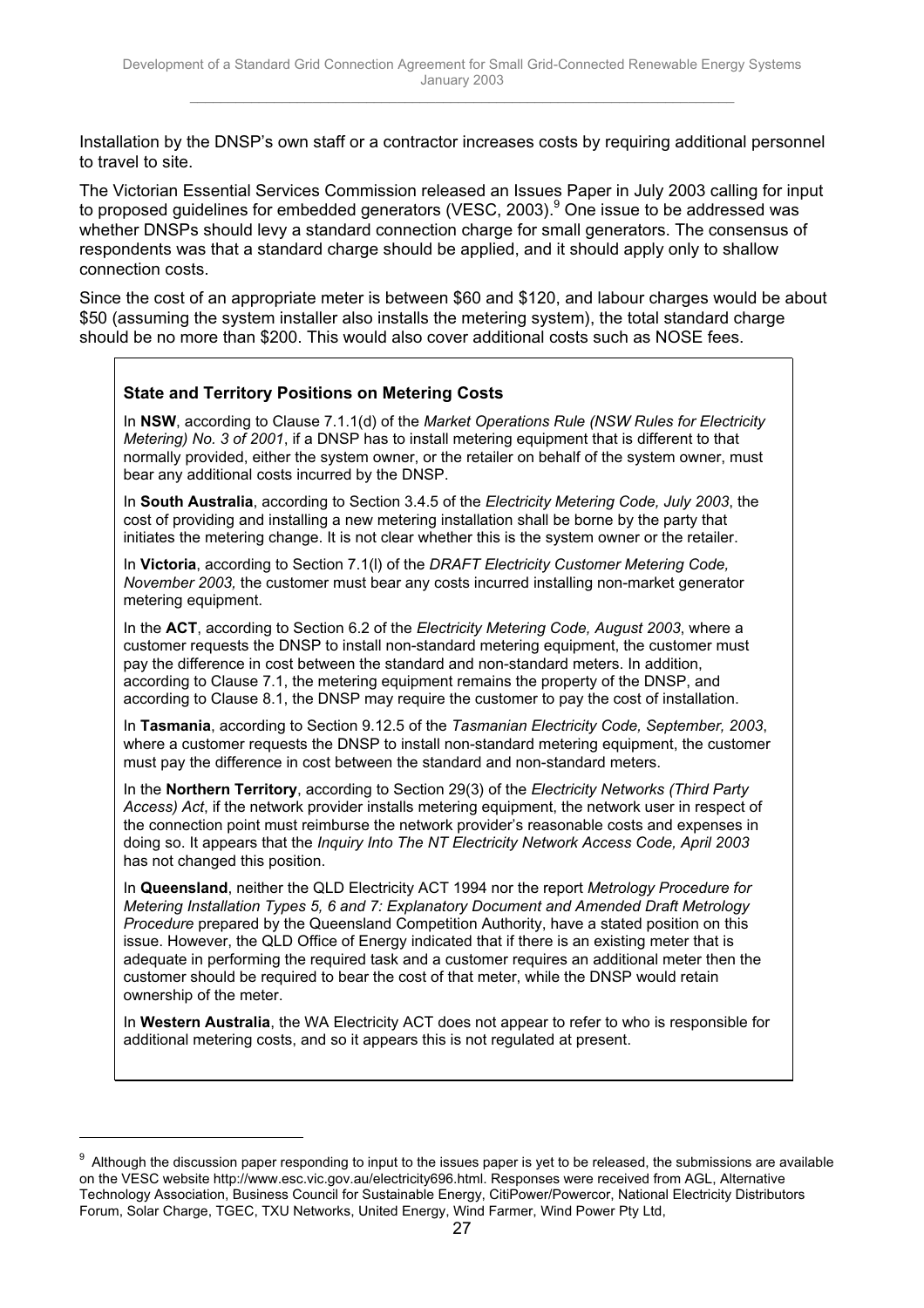## <span id="page-27-0"></span>**Issue 5 Metering Costs**

Should DNSPs charge for installation of metering, and if they do, what can they do to minimise costs?

Assuming a standard charge should be levied, how should it be calculated?

### Recommendations

(i) If DNSPs do require the system owner to pay additional metering costs, they should allow suitably qualified system installers to perform the installation in order to reduce the installation cost component.

(ii) A standard charge of no more than \$200 should be applied to recoup the shallow connection costs only.

(iii) In the longer term, interval meters should be installed on all new premises, or where meters are being replaced, so as to facilitate future use of distributed generation, as well as demand management options.

## **3.6. Billing Arrangements**

Electricity exported to the grid has economic value for the system owner, even without net export. This value is determined by the retailer according to the following criteria:

- Whether the reference price is the same as the retail price;
- If these prices are different, whether to pay the reference price only on net export or on gross export; and
- Whether to place a cap on the amount of exported electricity for which the owner will be paid.

The retailer must then decide on the length of time over which net energy usage is calculated, and how excess electricity is credited to the customer. The Goods and Services Tax (GST) will also affect the financial outcome depending on whether it is paid on the net or gross amount of electricity imported from the grid, and whether it is paid on electricity exports. The contract length and notice required for termination, while not contributing directly to the financial outcome, do impact on its longterm certainty and hence level of risk. The current billing arrangements of the retailers that responded to the survey are shown in Table 11, and are discussed below.

Although RECs, NGACs and GPRs also affect the owner's financial outcome, these may be separated from the electricity contract and so are covered in Section 3.7.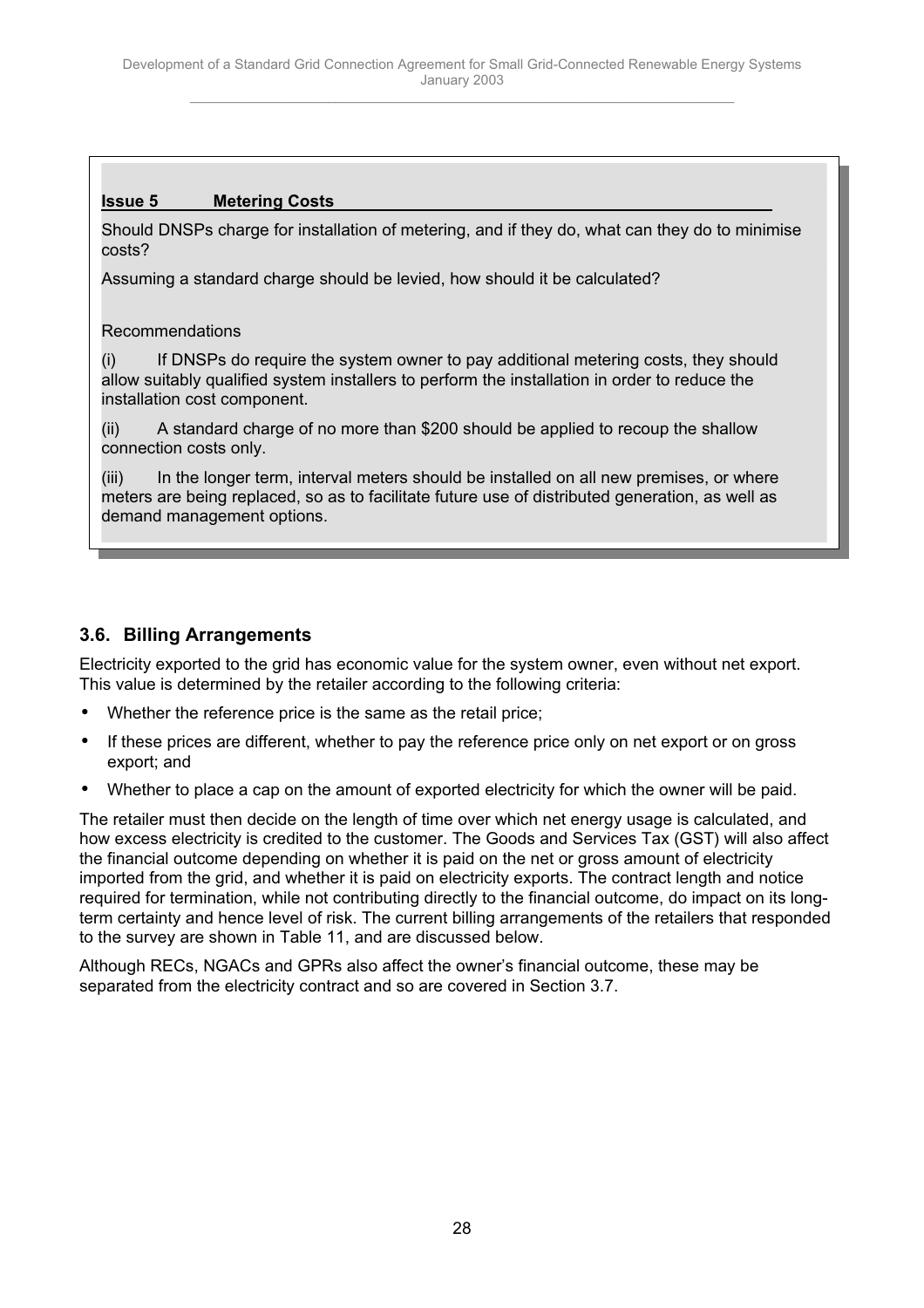|                                         |                                                    | Table 11          |                          | <b>Retailer Billing Arrangements</b>                 |                                                          |                           |                                  |
|-----------------------------------------|----------------------------------------------------|-------------------|--------------------------|------------------------------------------------------|----------------------------------------------------------|---------------------------|----------------------------------|
| Company                                 | <b>Reference</b><br>vs retail<br>rates             | Cap on<br>export? | Time of<br>calculation   | is credited                                          | How excess GST on net or Length of<br>gross<br>imported? | contract                  | <b>Notice for</b><br>termination |
| Australian Inland<br>Energy             | reference rate<br>1 $¢$ higher than<br>retail rate | N                 | normal billing<br>cycle  | rolled into next<br>bill                             | unknown                                                  | 12 months<br>Ϊi           | 1 month                          |
| <b>Country Energy</b>                   | same lil                                           | N                 | normal billing<br>cycle  | paid for net<br>export                               | net                                                      | $<$ 10 kVA.<br>indefinite | 7 days                           |
| EnergyAustralia                         | same                                               | N                 | normal billing<br>cycle  | carried forward<br>indefinitely iv                   | gross                                                    | no<br>standard<br>term    | ?                                |
| Integral Energy                         | same                                               | N                 | normal billing<br>cycle  | rolled into next<br>bill <sup>v</sup>                | net                                                      | indefinite                | 7 days                           |
| <b>Origin Energy</b>                    | same                                               | N                 | average over<br>3 months | rolled into next<br>bill                             | net                                                      | 2 years                   | 1 month                          |
| <b>TXU</b>                              | same                                               | N                 | 3 month billing<br>cycle | rolled into next<br>bill but set to<br>zero annually | net                                                      | no contract               | na since no<br>contract          |
| Powerdirect<br><b>AGL</b>               |                                                    |                   |                          |                                                      |                                                          |                           |                                  |
| Energex                                 | same                                               | N                 | normal billing<br>cycle  | <\$50 rolled<br>into next bill<br>>\$50 is paid      | $net$ <sup>vi</sup>                                      | 5 years                   |                                  |
| <b>Ergon Energy</b>                     | same                                               | 10 kWh/day        | average over<br>3 months | rolled into next<br>bill                             | net                                                      | indefinite                |                                  |
| <b>Western Power</b><br>Corporation     | same                                               | N                 | normal billing<br>cycle  | if $<$ \$100 for $>6$<br>months, is paid             | gross                                                    | 5 years                   |                                  |
| Aurora Energy                           | same vil                                           | N                 | normal billing<br>cycle  | paid by<br>cheque                                    | net                                                      | 5 years                   | <b>NA</b>                        |
| <b>Actew AGL</b>                        |                                                    |                   |                          |                                                      |                                                          |                           |                                  |
| NT Department<br>of Mines and<br>Energy |                                                    |                   |                          |                                                      |                                                          |                           |                                  |

i This column is repeated in Table 14

ii A longer contract term is available on request

iii Currently only applies to systems less than  $5 \text{ kW}_p$ , and is under review and will change

iv A cheque could be provided on request if the account is in credit for a prolonged period.

v Some customers ask for, and receive, a cheque

vi Only applies to certain metering systems, see Section 3.6.5

vii If there is a net excess, it is paid at the wholesale rate, not the retail rate

#### 3.6.1. Different reference and retail rates

All retailers except one use a reference rate (the rate paid for exported electricity) that was equal to the retail rate for small systems. The exception was Australian Inland Energy, whose reference rate was 1¢ higher than their retail rate. They also pay the reference rate on gross exports, rather than on net exports, which means that the system owner could generate a credit even if they had a net import. Aurora pay the same retail and reference rates until there is a net export. At this point the reference rate becomes the same as the wholesale rate.

Although Energex used to pay 28  $\phi$ /kWh with a 1000 kWh per annum cap (or 6  $\phi$ /kWh uncapped), they have now changed to net billing.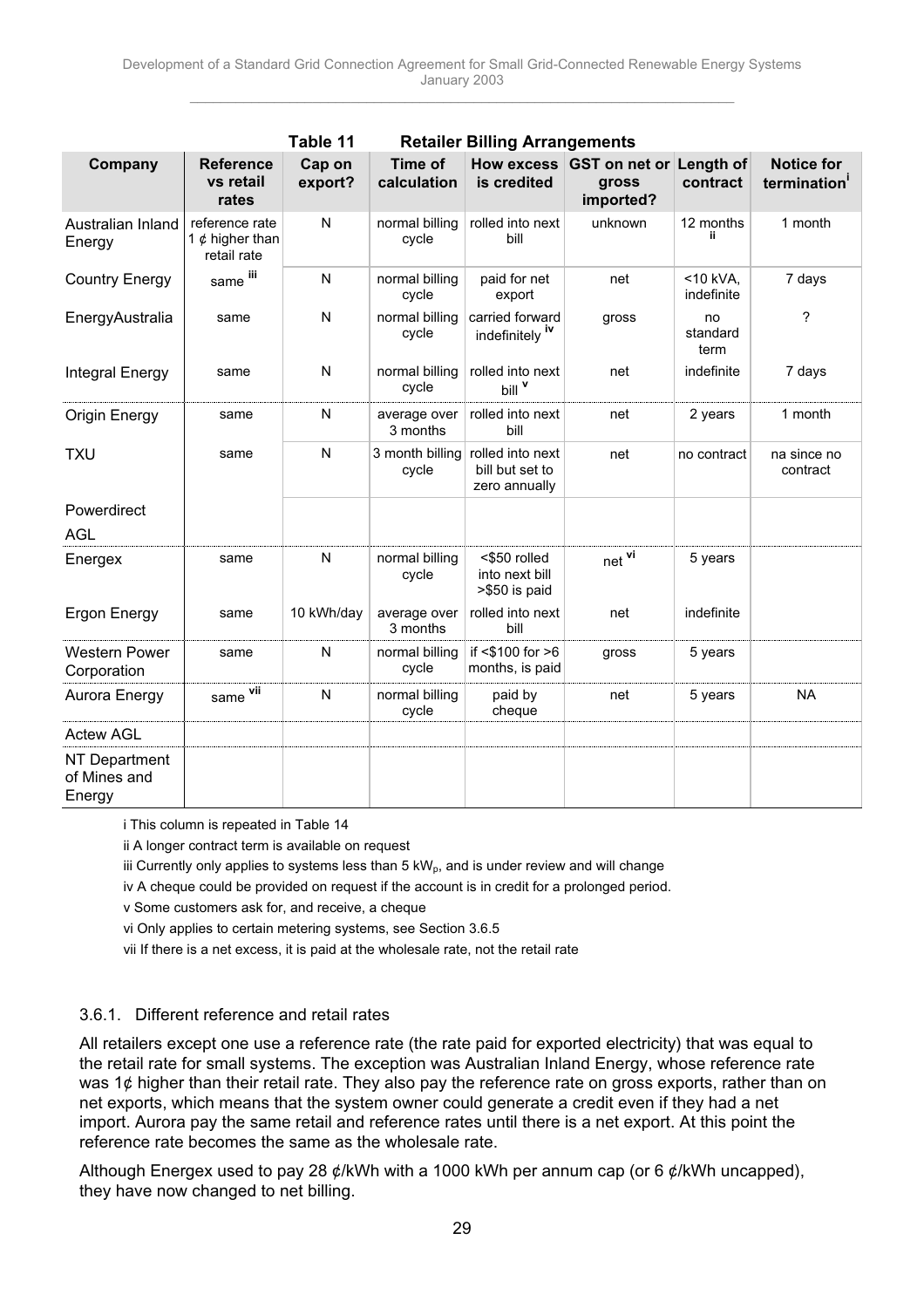From the system owner's perspective, there are arguments both for and against identical reference and retail rates. Having a reference rate greater than the retail rate is clearly more profitable for the system owner (especially if this were to be paid on gross exports<sup>10</sup>). However, having different rates allows the reference rate to be set lower than the retail rate, reducing the system owner's financial return. This uncertainty makes calculation of pay-back time difficult and increases economic risk. Some connection agreements specifically state that the DNSP may vary the reference rate at any time, without prior notice.

The rate paid for exported electricity depends on its value to the retailer. Benefits to the retailer may include credits such as RECs and GPR, avoided NEM fees, and reduced exposure to peak electricity prices. Costs include the retail/wholesale price difference, and administration. These issues are discussed in detail in Section 4.2.

### **Issue 6 Retail and Reference Rates**

Should the reference and retail rates be the same?

#### **Recommendation**

The report authors recommend that;

(i) Retailers may offer reference rates that are higher than retail rates,

(ii) Retailers should not offer reference rates that are less than retail rates, even when there is net export, unless they can demonstrate a reason for so doing.

#### 3.6.2. Cap on net exports

Of the ten retailers that responded to this question, Ergon Energy caps the amount of net exports for which the system owner can be paid (to an average of 10 kWh/day). The other six impose no such cap. A cap on net exports reduces exposure of the retailer to high net exports from an unusually large system with an undersized load.

To date few residential renewable energy systems have been installed that are large enough to generate net exports. Annual electricity consumption of a typical Australian residence is about 7500 kWh, which would require a PV system with a capacity of at least  $5 \text{ kW}_p$  to generate annual net exports. To reach Ergon's 10 kWh/day cap, the system capacity would need to be about 7.5 kW<sub>p</sub>—close to the 10 kVA single-phase inverter limit and well in excess of the typical system size of 1.5 kW<sub>p</sub>. A cap on exported electricity therefore appears unnecessary. However, the existence of such a cap is unlikely to affect the majority of systems.

As is the case for the reference rate, the retailer's decision to enforce a cap depends on the value it places on exported electricity. These issues are discussed in detail in Section 4.2. In some international examples, a cap (eg. 100 MW) is placed on the total installed capacity of distributed generation which will be granted favourable access and/or tariff conditions, such as net metering. Thus no limit is placed on any individual generator, but the DNSP reserves the right to re-think strategies once significant levels of DG are installed. This approach can also reduce the risk for individual system owners, since their own tariff arrangements can be made more secure.

 $10$  Of the metering schemes outlined in Section 3.2, a reference rate for gross exports that is different to the retail rate can only be used for schemes 2a, 2b, 5a, 5b, 6a and 6b, since for all the others the gross import and gross export cannot be calculated separately.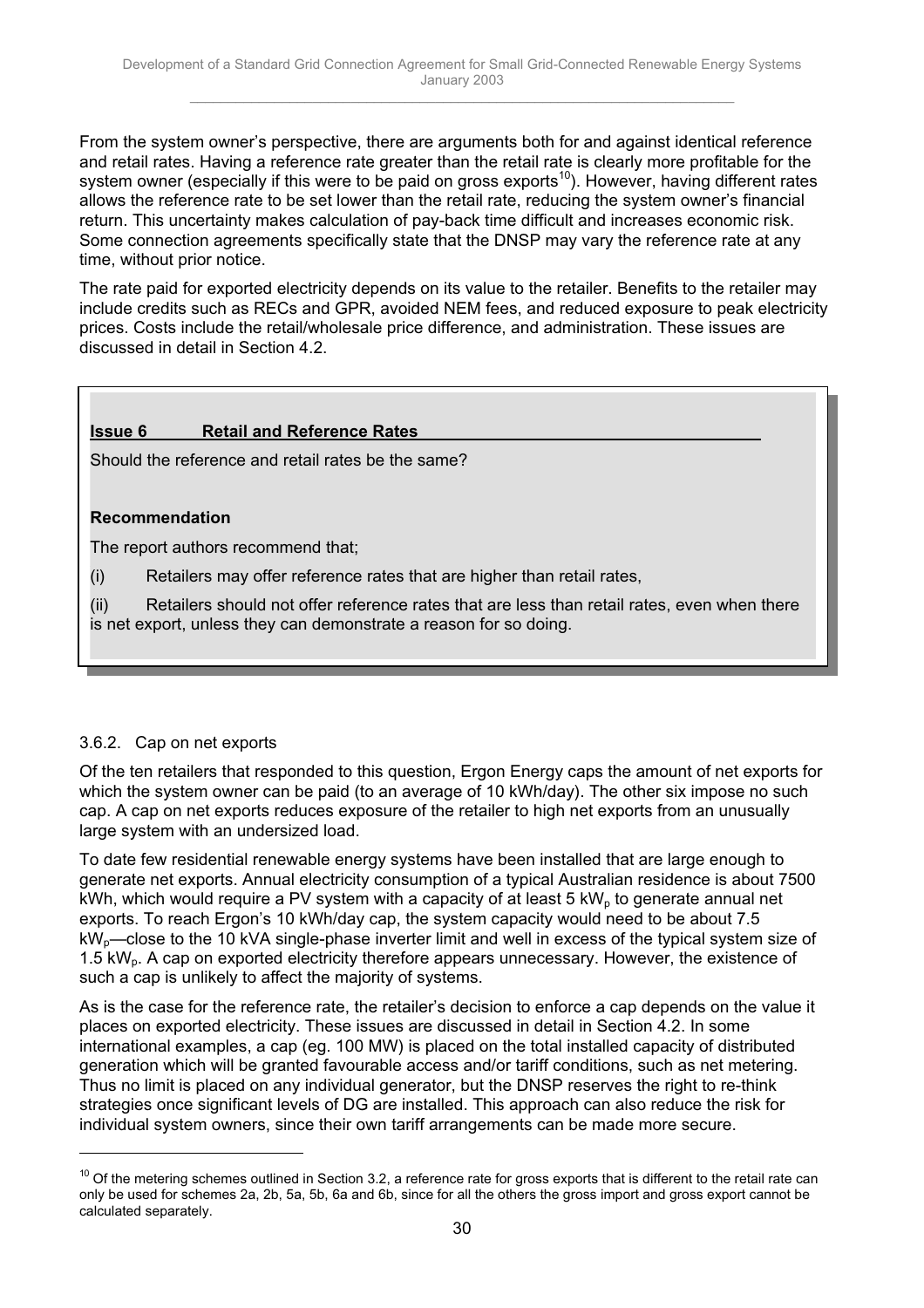### **Issue 7 Cap on Net Exported Electricity**

Should retailers place a cap on net exported electricity for which they will pay?

#### **Recommendations**

The report authors recommend that;

- (i) Retailers not place a cap on net exported electricity.
- (ii) The option of placing a cap on total distributed generation receiving the current tariffs should be considered, along with a greater certainty that tariffs for current installations will be maintained.
- (iii) The reference rate should either be fixed or pegged to the retail rate for the term of the connection agreement.

#### 3.6.3. Length of time for net electricity calculation

All retailers performed the net electricity calculation over a standard billing period (generally three months), presumably because this simplified accounting processes. The authors see no reason why this should be altered.

#### 3.6.4. How credit for net export is paid

Of the surveys returned, credit for net export of electricity was either carried forward indefinitely, paid immediately, carried forward but set to zero annually, carried forward until reaching at least \$50 and then paid, or paid if greater than \$100 for more than six months. Given that some systems will generate an ongoing average net export, never paying for this export seems unfair. To reduce administrative costs to the retailer, a reasonable compromise is to pay any export credit once it has reached a certain amount. It also seems reasonable that if the contract is terminated for any reason, the system owner should be paid for any remaining net export (since the retailer would be paid for any remaining net import).

#### **Issue 8** Payment for Net Export

How should credit for net export be paid?

#### **Recommendation**

The report authors recommend that;

Credit for net export should be carried forward until reaching at least \$50 and then paid.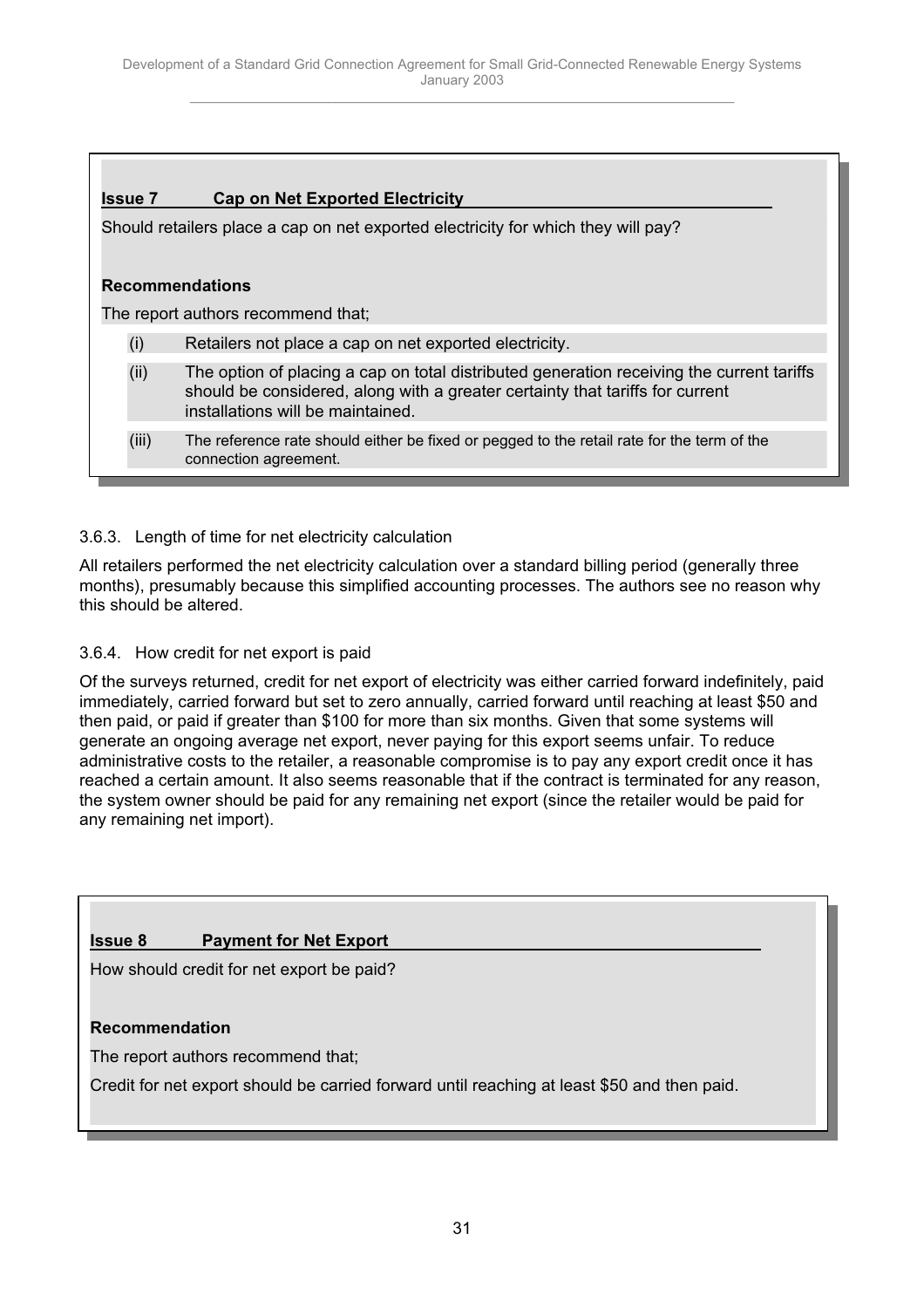### 3.6.5. Goods and Services Tax (GST)

The goods and services tax (GST) was introduced on 1 July 2000. It is a broad-based tax of 10% on the sales or supplies of most goods, services, or other items sold or consumed in Australia. For gridconnected renewable energy systems, the type of metering and billing system can affect the amount of GST paid by the system owner.

The situation currently faced by grid-connected systems is well illustrated by the private ruling received from the Australian Tax Office (ATO) by Energex in 2001. This stated that GST should be paid by the customer (system owner) only on the net amount of electricity imported. This was because under Energex's billing arrangements at that time it was not possible to measure the gross export (usage by Energex), or gross import (usage by system owner). However, if metering systems were installed that could;

 "accurately measure the flow of electricity from the network to the customer and vice versa, then Energex will have to account for its GST liability based on the actual quantity of electricity supplied to the customer. Similarly, the customers who are registered [for GST] will have to account for their GST liability based on the actual quantity of electricity supplied to the network." (ATO, 2003).

In short, GST should be charged on gross imports or exports of electricity, but only if they can be calculated or measured. If gross imports or exports cannot be calculated or measured, GST is charged on the net import or export.. For this situation, Table 12 explains how GST would be applied to the metering schemes outlined in Section 3.2. These have not been officially confirmed by the ATO and so should be used as a guide only.

|                                  | Table 12                 | Likely application of GST to different metering schemes               |                                                                   |  |
|----------------------------------|--------------------------|-----------------------------------------------------------------------|-------------------------------------------------------------------|--|
| <b>Metering</b><br><b>Scheme</b> | Type of<br><b>Supply</b> | <b>Calculation of Supply where</b><br><b>GST Paid by System Owner</b> | <b>Calculation of Supply where</b><br><b>GST Paid by Retailer</b> |  |
| 1                                | net                      | net meter                                                             | net meter                                                         |  |
| 2a/2b                            | gross                    | gross import meter                                                    | gross export meter                                                |  |
| 3a/3b                            | net                      | consumption meter -<br>generation meter                               | generation meter -<br>consumption meter                           |  |
| 4a/4b                            | net                      | net meter                                                             | net meter                                                         |  |
| 5a/5b                            | gross                    | gross import meter                                                    | gross export meter                                                |  |
| 6а                               | gross                    | consumption meter -<br>generation meter + gross<br>export meter       | on gross export meter                                             |  |
| 6b                               | gross                    | gross import meter                                                    | gross import meter +<br>generation meter -<br>consumption meter   |  |

i Only if owner registered for GST, and electricity production is part of their business enterprise

Although the above ATO ruling seems to imply that a system owner registered for GST will have to charge the retailer GST for electricity exported to the grid, this is only true if the supply of electricity is made in the course or furtherance of the enterprise for which the supplier is registered for GST. A system owner is not required to register unless their 'enterprise' has an annual turnover exceeding \$50,000; a limit impossible to exceed with a single renewable energy system restricted to a 30 kVA inverter limit. Hence unless a system owner operates their renewable energy system as part of a larger enterprise, they are not required to charge GST. They can, however, voluntary register for GST regardless of their circumstances, although for most system owners the administrative burden would likely outweigh the small financial gains. Thus the majority of residential system owners will not have to charge their retailer GST.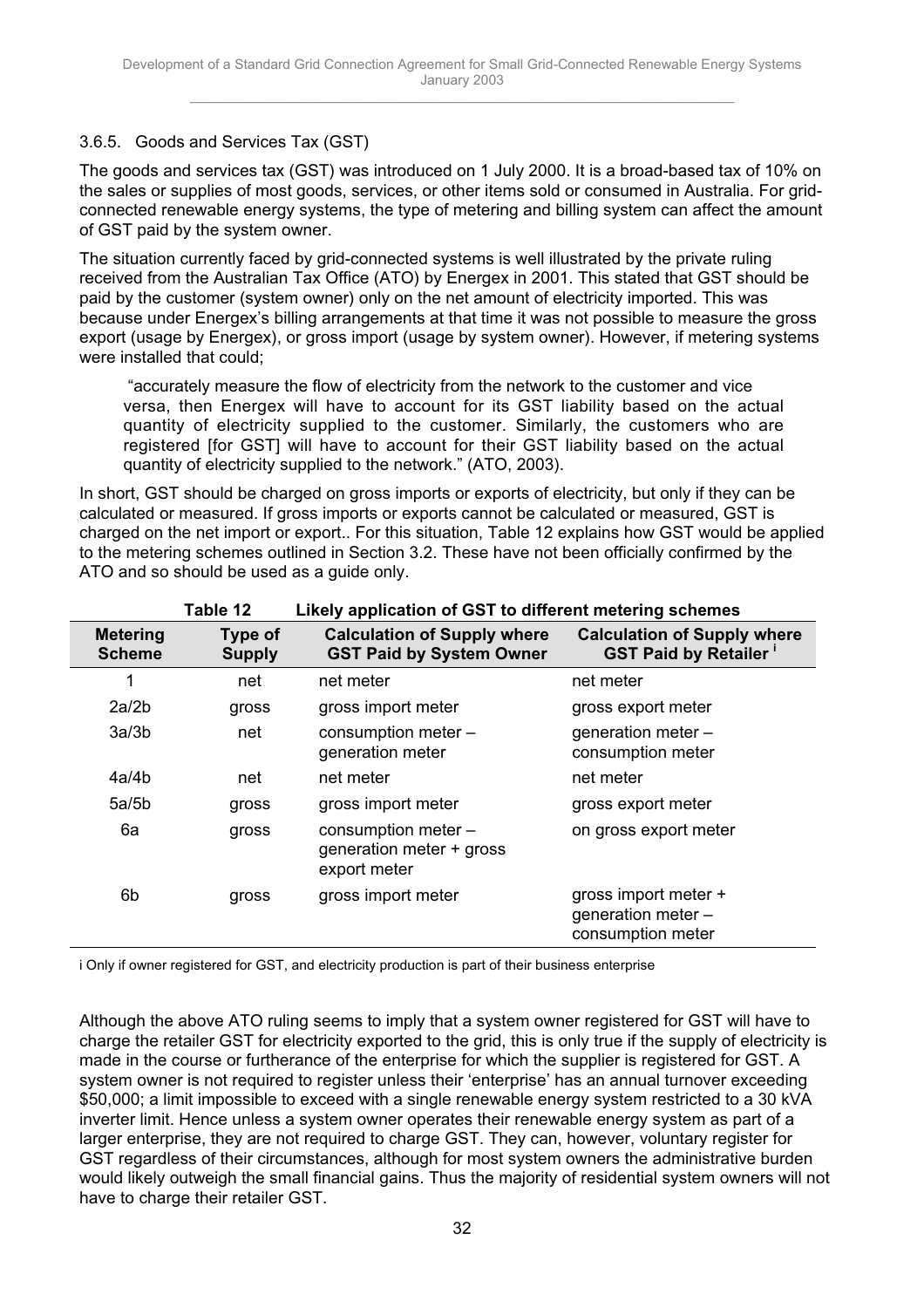The ATO cannot give a general ruling on interpretation of GST liability for grid-connected systems. They can give private rulings to retailers on request. At the time this Discussion Paper was released, the ATO shortly expected to include on their web site some guidelines regarding application of GST to grid-connected systems.<sup>11</sup> This information will be incorporated into the proposed grid-connection agreement template and Final Report.

All the retailers that returned surveys, bar one, applied GST to the net electricity import. However, not all DNSPs use the same metering scheme, and different metering schemes may have different GST liabilities. Thus a retailer that services more than one network area may need to have different GST regimes depending on the DNSP. Of course, this problem would be avoided if all metering schemes were the same. Table 13 shows the GST liability appropriate for each DNSPs' most likely metering scheme(s)—see Table 8 for a description of these schemes.

Retailers that are applying GST to net imports where the DNSP requires metering scheme 1 or 4a would be consistent with ATO rulings.

Retailers that are applying GST to net imports where the DNSP requires metering scheme 2a or 2b are most likely in breach of ATO rulings since they should be charging GST on gross imports.

Retailers that are applying GST to net imports where the DNSP requires metering scheme 3a or 3b must be calculating net imports by subtracting the generation meter from the consumption meter, and so would be consistent with ATO rulings.

| <b>DNSP</b>                          | Type of metering scheme | How GST should be applied            |
|--------------------------------------|-------------------------|--------------------------------------|
| <b>Australian Inland Energy</b>      | 3 <sub>b</sub>          | consumption meter - generation meter |
| <b>Country Energy</b>                | 1                       | net import                           |
|                                      | 3a or 3b                | consumption meter - generation meter |
|                                      | 4a                      | net import                           |
| EnergyAustralia Network              | 2a or 2b                | gross import                         |
| Integral Energy                      | За                      | consumption meter - generation meter |
| <b>TXU Networks</b>                  | 2 <sub>b</sub>          | gross import                         |
| <b>United Energy</b>                 | 3a or 3b                | consumption meter - generation meter |
| Powercor                             | 2a or 2b                | gross import                         |
| <b>AGL</b>                           |                         |                                      |
| Energex                              |                         |                                      |
| Ergon Energy                         |                         |                                      |
| <b>ETSA</b>                          | 1                       | net import                           |
|                                      | 2b                      | gross import                         |
| <b>Western Power</b><br>Corporation  | 2a                      | gross import                         |
| Aurora Energy                        |                         |                                      |
| <b>Actew AGL</b>                     |                         |                                      |
| NT Department of Mines<br>and Energy |                         |                                      |

**Table 13 GST Paid by System Owner**

 $\overline{a}$ 

 $11$  This information will be linked to the site at

http://www.ato.gov.au/businesses/pathway.asp?pc=001/003/053&mfp=001/003&mnu=3761#001\_003\_053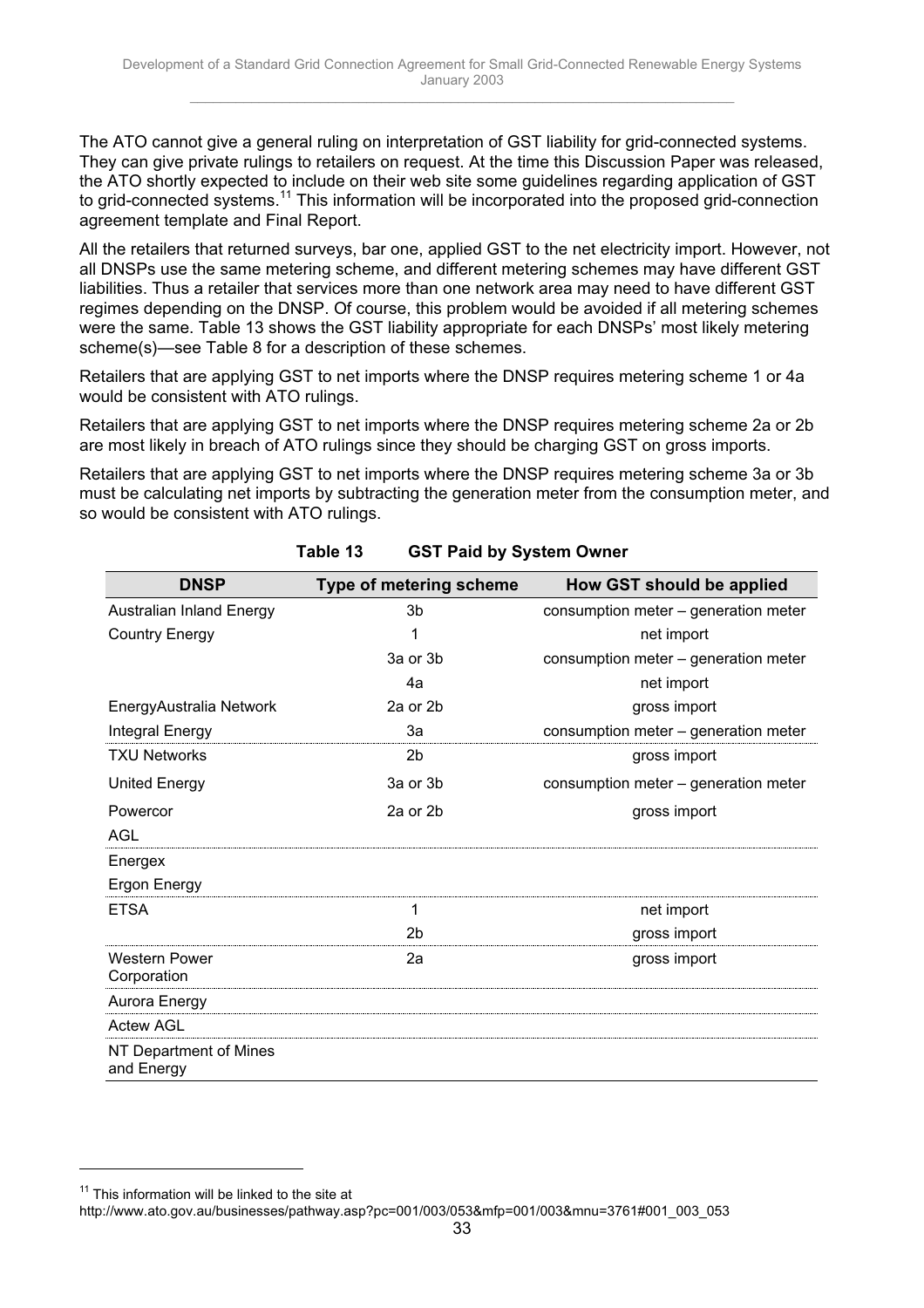#### 3.6.6. Length of contract, and termination / disconnection agreements

Standard contracts ranged from 12 months to five years, although two retailers had no standard term, and one retailer had no contract at all. For the system owner, long-term contracts and advance notice of termination provide certainty regarding income. For the retailer and DNSP they provide certainty regarding the various benefits and costs discussed in Section 0. Therefore it would appear that longer contracts are better, as long as no party is locked into an undesirable position. This can be achieved by either including a reasonable degree of flexibility into the contract, and ensuring it is initially fair to all parties given likely events. The length of the contract may also be affected by other aspects of the agreement. For example, Energex's five year contract was linked to payment of the system owner up-front for the deemed value of their RECs over the first five years.

Either the retailer or the system owner may wish to terminate the connection agreement before the contract has expired. In this Discussion Paper we have chosen to distinguish between "termination agreements" (between a retailer and a system owner) and "disconnection agreements" (between a DNSP and a system owner). This is because the relationship between a retailer and a system owner is essentially financial, whereas that between a DNSP and a system owner relates to a physical connection.

In all cases bar one, in the event of one or other party failing to comply with any of the contract terms and conditions, the agreement may be terminated immediately. The exception to this was Energex (Retail), who notify the system owner in writing giving them three months to comply. A number of retailers retained a right to terminate the agreement should the premises be sold or vacated, although in these cases presumably the system owner should have given notice to the retailer and DNSP anyway.

#### Termination agreements:

Of the retailers surveyed, the notice for termination given by the retailer to the system owner ranged from seven days to one month, as was the notice for termination given by the system owner to the retailer. There seemed to be no firm time at which a contract should be renegotiated as it neared the termination date. One month prior to termination would seem appropriate.

#### Disconnection agreements:

All DNSPs are obliged to provide network access for an embedded generator, however interruption to supply or longer-term disconnection from the grid may still occur for a variety of reasons. The owner may wish to disconnect for system maintenance, and the DNSP may wish to disconnect because of line maintenance, or because of an emergency owing either to the renewable energy system or to an unrelated event. Therefore some form of disconnection process should be included in any grid-connection agreement. This would be the same as that required for normal retail customers.

Termination and disconnection agreements become more complicated if the system owner wants to be rewarded for providing benefits to the retailer and DNSP. As discussed in Section 4.5, larger embedded generators that are rewarded for providing network support must enter into contractual arrangements that impose penalty payments for non-performance. Smaller systems benefiting from similar rewards would likely require a non-standard connection agreement that includes a longer notice of termination and/or disconnection, and non-performance penalties.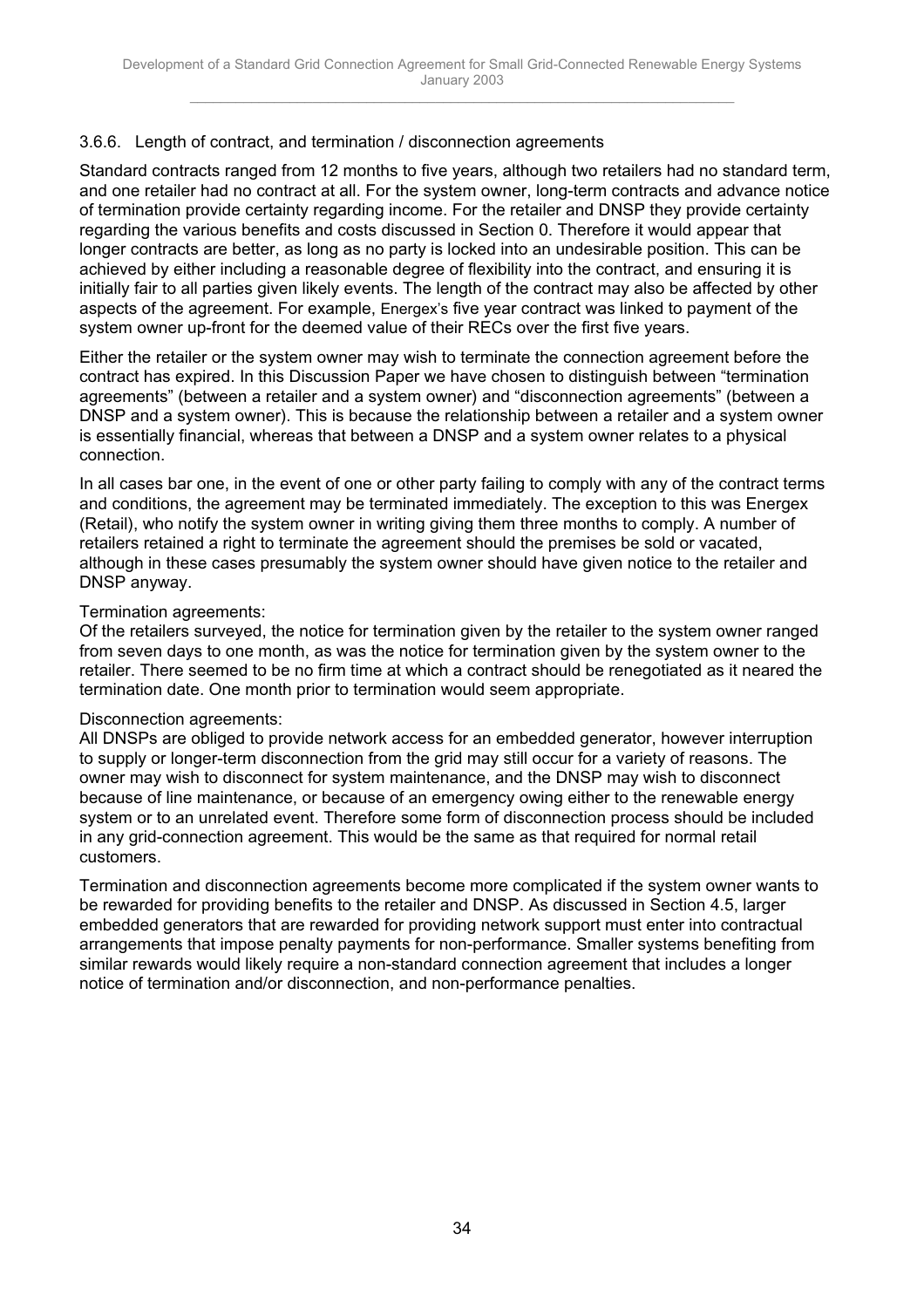| Table 14                             | <b>Notice Required for Termination</b> |                                            |  |  |  |  |
|--------------------------------------|----------------------------------------|--------------------------------------------|--|--|--|--|
|                                      |                                        | <b>Retailer to Owner Owner to Retailer</b> |  |  |  |  |
| Australian Inland<br>Energy          | 30 days                                | 30 days                                    |  |  |  |  |
| <b>Country Energy</b>                | 7 days                                 | 7 days                                     |  |  |  |  |
| EnergyAustralia                      |                                        | ?                                          |  |  |  |  |
| Integral Energy                      | 7 days                                 | 7 days                                     |  |  |  |  |
| <b>Origin Energy</b>                 | 1 month                                |                                            |  |  |  |  |
| TXU                                  | NA since no contract                   | NA since no contract                       |  |  |  |  |
| United Energy                        | <b>NA</b>                              | NA.                                        |  |  |  |  |
| Powercor                             | <b>NA</b>                              | <b>NA</b>                                  |  |  |  |  |
| Powerdirect                          |                                        |                                            |  |  |  |  |
| <b>AGL</b>                           |                                        |                                            |  |  |  |  |
| Energex                              | 3 months                               | ?                                          |  |  |  |  |
| Ergon Energy                         | i.                                     | 3 months                                   |  |  |  |  |
| <b>ETSA</b>                          | <b>NA</b>                              | NA.                                        |  |  |  |  |
| <b>Western Power</b><br>Corporation  |                                        | 3 months                                   |  |  |  |  |
|                                      | Aurora Energy NA                       |                                            |  |  |  |  |
| <b>Actew AGL</b>                     |                                        |                                            |  |  |  |  |
| NT Department of<br>Mines and Energy |                                        |                                            |  |  |  |  |

i Ergon may terminate the agreement at any time in the event that a Standard Customer Sale Contract for the Premises is terminated for any reason

#### **Issue 9 Duration of Contract, Notice for Termination, and Disconnection Process**

For how long should the agreement apply, how much notice should the system owner, retailer and DNSP be required to give to terminate the agreement, and what should be the process for disconnection?

#### Recommendations

(i) The duration of the agreement should be at least five years.

(ii) Early termination of an agreement by a retailer or DNSP should be allowed only under exceptional circumstances, such as an intractable safety issue arising or say, long standing non-payment of electricity bills etc. For legal reasons, where the system owner sells the system or property, the existing contract will need to be terminated and a new contract entered into with the new owners.

(iii) Where an agreement is to be terminated by any party, one month notice should be given, and a contract should be open for negotiation one month prior to the termination date.

(iv) The disconnection process should be clearly stated in any grid-connection agreement.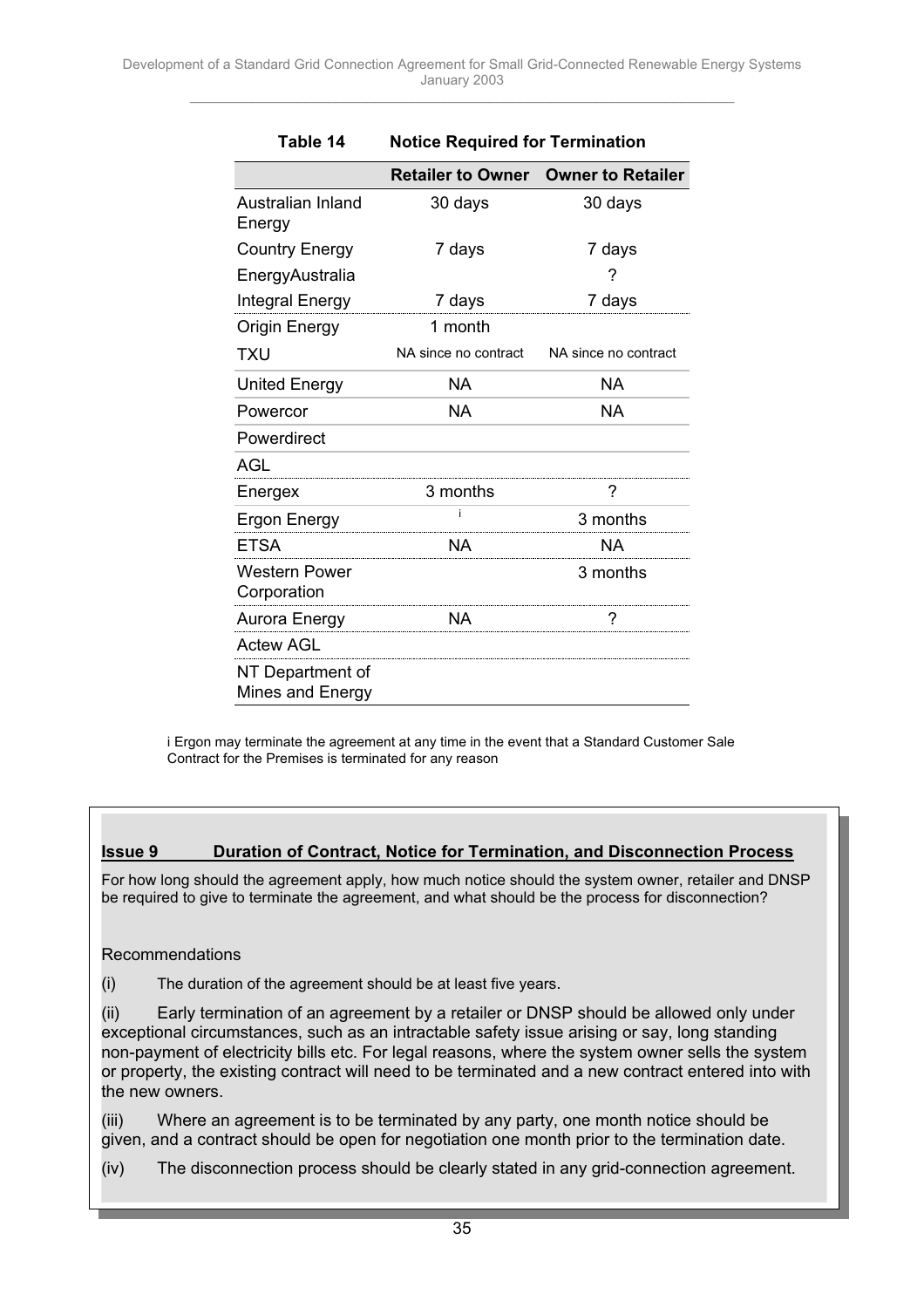## <span id="page-35-0"></span>**3.7. RECs, NGACs and GPRs**

Because of the environmental benefits of renewable energy generation, governments have established programs that provide financial credits for generators. The schemes currently in operation are;

- the Commonwealth Mandatory Renewable Energy Target (MRET), where the credit is known as a REC (Renewable Energy Certificate)
- the NSW Greenhouse Gas Abatement Scheme, where the credit is known as an NGAC (NSW Greenhouse Gas Abatement Certificate)
- the National Green Power Accreditation Program, where the credit is known as a GPR (Green Power Right).

Eligible generation can earn either a REC (for use under either the MRET or Green Power schemes) or an NGAC (under the NSW Licence Conditions). If the electricity is sold through a Green Power scheme, it will also earn a GPR.

The ways in which these programs are treated by retailers with respect to small grid-connected customers are summarised in Table 15, and are discussed below.

|                                      | <b>RECs</b>        |                              | <b>NGACs</b>                          |                    | <b>Green Power</b>                                               |                                                            |                                                  |  |
|--------------------------------------|--------------------|------------------------------|---------------------------------------|--------------------|------------------------------------------------------------------|------------------------------------------------------------|--------------------------------------------------|--|
| <b>Retailer</b>                      | Owned by           | <b>Separate</b><br>agreement | <b>Used to</b><br>meet<br>obligations | Owner<br>credited? | <b>Owner on</b><br><b>GP paid GP</b><br>rates for<br>net export? | <b>Paid GP</b><br>rates if not<br>on Green<br><b>Power</b> | <b>Registration</b><br>for Green<br><b>Power</b> |  |
| Australian Inland<br>Energy          | Retailer           | ${\sf N}$                    | N                                     |                    | $N^*$                                                            | N                                                          | N                                                |  |
| <b>Country Energy</b>                | Retailer           | N                            | N                                     |                    | N                                                                | N                                                          | N                                                |  |
| EnergyAustralia                      | System<br>owner    | N                            | N                                     |                    | Υ                                                                | <b>NA</b>                                                  | N                                                |  |
| Integral Energy                      | System<br>owner    | N                            | N                                     |                    | N                                                                | N                                                          | N                                                |  |
| Origin Energy                        | System<br>owner ** | Y                            | N                                     |                    | Y                                                                | N                                                          | N                                                |  |
| <b>TXU</b>                           | System<br>owner    | N                            | <b>NA</b>                             |                    | N                                                                | N                                                          | N                                                |  |
| Powerdirect                          |                    |                              |                                       |                    |                                                                  |                                                            |                                                  |  |
| <b>AGL</b>                           |                    |                              |                                       |                    |                                                                  |                                                            |                                                  |  |
| Energex                              | Retailer ***       | N                            | <b>NA</b>                             |                    | N                                                                | N                                                          | N#                                               |  |
| Ergon Energy                         | Retailer           | N                            | N                                     |                    | N                                                                | N                                                          | N                                                |  |
| <b>Western Power</b><br>Corporation  | <b>NA</b>          | <b>NA</b>                    | <b>NA</b>                             |                    | N                                                                | N                                                          | N                                                |  |
| Aurora Energy                        | Retailer           | N                            | <b>NA</b>                             |                    | <b>NA##</b>                                                      | <b>NA</b>                                                  | <b>NA</b>                                        |  |
| <b>Actew AGL</b>                     |                    |                              |                                       |                    |                                                                  |                                                            |                                                  |  |
| NT Department of<br>Mines and Energy |                    |                              |                                       |                    |                                                                  |                                                            |                                                  |  |

**Table 15 Treatment of RECs and NGACs, and GPRs**

\* The system owner is paid 1  $\phi$  above retail rate for exported electricity

- # As part of the connection agreement, the electricity can be used by Energex as Green Power
- ## Aurora does not offer a Green Power product since their electricity is predominantly hydro

<sup>\*\*</sup> The system owner may be paid up front \$30 for their RECs according to the ORER deeming formula—see Appendix 6.4 \*\*\* RECs are integrated into the connection agreement and the system owner is paid up front \$36 for their RECs as calculated by the ORER deeming formula—see Appendix 6.4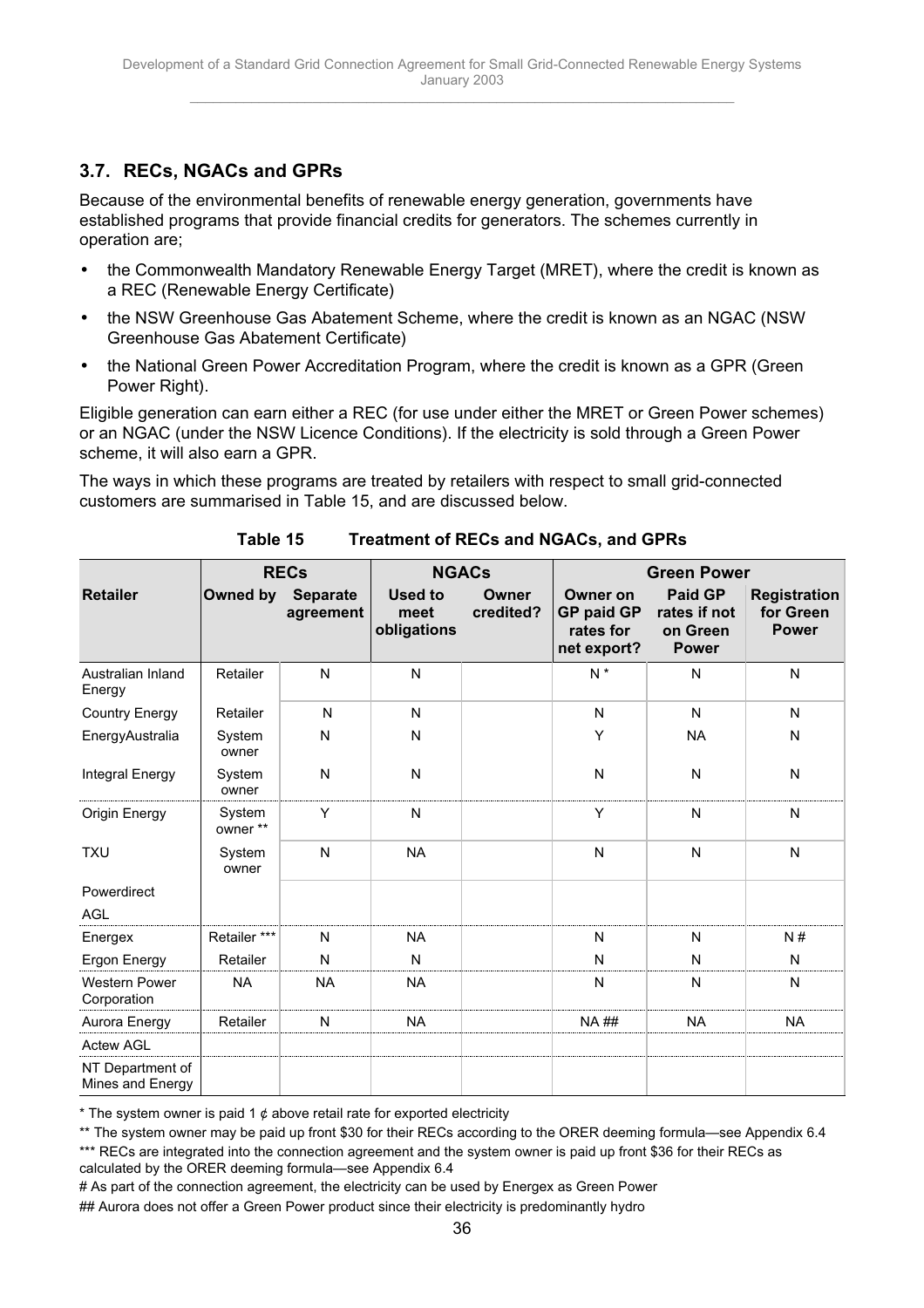### 3.7.1. Mandatory Renewable Energy Target

The Mandatory Renewable Energy Target was set by the Commonwealth Government under the *Renewable Energy (Electricity) Act 2000*, and is administered by the Office of the Renewable Energy Regulator (ORER). It requires electricity retailers to source an additional 9500 GWh of electricity (compared to 1997 levels) from renewable energy generators by the year 2010.<sup>12</sup> However most, if not all, residential-scale renewable energy systems qualify.

Each REC represents 1,000 kWh of renewable electricity, and is currently worth about \$37 or 3.7  $\phi$ /kWh. The penalty for not complying with the Act is 4.0  $\phi$ /kWh, which after tax considerations (at a 30% marginal tax rate), gives a potential maximum value to the retailer of 5.7  $\ell$ /kWh for renewable energy generation.

Small-scale renewable energy systems need not be metered in order to generate RECs, since a deeming formula can be applied as long as they were installed on or after  $1<sup>st</sup>$  April 2001—see Appendix 6.4 for how the deeming formulas are applied. Currently five years of future generation can be claimed up front for PV. For example, a 1 kW<sub>p</sub> PV system with an expected annual output of 1.2–1.6 MWh would typically generate 6–8 RECs over its first five years of operation, with a nominal value of \$220–300.

The maximum number of RECs that can be generated by a small system has been set at 25 per annum, representing 25 MWh of generation (the expected output of a PV system with a capacity of 15–20 kW<sub>p</sub>). Small systems generating more than 25 MWh per annum should meter their output and will need to separately seek accreditation as a power station if they wish to participate in the MRET scheme.

System owners can choose to claim their RECs directly or assign the rights to their RECs to an agent, such as their electricity retailer, the system supplier or a government agency. The transfer of RECs and the sale of electricity are independent transactions, and so all RECs, regardless of whether they correspond to electricity used on site or exported, are treated the same way. To claim RECs directly, the system owner must register with the ORER at a cost of \$20. To assign their RECs to an agent the system owner must sign a document stating they have chosen to do so. Normally this would be in return for some benefit, such as a rebate in the case of an electricity retailer or a reduction on the price of the system in the case of a system retailer. However, the agent is under no obligation to make such offers. According to the ORER, if an agent wishes to obtain the RECs, they should inform the system owner that they may instead sell the RECs themselves directly. It would seem reasonable to expect the Agent to inform the system owner of the potential value of the RECs at time of purchase. More information can be found at http://www.orer.gov.au/forms/.

#### MRET – Current situation

 $\overline{a}$ 

There was considerable variety among electricity retailers regarding treatment of RECs. In four cases (Australian Inland Energy, Country Energy, Aurora Energy and Ergon Energy) RECs are automatically assigned to the electricity retailer as part of the connection agreement without recompense to the system owner. In one case (Origin) the system owner was given the option of selling their RECs to the electricity retailer for \$30 each, and in another (Energex), transfer to the retailer was obligatory but the system owner received \$36 per REC. In both cases the number of RECs was calculated according to the ORER five year deeming formula. In three cases (EnergyAustralia, Integral and TXU) the electricity retailer was not involved in dealing with the RECs at all.

The optimal treatment of RECs depends very much on whether the aim is to encourage embedded small-scale renewable generation by rewarding system owners or by rewarding retailers. If the aim is

 $12$  On the day this Discussion Paper was released, the recommendations of the MRET Review Panel were also released. These included the recommendation that the deeming period for PV systems of not more than 10 kW<sub>p</sub> (or 25 MWh per annum) be increased from 5 to 15 years. At this stage the Federal Government has not stated how it will act on these recommendations. Should any announcements be made, the relevant details will be updated in the proposed grid connection agreement and Final Report.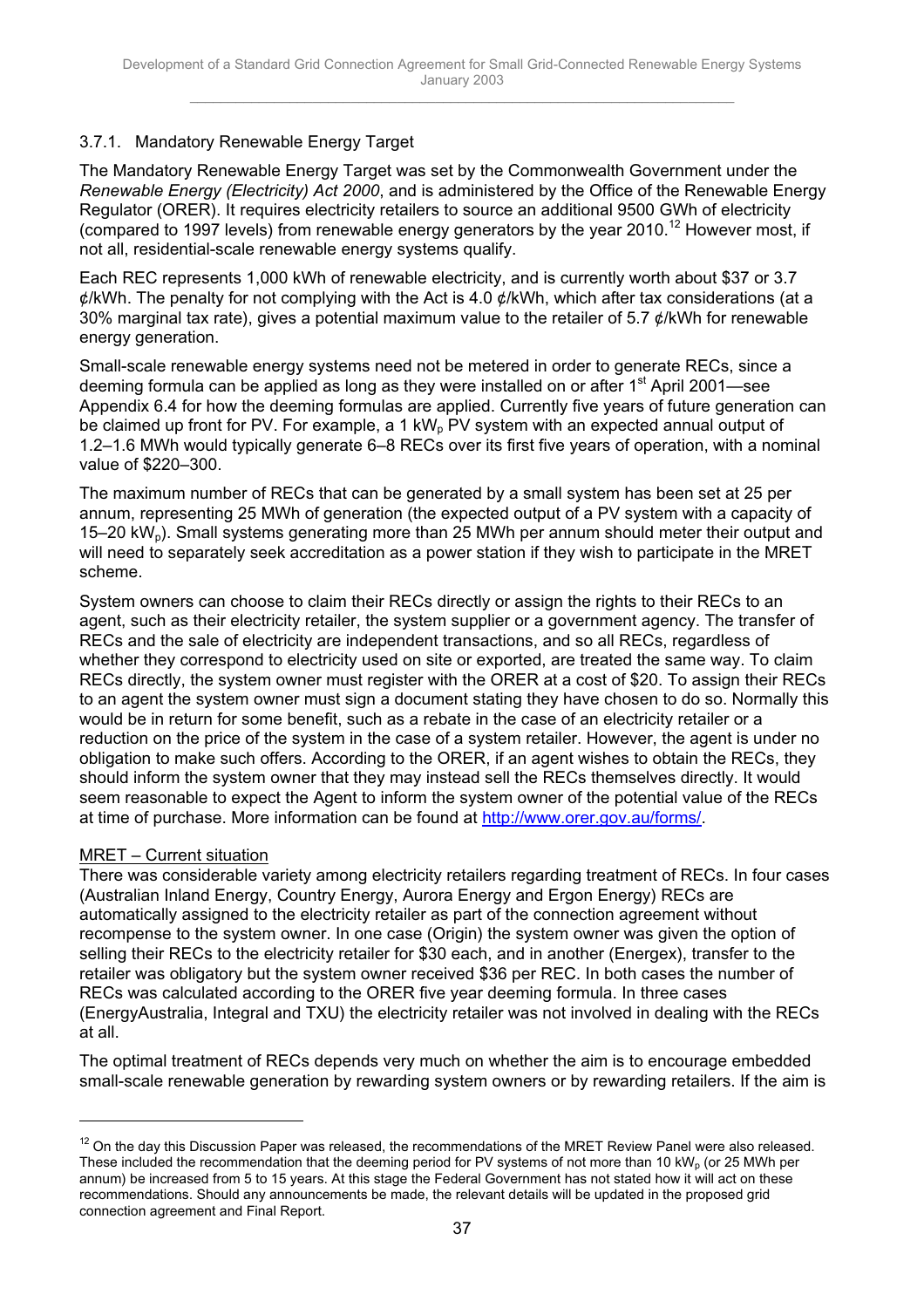to reward system owners, then the most attractive option for them is to be paid the full five year deemed RECs value up front. If the aim is to encourage retailers, they should keep the RECs themselves.

It has been argued that retailers should keep the RECs as compensation for losses incurred because of the difference between wholesale and reference prices<sup>13</sup>, and through administrative costs attributable to the embedded generation. However, most of the difference between wholesale and reference prices is the cost of transmission and distribution, with only about 10% of the reference price going to the retailer (to cover NEM fees, ancillary services costs and profit). The transmission costs are avoided since no transmission takes place, and the marginal costs of distributing energy from embedded generators to the nearest consumer(s) over a pre-existing system is minimal. According to the Independent Pricing and Regulatory Tribunal DNSP Review in 2002, the average electricity bill in NSW was made up of generation costs (46%), TUOS costs (8%), DUOS costs (37%), and retail costs (9%) (IPART, 2002). While these figures will vary somewhat throughout Australia, they can be applied as a general rule. Thus a retailer that sells electricity for 10  $\ell$ /kWh, would have a margin of about 1 ¢/kWh. Higher retail prices are generally due to higher generation, transmission and distribution costs, and so the retailer's margin stays about the same. Thus the real difference for the retailer is in the order of 1  $\rlap{/}t$ /kWh.

As discussed in Section 4.2, in addition to RECs, NGACs and GPRs, retailers may benefit financially from avoided NEM fees, and through reduced exposure to summer peak prices. The combined value of GPRs (at say 0.7 ¢/kWh) and avoided NEM fees (at say 0.3 ¢kWh) is about equal to the retailer's margin. Thus, when the financial benefits of reduced exposure to summer peak prices are also taken into consideration, it is by no means clear that the retailer also deserves to be awarded the RECs for free.

## **Issue 10 Treatment of Renewable Energy Certificates**

How should the deemed RECs be treated in a grid connection agreement?

## **Recommendation**

 $\overline{a}$ 

The report authors recommend that;

The system owner should be given the option of transferring the RECs to an agent (such as their electricity retailer, the system supplier or a government agency), who would compensate the system owner using the ORER deeming formula and at least the current value of RECs.

## 3.7.2. NSW Greenhouse Gas Abatement Scheme

The NSW Greenhouse Gas Abatement Scheme (NGGAS) aims to reduce the per capita production of greenhouse gases in NSW, and is administered by the Independent Pricing and Regulatory Tribunal (IPART). Retailers can fulfil their obligations by buying NSW Greenhouse Abatement Certificates (NGACs), which each correspond to a 1 tonne reduction in  $CO<sub>2</sub>$ -e emissions. The number of NGACs created by a renewable energy system will depend on the amount of  $CO<sub>2</sub>$  that would have been released by the generator(s) it is displacing. NGACs are currently valued at \$7 to \$9 per tonne  $CO_2$ -e, and so assuming that 1kWh of electricity in NSW generates 1.0 kg  $CO_2$ , an NGAC can add about 0.7–0.9¢ of value per kWh of renewable energy.

 $13$  The reference price is the price paid for electricity the retailer buys from the system owner, and with net metering is equal to the retail price.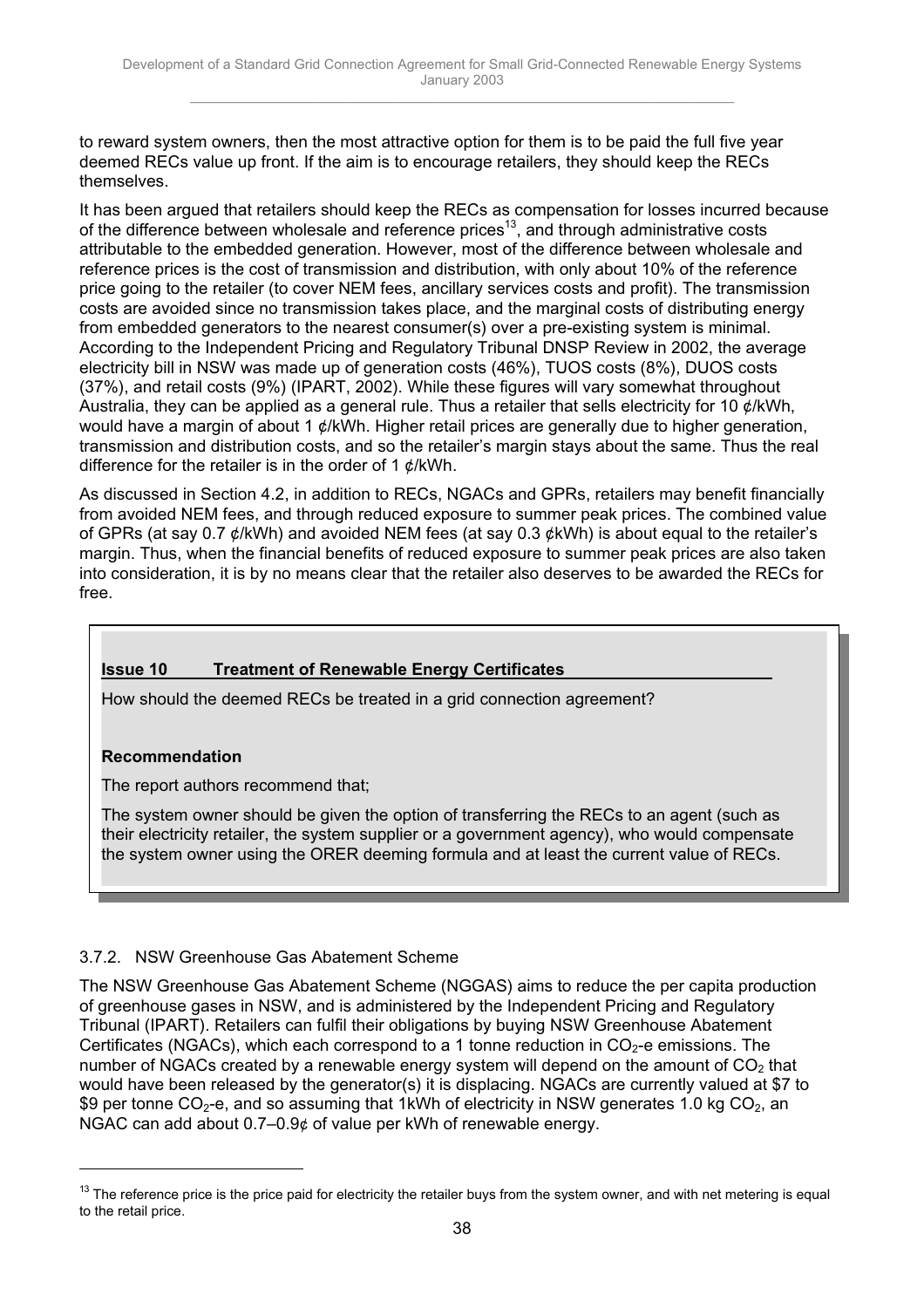NGACs can be created by any renewable energy generator defined according to the *Greenhouse Gas Benchmark Rule (Generation) No. 2 of 2003*, as long as the electricity generated is sold to NSW customers.

#### NGGAS – Current situation

Currently no retailer uses output from small-scale renewable energy generation to meet their NGGAS obligations. As retailers become more familiar with this scheme, this could change. However, given that electricity used to create RECs cannot also be used to create NGACs (unless emissions of non- $CO<sub>2</sub>$  greenhouse gases such as methane are also reduced eg. landfill gas), it is unlikely the output from residential-scale renewable energy systems would be used to earn NGACs.

#### **Issue 11 Treatment of NSW Greenhouse Gas Abatement Certificates**

How should NGACs be treated in a grid connection agreement?

#### **Recommendation**

The report authors recommend that;

Since it is unlikely NGACs will be generated by residential-scale renewable energy systems, they should not be included in the agreement.

#### 3.7.3. Green Power

Green Power schemes enable electricity customers to pay a premium for a certain percentage of their electricity to be generated from renewable sources. It is a voluntary scheme administered by the National Green Power Accreditation Steering Group, and currently managed by the NSW Sustainable Energy Development Authority (SEDA), but is expected to be managed by the Department of Energy, Utilities and Sustainability (DEUS) once it is operational. Green Power products offered by retailers must be accredited under the Green Power Accreditation Program according to the *National Green Power Accreditation Program Accreditation Document Version 3*. Renewable energy generators as defined under this document generate both RECs (that are currently surrendered to SEDA instead of the ORER), and Green Power Rights (GPRs; that are also surrendered to SEDA). GPRs can be created by most, if not all, residential-scale renewable energy systems, despite the Green Power scheme's sustainability requirements being stricter than those of the MRET scheme. GPRs are currently valued at 0.5–1.0 ¢/kWh.

#### Green Power – Current situation

Since electricity generated by residential grid-connected systems can be sold by retailers as Green Power, retailers were asked whether they paid system owners the Green Power tariff for net exported electricity. Two of the retailers that responded did so (EnergyAustralia and Origin), but only if the system owner was on Green Power themselves (paying the higher Green Power tariff for imported electricity). If a system owner is on Green Power they are effectively being paid the Green Power tariff on the electricity they avoid using because of their system output—although some retailers do not allow customers to both operate an embedded generator and sign up for Green Power.

It was assumed that no system owner whose imports and exports were measured separately, and who was on Green Power, was being charged the Green Power tariff for gross imported electricity but receiving the standard tariff for gross exported electricity.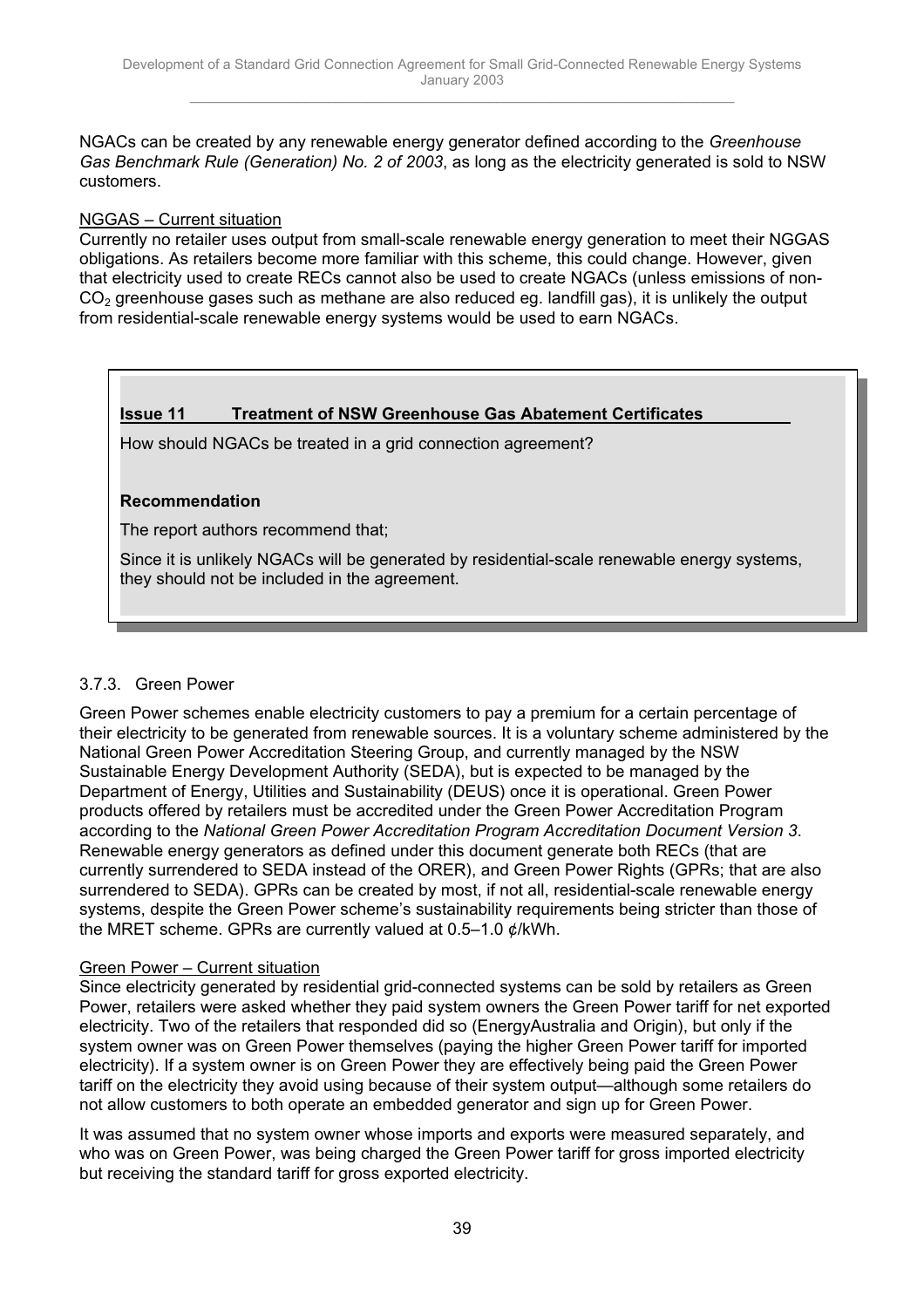<span id="page-39-0"></span>Since the amount of GPRs generated is calculated according to the amount of RECs generated, it is very easy to calculate the GPRs based on the ORER REC deeming formula. All these GPRs can then be used by the retailer in their current Green Power settlement period. Although, the retailer must surrender a REC to SEDA for every GPR it claims, this REC does not have to be obtained from the system owner.

### **Issue 12 Treatment of Green Power Rights**

How should GPRs be treated in a grid connection agreement?

#### **Recommendations**

The report authors recommend that;

(i) Retailers should sell exported electricity as Green Power.

(ii) Retailers should apply net billing so the system owner is effectively paid the Green Power tariff on any gross exports offset against gross imports.

(iii) Retailers should not have to pay the system owner the Green Power tariff for net exported electricity, even if the system owner is a Green Power customer. This is based on the assumption that the system owner would benefit more from up-front payment of RECs than from an ongoing Green Power tariff. See Section 3.7.1.

## **3.8. Insurance**

Power surges, blackouts, brownouts, or poor quality power can cause disruptions to service, and even damage to equipment connected to the grid. Under contract law it is possible that the DNSP, not the generator or retailer, is liable for any damage caused in this way (Stillman, 2002). If the DNSP is not responsible, to cover its own damages costs, it may wish to sue whoever is. Thus it is possible the DNSP may require the owner of a grid-connected renewable energy system to take out liability insurance.

However, none of the DNSPs or retailers surveyed require the system owner to take out any form of liability insurance. The consensus is that liability insurance is not necessary simply because it is very unlikely that a small scale system would have sufficient impact on a grid to cause power surges, blackouts, brownouts, or poor quality power. The only significant risk could be from islanding; however all systems conforming to Australian Standards automatically disconnect from the grid in this instance.

The connection agreements of some DNSPs require the system owner to indemnify them against any breach of relevant Guidelines, Standards and Codes, and against any loss or damage occasioned to the DNSP or third parties resulting from the connection of the installation to their distribution system. Because of this they have advised system owners to inform their insurance companies and ensure they have appropriate cover.

The consensus is that liability insurance is not required, and the authors can see no reason why this should be altered. The requirement for indemnification is also reasonable.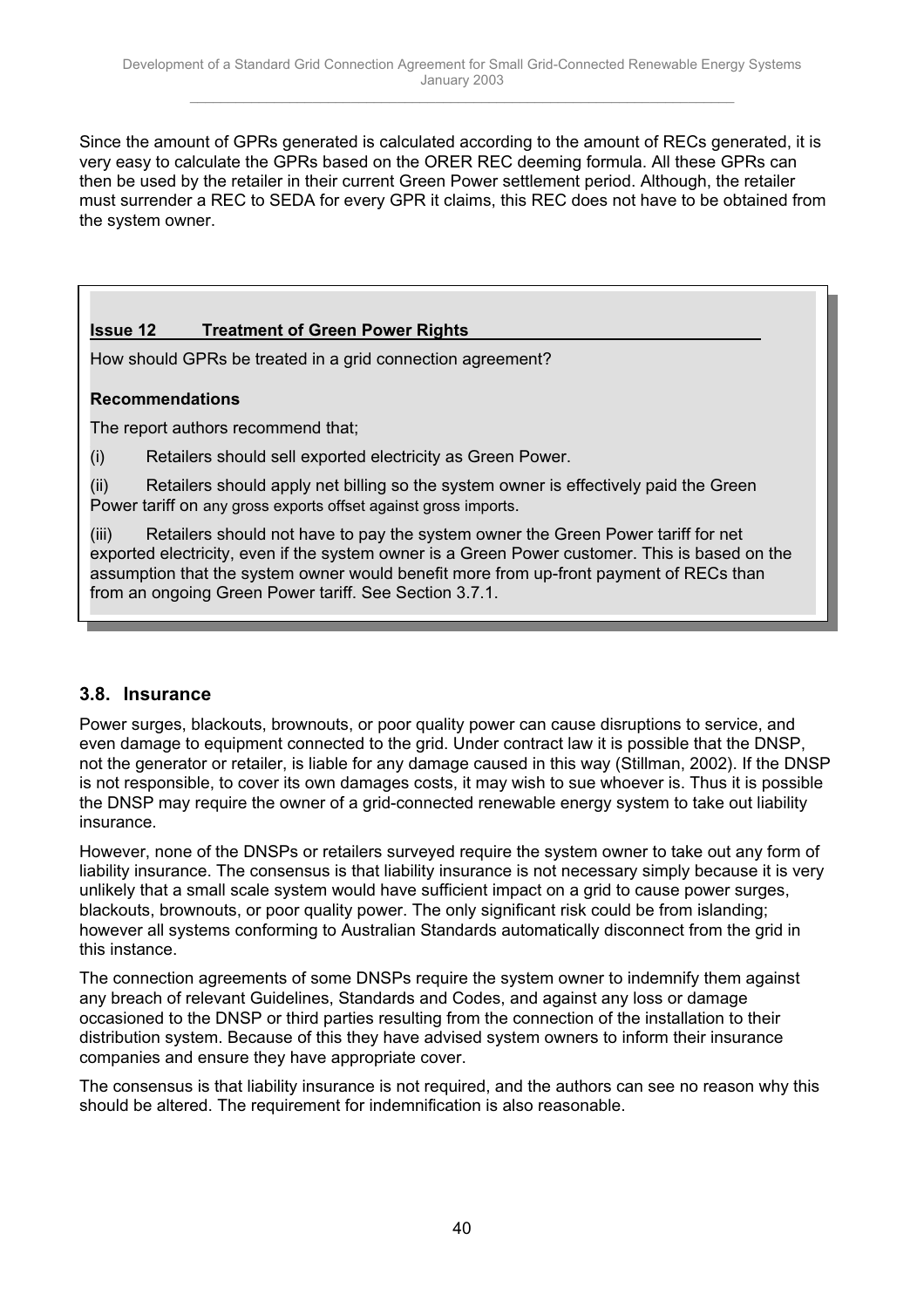## <span id="page-40-0"></span>**4. Assigning costs and benefits of embedded generation**

The three main stakeholders in the connection of an embedded generator to the grid (system owner, retailer and DNSP), naturally wish to optimise their individual outcomes. A grid-connection agreement will in part determine how the benefits and costs of embedded generation are assigned. Thus, an ideal grid-connection agreement for these different stakeholders is very much influenced by their evaluation of the benefits and costs with respect to their operations. For the costs to be assigned fairly, the associated benefits for each stakeholder must first be identified. However, currently these benefits and costs are relatively poorly understood, making it difficult for each stakeholder to make a fully informed decision regarding what is in their best interest.

This process is further complicated by the fact that while all costs can readily be converted into present monetary terms, this is not the case for all benefits. Benefits that are more easily quantified include reduced peak demand, reduced system losses, and deferral of network upgrades, whereas less readily quantifiable benefits include the impact of reduced greenhouse gas emissions. Furthermore, there are other stakeholders who could benefit or incur costs as a result of connection of an embedded generator to the grid—electricity consumers and society more generally. The extent to which the consumer is affected depends on how readily benefits and costs can be transferred both through the electricity service and through pricing. Societal benefits may in part be reflected in greenhouse gas reductions, but may also be associated with infrastructure, reduced need for centralised generation, enhanced energy security, local self reliance / resilience etc.

The following highlights the various possible benefits and costs to the different stakeholders. They are provided here to help inform decisions on how to distribute costs and benefits through a standard grid-connection agreement. Section 4.4 then assigns these benefits and costs to the various stakeholders according to the recommendations in this Discussion Paper.

## **4.1. System Owners**

## 4.1.1. System Owner Benefits

System owners benefit financially either through lower electricity bills or by generating income through net export to the grid. They also avoid battery purchase and maintenance costs. Both a battery bank and grid-connection maximise the output of a renewable energy system by ensuring generation in excess of immediate requirements is not wasted. However, with a grid-connected system the export price may be greater than the import price, thereby allowing the system owner to generate even greater value. System owners may also benefit from the sale of NGACs and/or GPRs depending on the agreement with their retailer (RECs can be generated regardless of grid connection, see Section 3.7).

## 4.1.2. System Owner Costs

System owners incur significant up-front costs for purchase and installation of a renewable energy system, which for a 1kW<sub>p</sub> PV system are in the order of \$12,000, reduced to \$8,000 by current government rebates. As a result, their electricity costs are in the order of  $20-30$   $\ell$ /kWh, which is significantly higher than current retail prices.

System owners may also pay additional costs for installing an extra electricity meter, for a Chartered Professional Engineer to certify connection drawings, and for an assessment or project fee. According to the surveys used for this Discussion paper, these additional costs ranged from zero to about \$1,600, with the average being about \$400.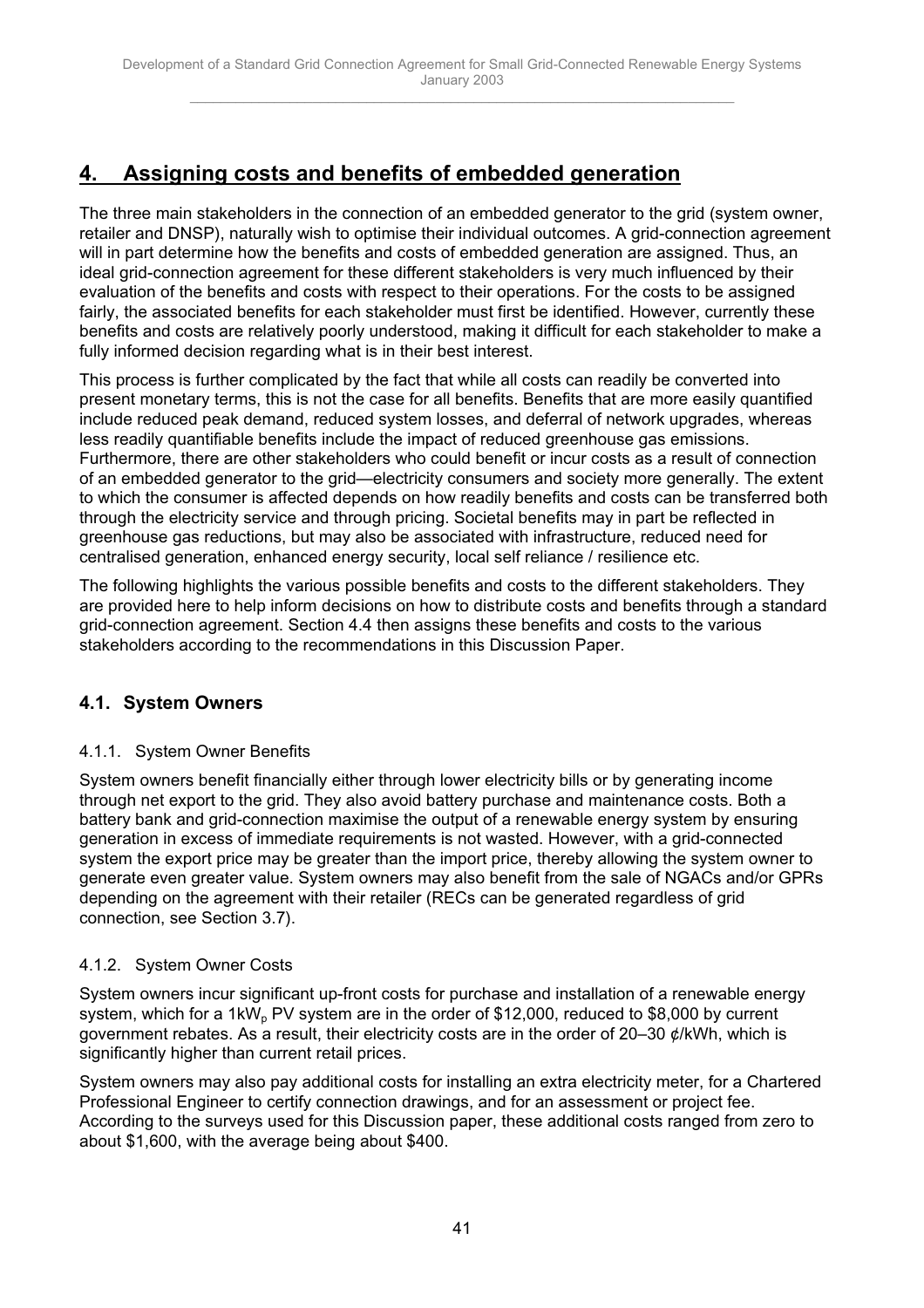## <span id="page-41-0"></span>**4.2. Retailers**

### 4.2.1. Retailer Benefits

Retailers may benefit from environmental credits awarded for generation of renewable energy, through avoided NEM fees, avoided Transmission Use of System (TUOS) costs, reduced exposure to summer peak prices, and possibly through reduced meter-reading costs.

### Environmental credits

Retailers can potentially earn either RECs (for use under either the MRET or Green Power schemes) or NGACs (under the NSW Licence Conditions). If the electricity is sold through a Green Power scheme, it will also earn GPRs.

The current approximate values are;

 $REC = 3.7$   $\ell$ /kWh

NGAC =  $0.7$ –0.9  $\phi$ /kg CO<sub>2</sub>-e (where 1 kg CO<sub>2</sub>-e is roughly equivalent to 1 kWh)

 $GPR = 0.5 - 1.0$  ¢/kWh

As outlined in Section 3.7, in most circumstances electricity used to earn RECs cannot also be used to create NGACs, and so would generate only RECs since they are worth more than NGACs. Thus, the most likely outcome is that electricity produced by residential-scale renewable energy systems could earn both RECs and GPRs, which currently have a combined value of about 4.2 to 4.7 ¢/kWh. The total value of a system's RECs is determined according to a deeming formula—see Appendix 6.4. This Discussion Paper recommends the full deemed RECs value be transferred to the system owner. According to the five-year deeming formula, a 1.0 kW<sub>p</sub> system can generate 8–12 RECs (depending on location), with a corresponding value of \$220–\$300.

The total value of GPRs depends on the number of RECs generated, and so is readily calculated using the ORER deeming formula.

#### Avoided NEM fees

Retailers in NSW, Queensland, Victoria, SA and the ACT can source their electricity either directly from generators or from the NEM pool. Electricity sourced from the NEM pool incurs pool fees, charges and ancillary service fees. These fees amount to 0.2–0.4 ¢/kWh. In some states other charges, such as the smelter levy in Victoria (0.3 ¢/kWh), may also be applied (BCSE, 2003).

Electricity supplied directly from generators, including small scale residential systems, avoids these charges, and so their value is increased proportionately.

#### Avoided Transmission Use Of System (TUOS) costs

TUOS costs are charged to the DNSP in payment for use of the transmission infrastructure that delivers electricity to their distribution network. The DNSP then passes these costs on to the retailer via distribution tariffs. By generating electricity within the distribution network, that is used within that network, embedded generators reduce the amount of electricity transmitted through the transmission network, and so may reduce TUOS costs.

#### Reduced network losses

 $\overline{a}$ 

Embedded generation reduces the amount of electricity lost in the transmission and distribution system by reducing the transmission distance, by reducing the network load and hence temperature, and by increasing the power factor when inverters provide reactive power. The lost electricity is normally accounted for using loss factors associated with the network nodes in the vicinity of the embedded generator.<sup>14</sup> These loss factors in turn reduce the payments generators receive from retailers. To compensate for this decrease in revenue, generators increase the wholesale prices paid

 $14$  This assumes the embedded generator is in an area of the network with net load rather than net generation – a justifiable assumption for residential systems.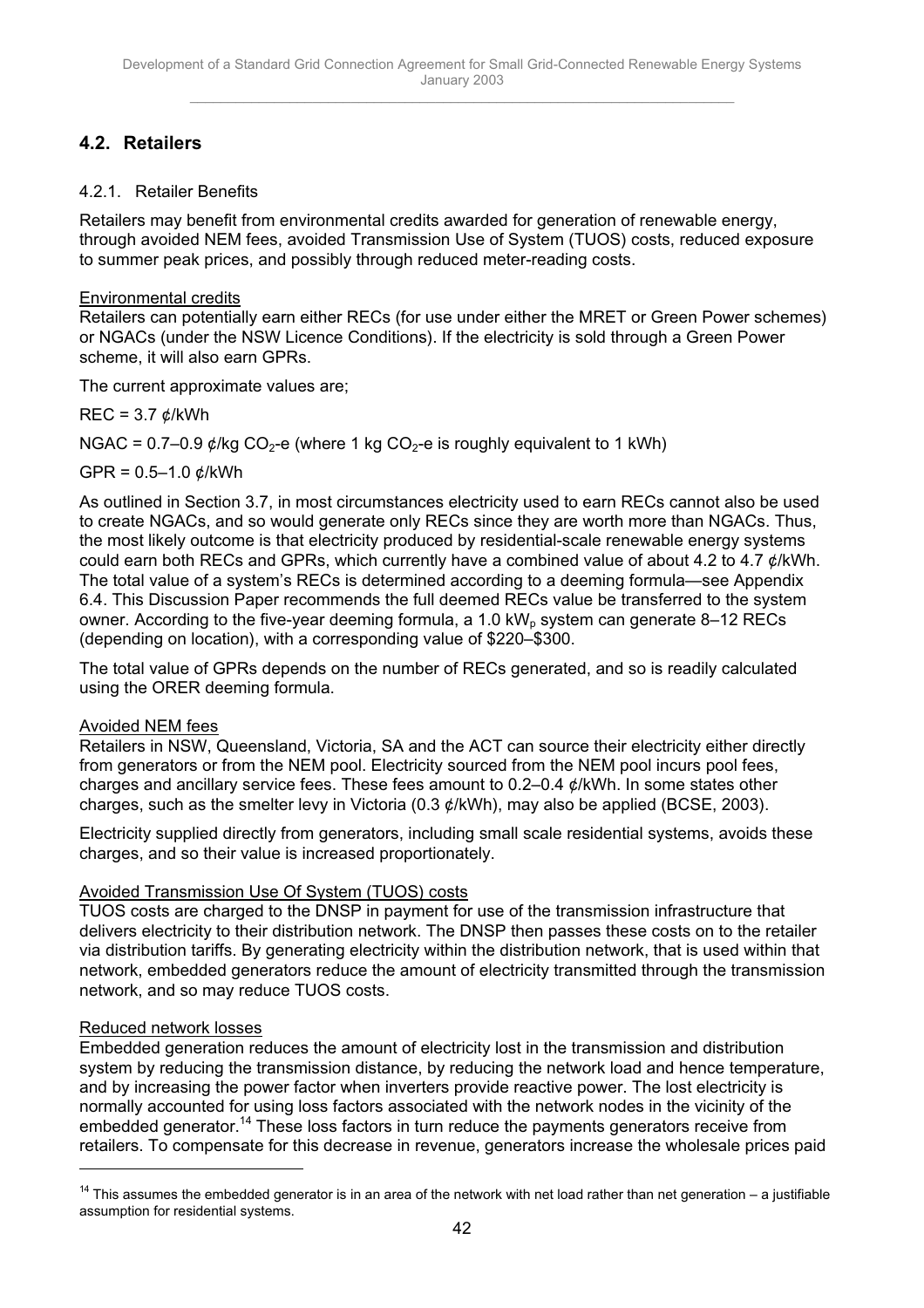by retailers. Thus, by reducing network losses, loss factors are reduced, and wholesale prices paid by retailers are not increased as much. Therefore retailers benefit from reduced network losses.<sup>15</sup>

#### Reduced exposure to peak electricity prices

In recent years peaks in summer electricity demand have resulted in NEM pool prices over \$4.00/kWh. These peaks can occur anywhere from morning until late afternoon and are thought to be largely driven by increased use of air conditioners. According to a recent study, since output from PV arrays corresponds closely to these peaks it can reduce them despite decreased PV output owing to extreme heat, haze and cloud cover—see Appendix 6.5. Watt *et al*. (2003) found that north-facing PV closely matched typical commercial loads and west-facing PV closely matched typical residential loads. As a result, PV output also matched overall system load and pool price. It was also found that the energy value alone of a 1 kW<sub>n</sub> PV array on one of the studied days would have had a spot market value of \$8.92 and on another day a value of \$22.44, or around \$31 for the two days. This compared with a net metered value currently provided to the PV system owner of \$1.60 in Adelaide (it would be less in Sydney) (Watt *et al*., 2003). Thus although reduced exposure to peak prices would not occur throughout the year, it does add significant value to PV systems at times of greatest cost to retailers.

#### Reduced meter-reading costs

If electronic meters that allow remote reading are installed because of the renewable energy system, the retailer will have reduced costs because staff do not have to travel to read the meters. In the longer term, such meters would also allow the retailer and the DNSP to offer demand side management incentives to customers to reduce peak loads, to vary timing of off-peak loads etc.

#### 4.2.2. Retailer Costs

 $\overline{a}$ 

Retailers incur costs because of the difference between the reference and wholesale electricity prices, and through administration of the connection agreement.

#### Difference between reference and wholesale prices

The average wholesale price of electricity in the NEM spot market in the 2002–03 financial year ranged from 2.754 ¢/kWh to 3.777 ¢/kWh (see Table 16), although it went much higher during periods of peak demand as discussed above. The long-term contract prices sometimes negotiated by most retailers are generally not published. The retail price ranged from around 8 ¢/kWh to over 20 ¢/kWh depending on the region and season (with the higher costs due to peaks in summer generation prices). Most of the difference between these prices is due to Transmission Use Of System (TUOS) and Distribution Use Of System (DUOS) costs: the remainder (around 5–10%) being the retailer's margin, made up of its own running costs (including NEM and ancillary services costs) and profit. If the system owner is paid the same price for exported electricity as for imported electricity, the retailer is effectively paying the retail price for generated electricity, leaving no margin to cover its own administrative costs or profit. However, as discussed in Section 3.7.1, the transmission costs are avoided since no transmission takes place, and the marginal cost of distributing energy from embedded generators to the nearest consumer(s) over a pre-existing system is minimal.

| Table 16           | Average annual spot prices for the 2002-03 financial year (¢/kWh) |
|--------------------|-------------------------------------------------------------------|
| From NEMMCO (2003) |                                                                   |

| Year        | <b>NSW</b> | VIC | QLD   | <b>SA</b> | <b>SNOWY</b> |
|-------------|------------|-----|-------|-----------|--------------|
| $2002 - 03$ | 3.290      | 754 | 2 777 | 3.010     | 2.982        |

 $15$  There would be an additional effect, which arises because the residual income that NEMMCO receives after billing retailers and paying generators, is paid to the relevant network service providers. This residual would be reduced if network losses were reduced, and the network service providers would be entitled to recover any deficit in their regulator-capped revenue. Although this would increase retailers' costs, its impact would be much smaller than the gains retailers made through decreased wholesale prices.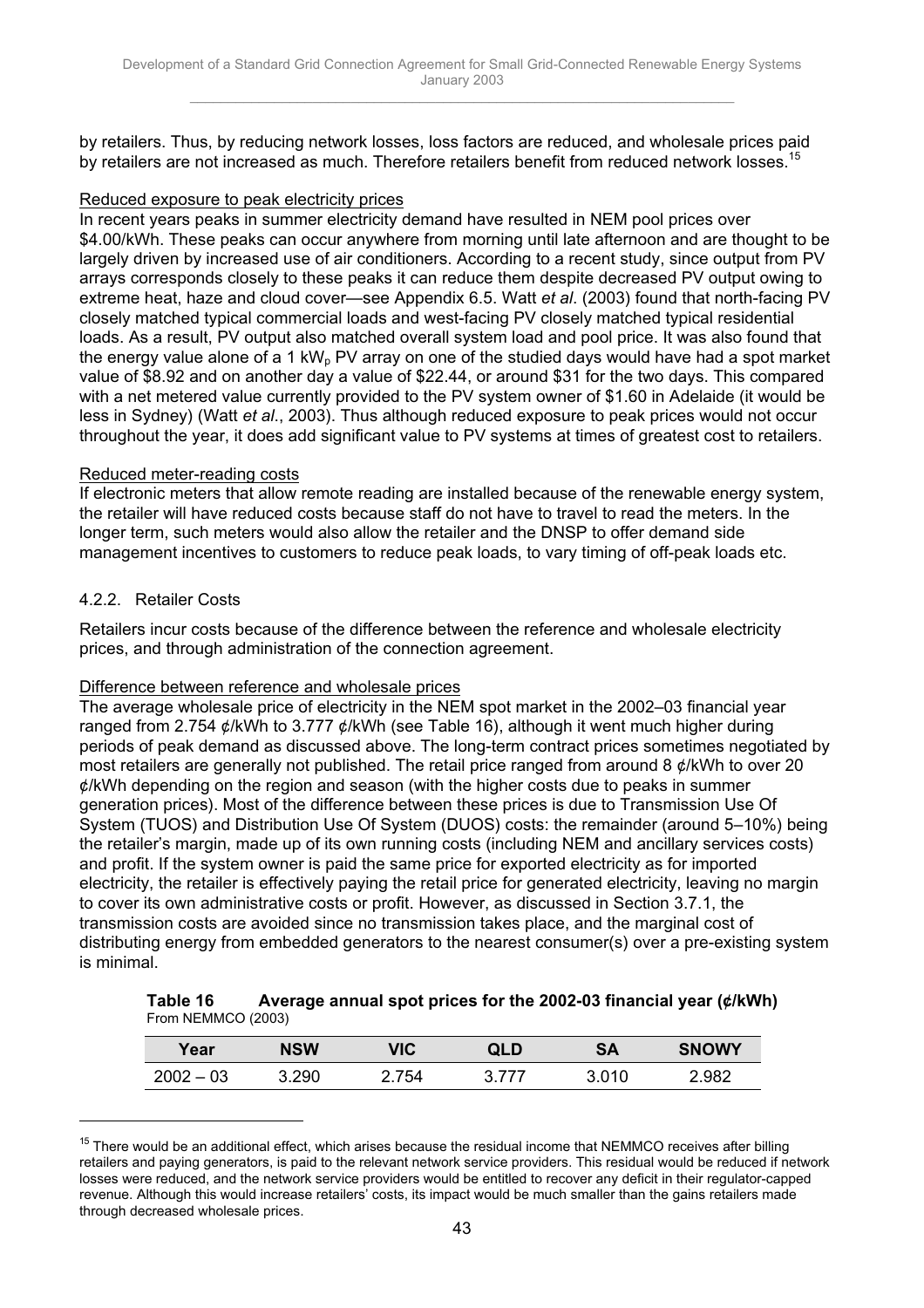#### <span id="page-43-0"></span>Administrative costs

These costs are incurred during initial administration of the connection agreement and subsequent billing.

## **4.3. Distributed Network Service Providers**

Some of the benefits and costs given below as accruing to the DNSP can also be thought of as accruing to the retailer since they may be passed on via distribution tariffs.

#### 4.3.1. DNSP Benefits

DNSPs may benefit from embedded generation through payments from the system owner and from network support.

#### Payments from system owner

These differ between DNSPs depending on whether they charge for grid connection, and whether they install and charge for the meter. The net benefit from such payments in turn depends on the extent to which they cover the DNSP's costs of connecting an embedded generator to their network.

#### Network support

Embedded generation may provide network support in a variety of ways and hence decrease associated costs. For example, it can;

- provide predictable voltage support and harmonic compensation,
- increase system capacity when transformer operating temperature is reduced both before and during the system peak, and
- defer network maintenance, replacement and upgrades.

Excluding energy savings, a year's deferral of a feeder upgrade costing \$1.5 million could result in savings of \$80,000, whereas a year's deferral of a substation upgrade costing \$8 million would save \$400,000 (Integral Energy, as cited in Watt *et al*., 2003).

#### 4.3.2. DNSP Costs

Costs to DNSPs can be divided into connection costs and those associated with operating a more complex system.

#### Connection costs

Connection of an embedded generator can incur both shallow and deep connection costs. Shallow connection costs are for installation and maintenance of the infrastructure required to connect the generator to the network connection point. Deep connection costs relate to the augmentation and amplification infrastructure that provides network protection and voltage control upstream of the network connection point. Small-scale renewable energy systems are unlikely to incur deep connection costs, and small connection costs may be met through installation charges levied on the system owner.

#### Complexity costs

Embedded generation can be problematic for DNSPs, for example through islanding, complication of fault detection and isolation, possible negative effects on quality of supply, and uncertainty regarding legal accountability for quality of supply (Outhred and Spooner, 2002). These incur additional day-today costs by increasing the complexity of line maintenance and upgrades.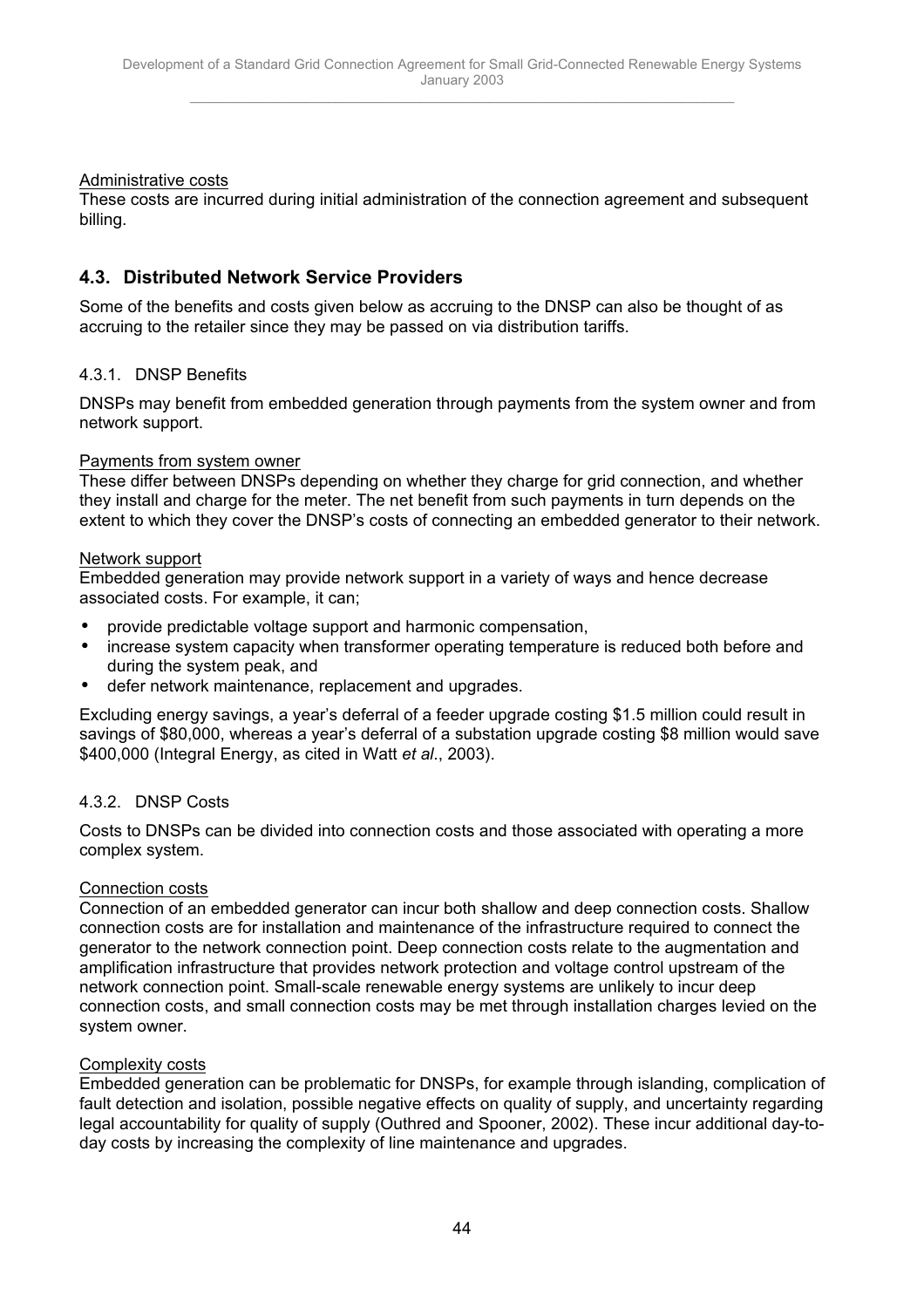## <span id="page-44-0"></span>**4.4. Summary**

Table 17 summarises the various costs and benefits that accrue to system owners, retailers and DNSPs as a result of grid-connection of a small-scale system, according to the recommendations proposed in this Discussion Paper.

| Table 17 | Allocation of costs and benefits according to the recommendations proposed in |
|----------|-------------------------------------------------------------------------------|
|          | this Discussion Paper                                                         |

|                 | <b>System Owner</b>                                                                                               | <b>Retailer</b>                                                                                                                          | <b>DNSP</b>                                      |
|-----------------|-------------------------------------------------------------------------------------------------------------------|------------------------------------------------------------------------------------------------------------------------------------------|--------------------------------------------------|
| <b>Benefits</b> | Payment for electricity<br>export<br>Avoided battery purchase<br>& maintenance costs<br>Sale of RECs <sup>1</sup> | Sale of GPRs<br>Avoided NEM fees<br>Avoided TUOS costs<br>Reduced exposure to<br>peak prices<br>Possibly reduced meter-<br>reading costs | Payments from system<br>owner<br>Network support |
| Costs           | Purchase and installation<br>of system<br>Installation of an extra<br>electricity meter<br>Miscellaneous charges  | Reference / wholesale<br>price difference<br>Administration costs                                                                        | Connection costs<br>Complexity costs             |

i Sale of RECs is included even though it does not depend on grid-connection since it is an important part of the recommendations in the Discussion Paper.

Thus, the system owner's benefits and costs are readily calculated, simplifying the connection procedure. The value of exported electricity is based on a fixed tariff, and the upfront payment for RECs is calculated using the ORER deeming formula, and should more than cover the meter installation cost and any miscellaneous charges (rolled into a single standard connection charge). Any subsequent RECs payments would provide the system owner with an additional cash reward every five years.

Assigning the avoided TUOS and DUOS (or network support) costs directly to the retailer and DNSP avoids the need for calculating their values—which, for a larger number of small generators, would be complicated and time consuming. This approach also avoids the need for individual network support contracts and calculation of associated penalty payments for non-performance (see Section 4.5). It simply acknowledges that the embedded generator provides these benefits and so deserves to be rewarded with the upfront RECs payment, and a minimal standard connection charge.

Although some of the benefits are significant only with output much greater than that provided by the average residential system, this does not mean they are valueless. It means, like costs, they are proportional to system size and to the aggregated extent of embedded generation. These benefits can be divided into two groups:

(i) Those that carry little or no risk because they are either directly proportional to system output (retailers benefiting from environmental credits, avoided NEM fees, and avoided TUOS costs), or are up-front payments from the system owner to the DNSP; and

(ii) Those that do involve risk because they must occur when needed (reduced exposure to summer peak prices for retailers, and network support for DNSPs).

In the first group, the retailer benefits should offset losses owing to the reference/wholesale price difference, which is also proportional to system output. The up-front standard connection charge from the system owner to the DNSP should cover the shallow connection costs.

In the second group, a key concern is that of reliability. To what degree can a retailer or DNSP rely on small-scale embedded renewable generation to provide these benefits. If they cannot be relied on,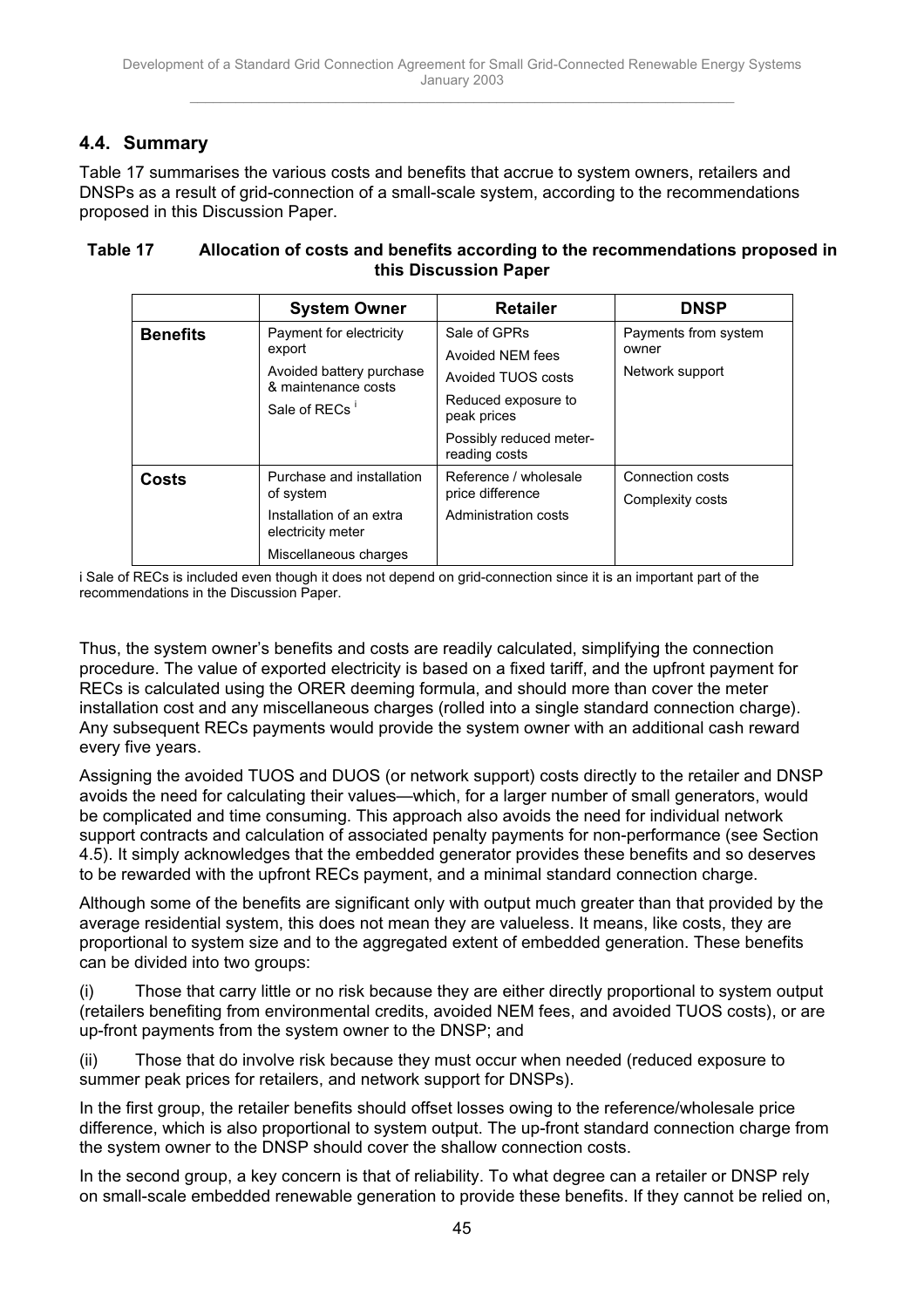<span id="page-45-0"></span>they have little value since alternative arrangements—such as gas-fired peak plant or increased network capacity—are still required. Unfortunately, these benefits require additional study before fully informed judgements can be made. All responses by DNSPs to the VESC Issues Paper regarding payment of standard rebates to small embedded generators stated that because of reliability concerns, they were firmly opposed to such rebates (VESC, 2003).<sup>16</sup>

However, a large number of small embedded generators are likely to be more reliable that a single embedded generator since they are less likely to go off-line simultaneously. Studies in Japan have found that distributed PV systems can provide smoother output than centralised systems, and can also provide a better match to loads, thus effectively increasing their capacity value (Ohtani, 1999).

## **4.5. Treatment of large embedded generators**

 $\overline{a}$ 

If small embedded generators wish to be rewarded for avoided TUOS and DUOS costs and for providing network support, they are effectively asking to be treated like large generators. In this case, they may have to enter into contractual arrangements similar to those applied to large generators that impose penalty payments for non-performance.

Currently Clauses 5.5(h) and 6.13.3(c) and (d) of the National Electricity Code (NEC) stipulate that large embedded generators should be appropriately rewarded for TUOS and DUOS costs that are avoided as a result of the operation of that generator. In 2000, the Victorian Office of the Regulator-General stated that "distributors would be required, pursuant to their licences, to pay a fair and reasonable share of avoided [distribution] network costs to embedded generators. The level of payments should be fair and reasonable and capped at avoided costs, to ensure that the benefits are shared between distributors and embedded generators and ultimately flow through to customers" (ORG, 2001).

To be rewarded for providing network support, large embedded generators enter into contractual arrangements called network support agreements. These document the terms and conditions of an embedded generator operating as an alternative to network augmentation, and generally require that specific future network expenditure that can be avoided or deferred be identified (BCSE, 2003). Under these agreements, large embedded generators are required to provide a level of service, reliability and information considerably greater than that currently provided by small-scale residential systems.

Such agreements are necessary because according to Clause 5.2.3 (e1) of the NEC, DNSPs are held responsible for maintaining the network. In addition, Clause 5.6 stipulates that a large embedded generator must provide the DNSP with short- and long-term electricity generation, market network service and load forecast information. According to Clause 5.8, the DNSP must also be notified at least three months in advance of any alteration to the system that could reasonably be expected to alter its performance. According to Clause 4.3.3 (e), a system operator must keep NEMMCO fully and timely informed as to the state of the security of the power system; any present or anticipated risks to power system security; and any action contemplated or initiated to address a risk to power system security or to restore or maintain the power system in a satisfactory operating state.<sup>1</sup>

 $16$  Although the discussion paper responding to input to the issues paper is yet to be released, the submissions are available on the VESC website http://www.esc.vic.gov.au/electricity696.html.

Embedded generator/load combinations also pay standby charges since at times they need to draw electricity from the grid. These charges reflect the amount of reserve capacity built into the network needed to provide for the load depending on its frequency and extent (BCSE, 2003). However, these charges are not relevant to residential renewable energy systems since they are already accounted for in the connection component of a residential electricity supply bill.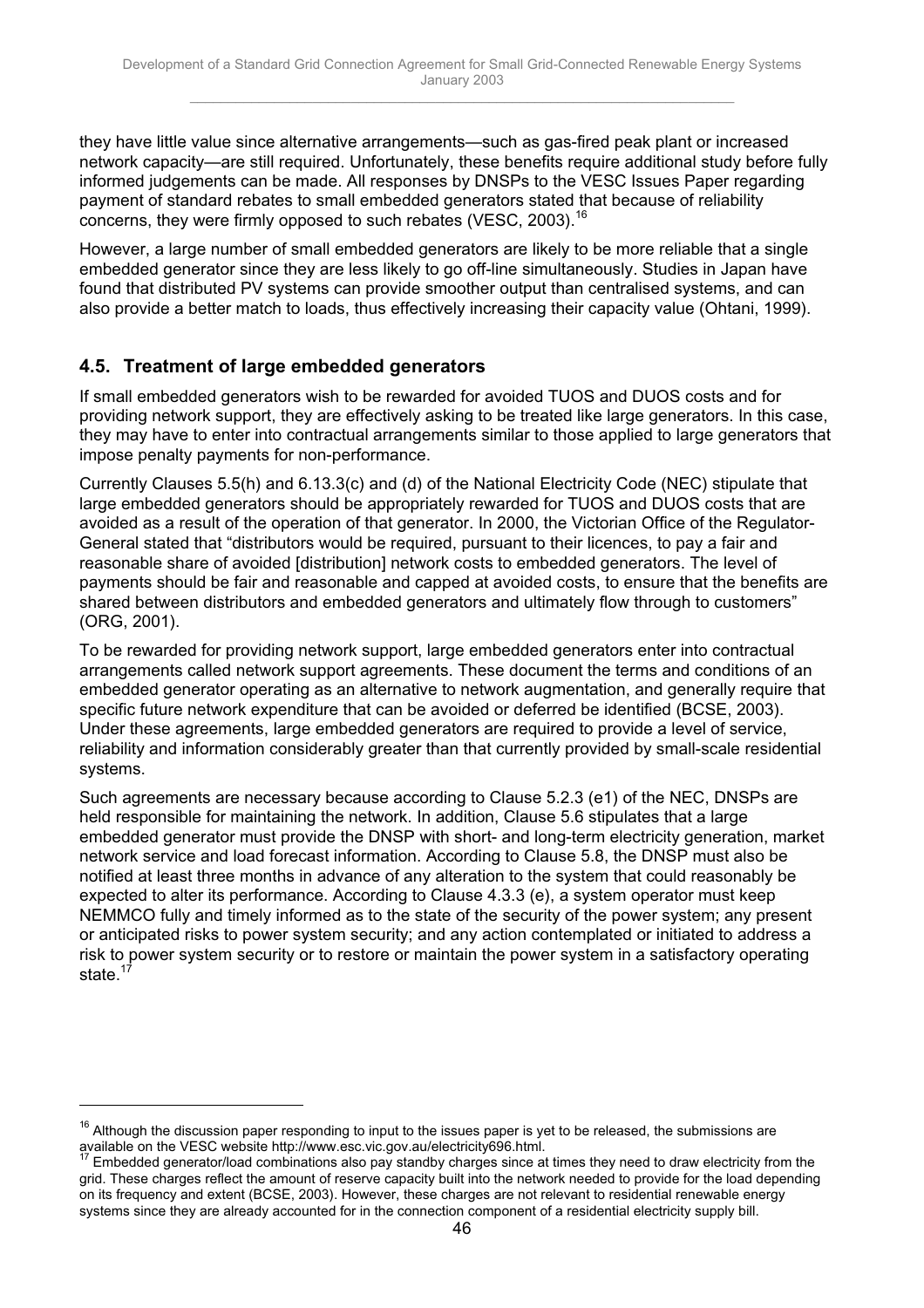## <span id="page-46-0"></span>**5. References**

ATO (2003) *GST Private Ruling: Solar Power Generators*, Private ruling GST/DAN/CWMS 181779/CRS 45925, The Australian Taxation Office, Australia.

BCSE (2003) *Guide for the Connection of Embedded Generation in the National Electricity Market*, Australian Business Council for Sustainable Energy, July.

DOE (2002) From the US Department of Energy Green Power site http://www.eren.doe.gov/greenpower/netmetering/index.shtml, accessed Nov, 2003.

Edmiston, S. (2003) Pacific Solar, personal communication.

IPART (2002) *Regulatory Arrangements for the NSW Distribution Network Service Providers from 2004 – Issues Paper*, Independent Pricing and Regulatory Tribunal of NSW, November.

NEC (2003) National Electricity Code online at http://www.neca.com.au/TheCode.asp?CategoryID=34&ItemID=1040

NEMMCO (2003) Data taken from the National Electricity Market Management Company at http://www.nemmco.com/data/annualavg.htm, accessed in Oct, 2003.

Ohtani, K. (1999) *Fluctuations of PV Systems*, presented at the IEA-PVPS Task 1 Workshop on Added Value of PV Systems, Sapporo, Japan, September, 1999.

Oliphant, M., 2003, "Trends in Peak Load Demands in South Australia", Chapter 2 in: *The Potential of PV to Contribute to Summer Peak Loads*, ACRE Energy Policy Group, Draft Report.

ORG (2000) *Electricity Distribution Price Determination 2001-2005, Volume 1 Statement of Purpose and Reasons*, Office of the Regulator-General, September 2000, page 79.

Outhred, H. and Spooner, E. (2002) *Network Issues Associated with Distributed Generation*, ANZSES Conference "Solar Harvest", Newcastle, Australia, Nov. 2002.

Passey, R., Roche, D., Watt, M., Outhred, H. and Spooner, T. (2002) *Development of Standard Connection Agreements for Small (<10 kVA) Grid-Connected Renewable Energy Systems*, paper for the ANZSES Conference "Solar Harvest", in Newcastle, Australia, Nov. 2002.

Roche, D. (2001) *Metering of embedded generators in Australia*, Prepared for Australian Greenhouse Office, October 2001.

Stillman, R.H. (2002) *Asking The Law Question?* Workshop on Network Issues - Distributed Generation, Australian CRC for Renewable Energy and the ESAA, 27 May 2002.

VESC (2003) *Guideline for Embedded Generation: Issues Paper*, Victorian Essential Services Commission, July, 2003.

Watt, M., Oliphant, M., Outhred, H. and Collins R. (2003) *Using PV to meet Peak Summer Electricity Loads*, Centre for Photovoltaics Engineering, University of NSW, Sydney, NSW, Australia; presented at the ANZSES Conference "Destination Renewables", in Melbourne, Australia, Nov. 2003.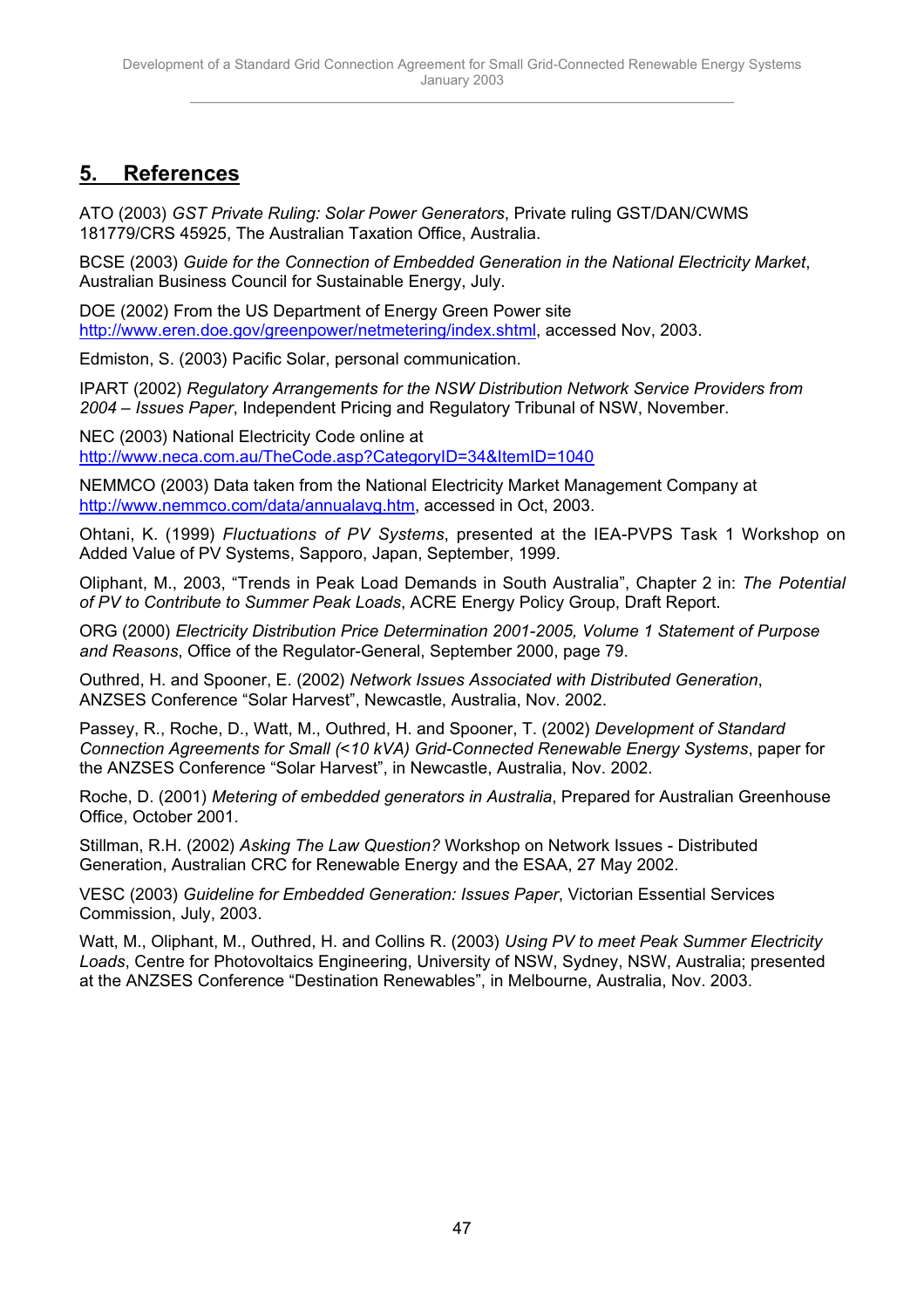## <span id="page-47-0"></span>**6. Appendices**

## **6.1. Australian Standards Relevant to Small Grid-connected Power Systems**

| <b>Standard</b>                                  | <b>TITLE</b>                                                                                       |
|--------------------------------------------------|----------------------------------------------------------------------------------------------------|
| AS 4509.1-1999<br>AS 4509.1-1999/Amdt 1-<br>2000 | Stand-alone power systems - Safety requirements<br>Stand-alone power systems - Safety requirements |
| AS 4509.2-2002                                   | Stand-alone power systems - System design guidelines                                               |
| AS 4509.3-1999                                   | Stand-alone power systems - Installation and<br>maintenance                                        |
| AS 4509.3-1999/Amdt 1-                           | Stand-alone power systems - Installation and                                                       |
| 2000                                             | maintenance                                                                                        |
| AS 4086.1-1993                                   | Secondary batteries for use with stand-alone power<br>systems - General requirements               |
| AS 4086.2-1997                                   | Secondary batteries for use with stand-alone power<br>systems - Installation and maintenance       |
| AS 4777.1-2002                                   | Grid connection of energy systems via inverters -<br>Installation requirements                     |
| AS 4777.2-2002                                   | Grid connection of energy systems via inverters -<br>Inverter requirements                         |
| AS 4777.3-2002                                   | Grid connection of energy systems via inverters - Grid<br>protection requirements                  |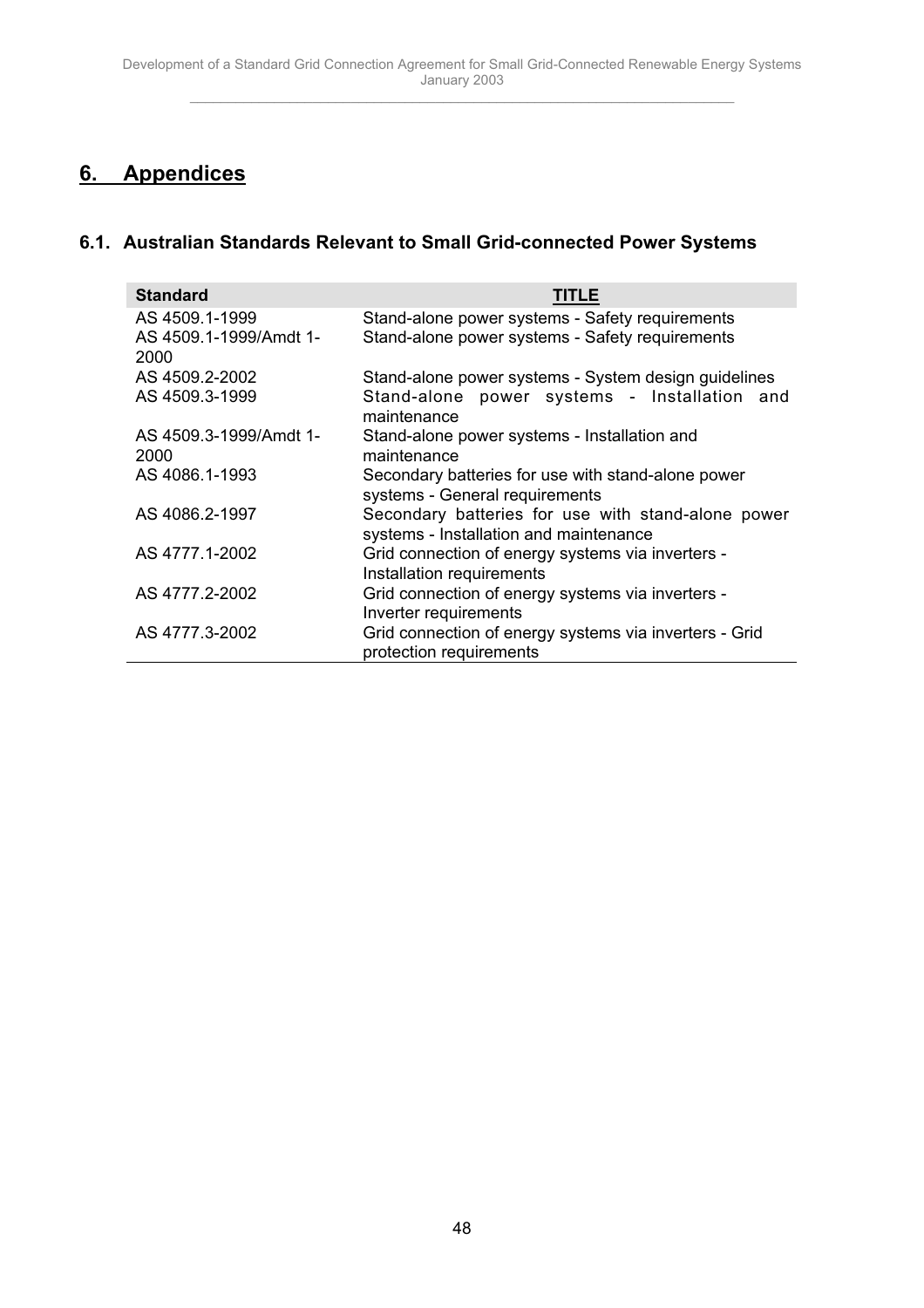## <span id="page-48-0"></span>**6.2. Retailer and DNSP surveys**

#### **6.2.1. Questionnaire for Electricity Retailers – October, 2003**

Name of Retailer:

State/Territory of head office:

Name of person who filled out questionnaire:

Phone:

Email:

- **1.** Do you provide a retail service to owners of small (eg. <10kVA) renewable energy systems? What is the upper limit (kVA) for this service?
- **2.** In which States/Territories do you offer this service?

| Do you offer a full connection service?      | Y / N |
|----------------------------------------------|-------|
| Panels, inverter, wiring and incidentals     | Y/N   |
| Perform or organise installation             | Y/N   |
| <b>AGO Rebate Application</b>                | Y/N   |
| AGO Rebate final report                      | Y/N   |
| <b>State Rebate Application</b>              | Y/N   |
| Network grid connect meter application       | Y/N   |
| Network grid connect meter final contract    | Y/N   |
| <b>Renewable Energy Certificates</b>         | Y/N   |
| <b>NSW Greenhouse Abatement Certificates</b> | Y / N |
| Electrical Chief Inspectors Office form      | Y/N   |
| <b>Embedded Generation contract</b>          | Y / N |
|                                              |       |

#### **Metering and installation**

**4.** Do you perform the installation and set up metering, or are these both dealt with by the network service provider? Is a separate meter required?

#### **Billing**

- **5.** What billing system do you use? eg. net metering, reference price different to retail price, etc. Is there a cap on the amount of exported energy paid for? Please provide details.
- **6.** To calculate the net amount of energy exported/imported do you take an average of total energy imported and exported over a 3 month billing period? If not, what system do you use?
- **7.** How is excess energy credited to the customer? eg. Carried forward indefinitely, paid immediately, paid once over \$50, etc.
- **8.** How long are your standard contracts? How much notice do you need to give to terminate the agreement? Are long term contracts available?

#### **GST**

**9.** Do customers pay GST on the net energy they use or on the full amount imported from the grid.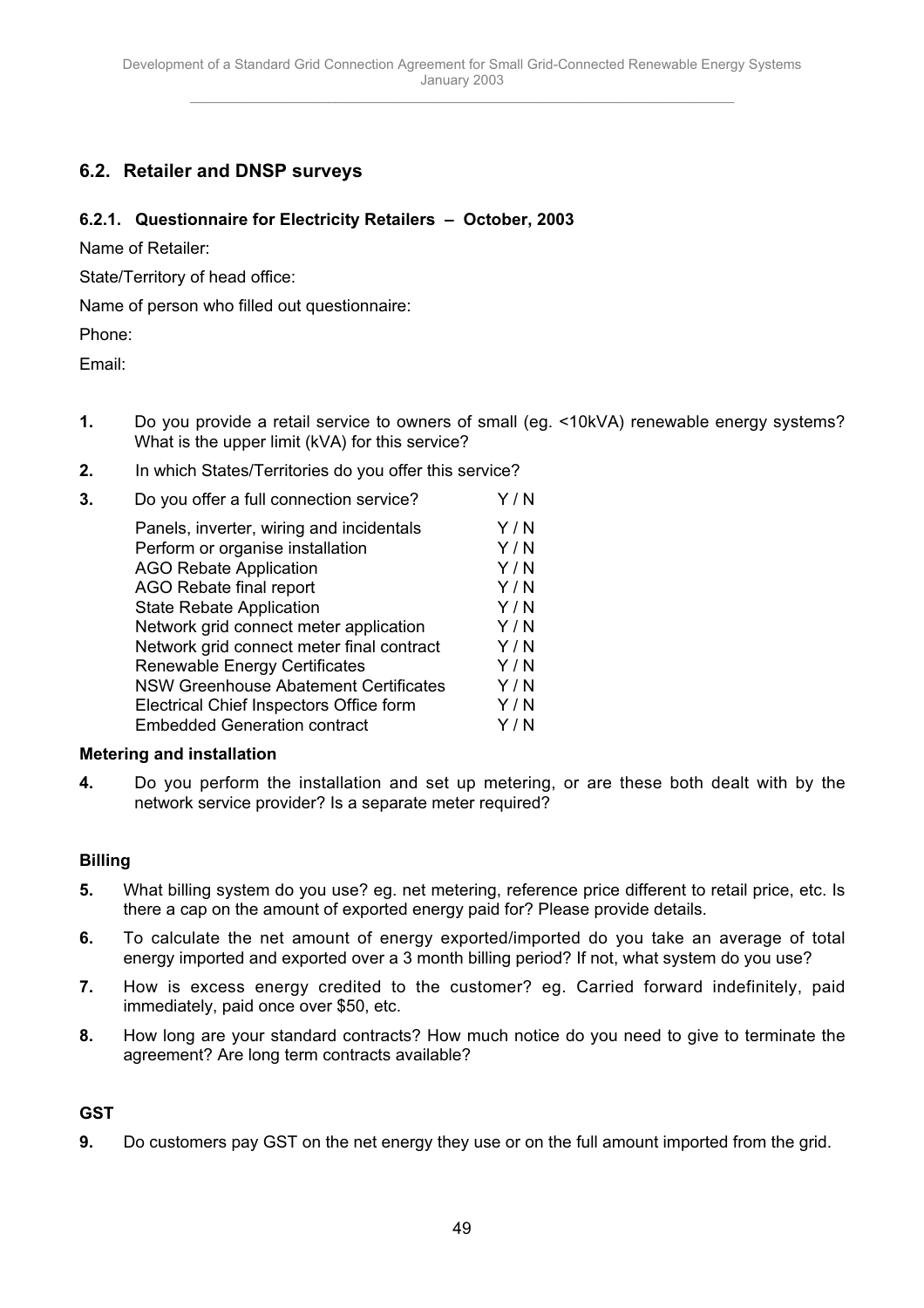#### **Green Power**

- **10.** If a customer is paying the Green Power premium for the energy they use, are they paid the same premium for any net energy export?
- **11.** If the excess energy is sold elsewhere as Green Power, is the customer paid an increased rate even if they are not on Green Power?
- **12.** Can the customer elect to have excess energy registered as Green Power, and if so, are there costs involved?

### **RECs**

**13.** Who owns the renewable energy certificates (RECs) generated (both electricity generated on site and exported)? Is there a separate agreement for the RECs?

### **NGACs**

**14.** If you have obligations under the NSW Greenhouse Gas Abatement Scheme, do you use energy generated through grid-connected PV systems to help meet these obligations? If yes, does the system owner receive any reward for this?

#### **Insurance**

**15.** Do you require your customers to take out additional insurance when connecting a small renewable energy system? If so, please provide details and an explanation of why you consider insurance necessary.

#### **Disconnection**

**16.** What procedures are in place if the system owner wants to disconnect from the grid?

#### **Other Issues**

- **17.** Do you have any other specific issues that you think should be addressed in a connection agreement, or particular views regarding how any of the above issues should be addressed?
- **18.** Do you have any documents that you normally supply to people wishing to connect to the grid? If so, can you provide them (or their web location) along with this questionnaire please?
- **19.** Are there any aspects of your current agreement process that you would definitely not change?

Please provide any other comments you feel may be useful.

## **THANK YOU FOR YOUR TIME !**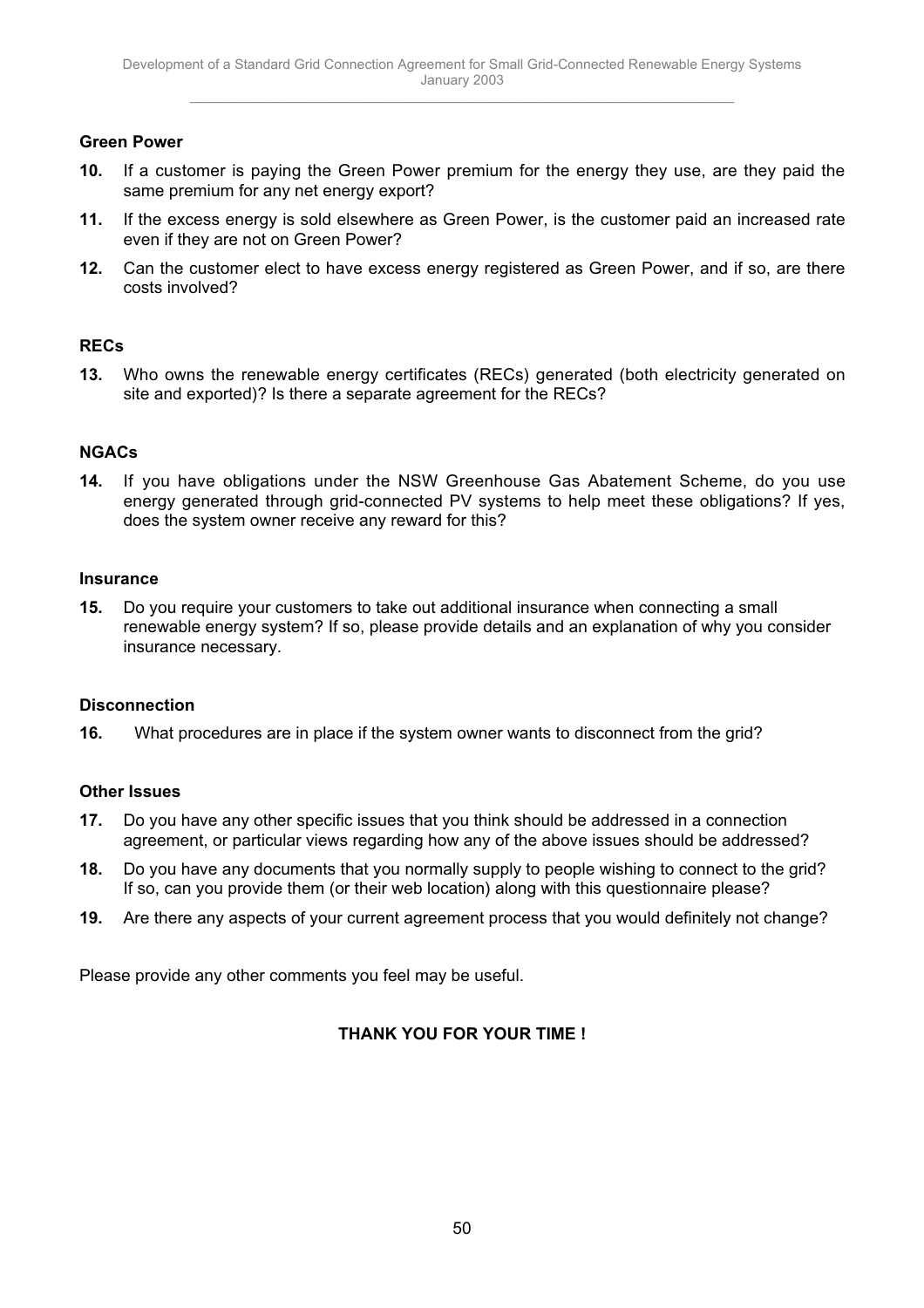## **6.2.2. Questionnaire for Electricity Distributed Network Service Providers - October, 2003**

Name of DNSP:

State/Territory of head office:

Name of person who filled out questionnaire:

Phone:

Email:

- **1.** Do you allow connection of small (eg. <10kVA) renewable energy systems to your network? What is the upper limit (kVA) for this service?
- **2.** In which States/Territories do you offer this service?

| 3. | Do you offer a full connection service?      | Y/N   |
|----|----------------------------------------------|-------|
|    | Panels, inverter, wiring and incidentals     | Y/N   |
|    | Perform or organise installation             | Y/N   |
|    | <b>AGO Rebate Application</b>                | Y/N   |
|    | AGO Rebate final report                      | Y/N   |
|    | <b>State Rebate Application</b>              | Y/N   |
|    | Network grid connect meter application       | Y/N   |
|    | Network grid connect meter final contract    | Y/N   |
|    | <b>Renewable Energy Certificates</b>         | Y/N   |
|    | <b>NSW Greenhouse Abatement Certificates</b> | Y/N   |
|    | Electrical Chief Inspectors Office form      | Y/N   |
|    | <b>Embedded Generation contract</b>          | Y / N |
|    |                                              |       |

## **Metering**

- **4.** What sort of metering system do you use? (choose one)
	- 1 net metering using a single bidirectional meter
	- 2a import-export metering using two unidirectional meters on the grid side of the common point between the customer's generator and loads legs
	- 2b import-export metering using a dual-element electronic meter on the grid side of the common point between the customer's generator and loads legs
	- 3a generation-consumption metering using two unidirectional meters to measure energy flows in the generator and load legs.
	- 3b generation-consumption metering using a dual-element electronic meter to measure energy flows in the generator and load legs.

**Other** 

**5.** Who pays for and owns the meter? If the system owner, what does the meter cost?

#### **Installation**

**6.** Do you install the system yourself? If so at what cost? If not, do you require anything more than a BCSE-certified electrician to perform the installation?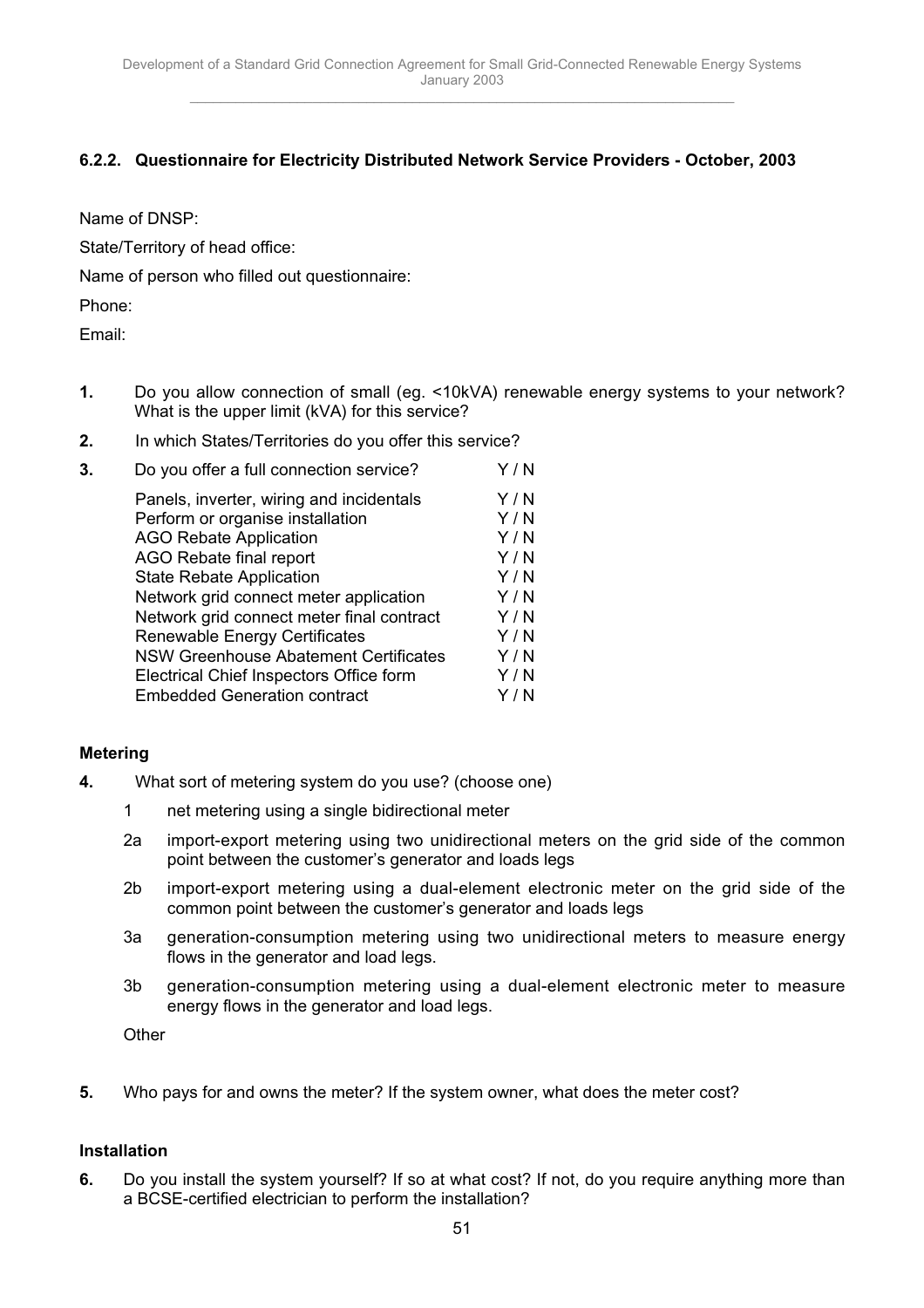- **7.** Do you have an application fee? If so how much?
- **8.** Do you require that small renewable energy systems being connected to your network meet any technical requirements beyond conformance with existing Australian Standards or draft Australian Standards? If so, please provide details and an explanation why you consider this to be necessary.

#### **Insurance**

**9.** Do you require your customers to take out additional insurance when connecting a small renewable energy system? If so, please provide details and an explanation of why you consider insurance to be necessary.

#### **Disconnection**

- **10.** What procedures do you have in place for disconnection from the grid and notification of the system owner? For example;
	- 1. for line maintenance,
	- 2. if there is an emergency situation related to the renewable energy system
	- 3. if there is an emergency situation unrelated to the renewable energy system

What procedures are in place if the system owner wants to disconnect from the grid?

#### **Other Issues**

- **11.** Are you involved in any billing, GST, Green Power, RECS, NGACs or insurance agreements with the system owner, or are these all dealt with by the retailer? If yes, please provide details.
- **12.** Do you have any other specific issues that you think should be addressed in a connection agreement, or particular views regarding how any of the above issues should be addressed?
- **13.** Do you have any documents or standard contracts that you normally supply to people wishing to connect to the grid? If so, can you provide them (or their web location) along with this questionnaire please?
- **14.** Are there any aspects of your current agreement process that you would definitely not change?

#### **Comments**

Please provide any other comments you feel may be useful.

## **THANK YOU FOR YOUR TIME !**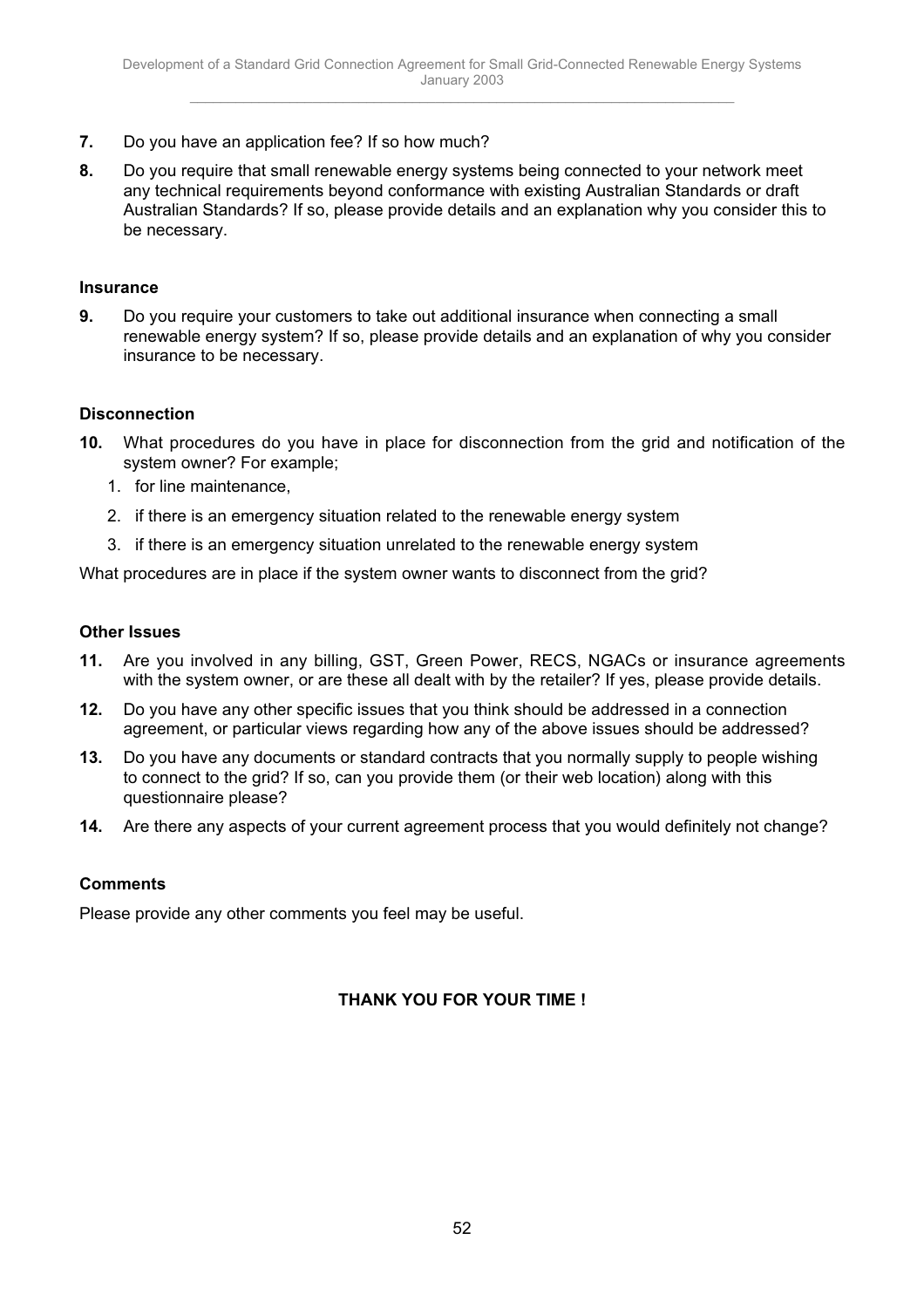## <span id="page-52-0"></span>**6.3. Metering schemes**

From Roche (2001):  $S_n$ , normal supply main switch;  $S_g$ , embedded generator main switch.

## **Metering scheme 1**



## **Metering schemes 2a and 2b**

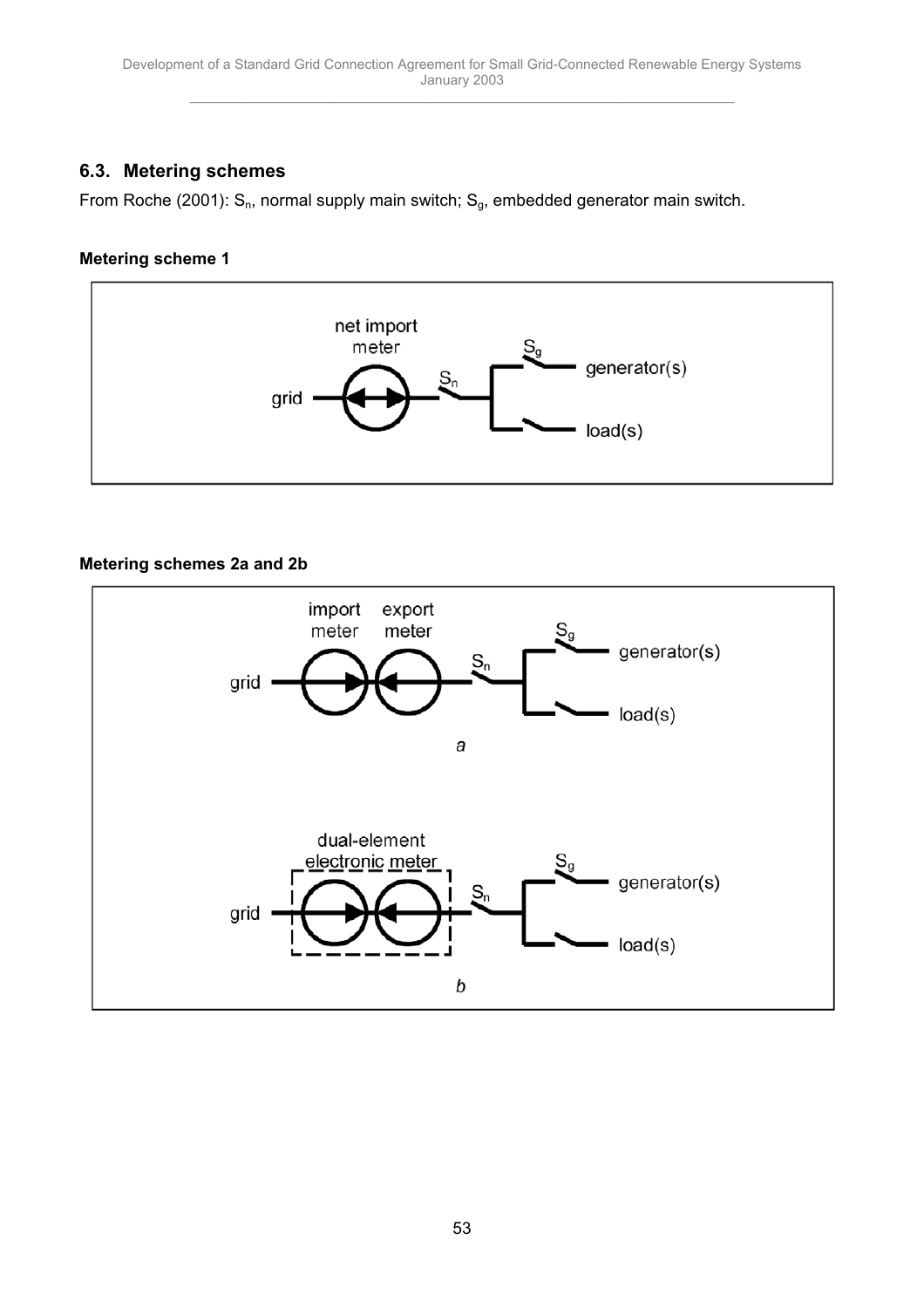### **Metering schemes 3a and 3b**



#### **Metering schemes 4a and 4b**

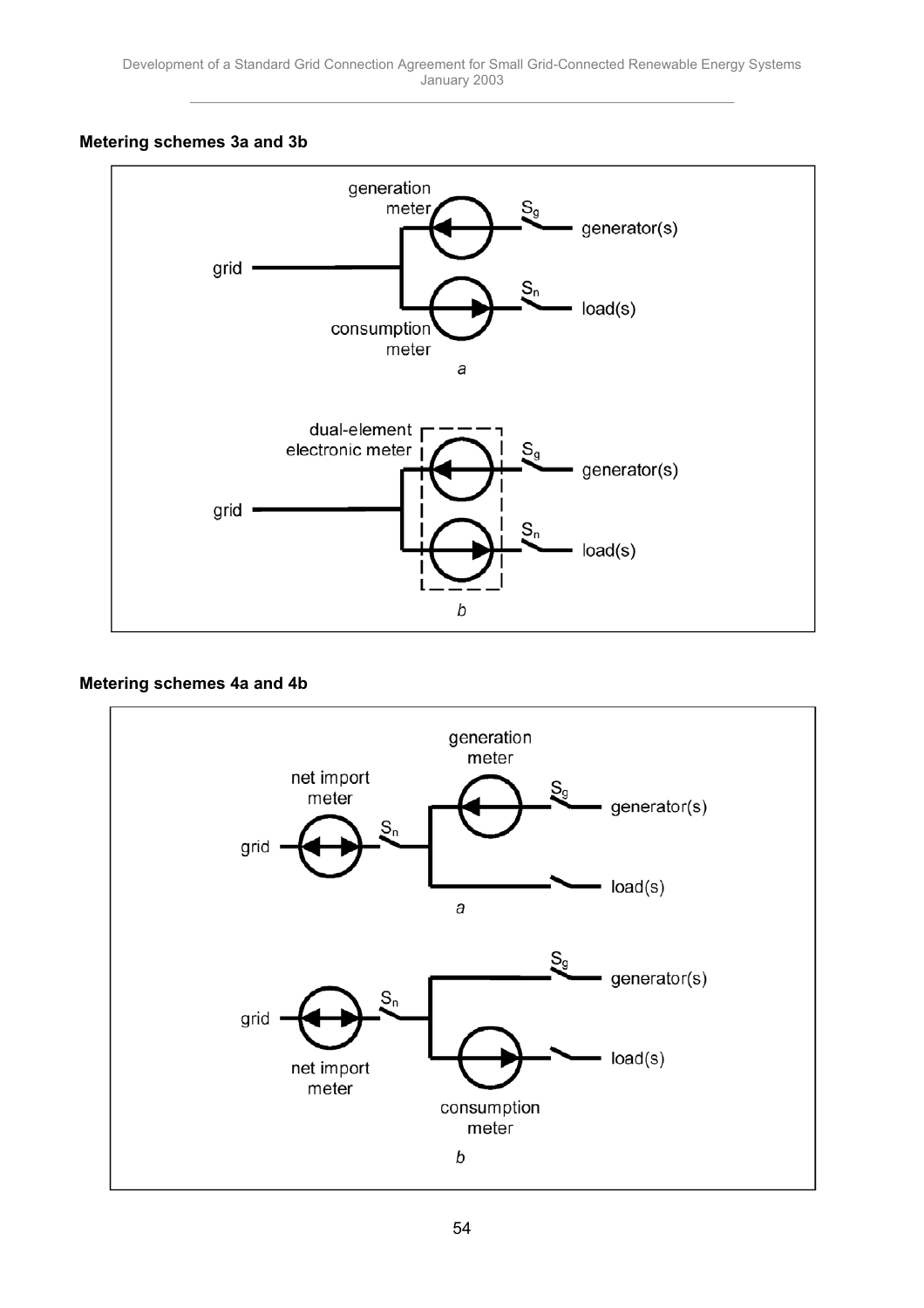#### **Metering schemes 5a and 5b**



#### **Metering schemes 6a and 6b**

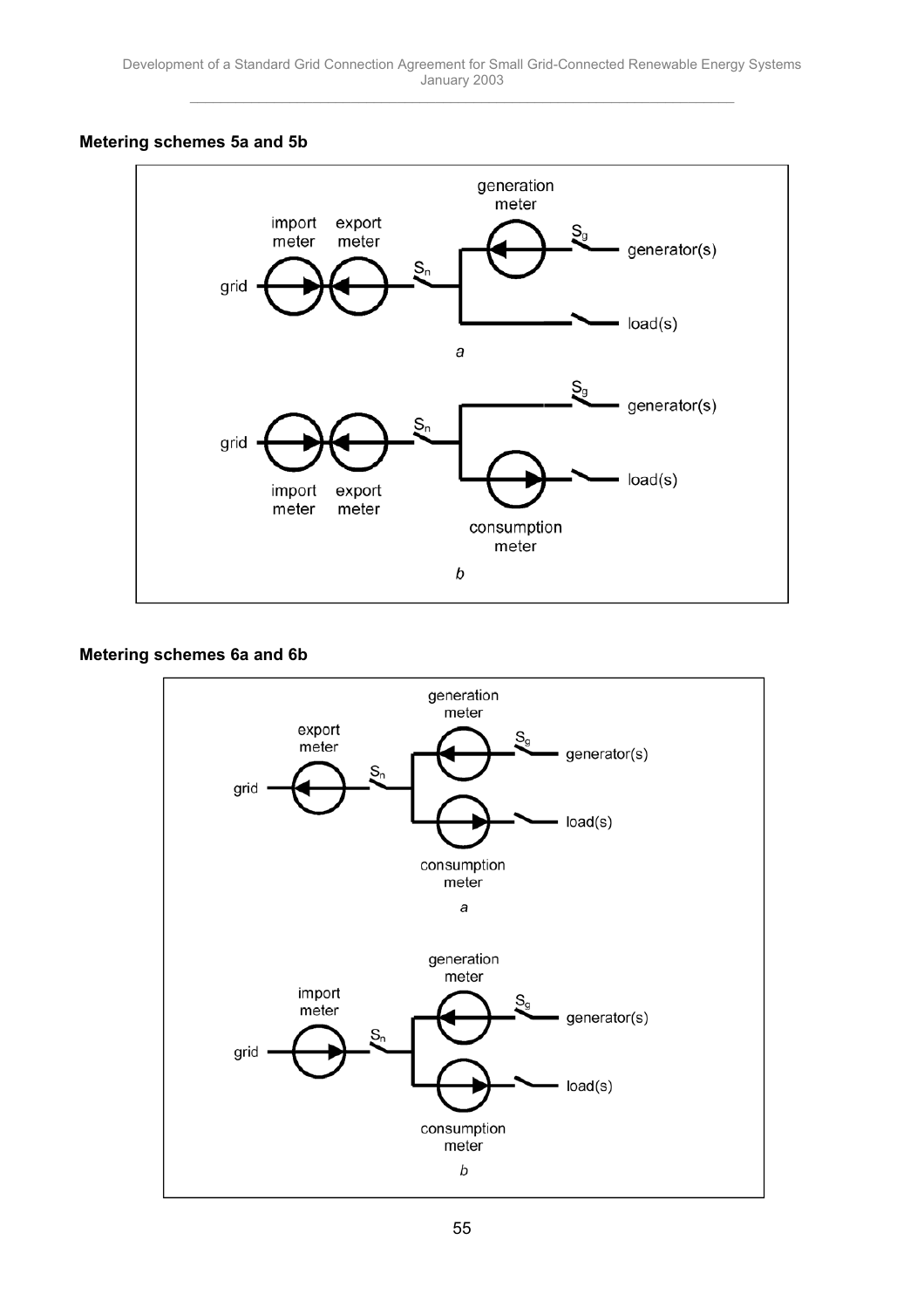## <span id="page-55-0"></span>**6.4.1 Photovoltaic Deeming Formula Renewable Energy Certificates for Small Generation Units: Photovoltaic**

In order to create RECs from your small generation unit using the deeming formula, the unit must be installed on or after 1 April 2001. If the unit was installed before 1 April 2001 you may still be eligible for RECs from the unit but you must apply to ORER to become a registered person intending to accredit a power station and for the generation unit to become an accredited power station. Application forms are available from http://www.orer.gov.au/forms/index.html#renewable. RECs from such units can not be assigned to agents.

To establish how many certificates you may be eligible to create from your photovoltaic unit you should refer to the Zone Rating table and Postcode Zone table listed below.

- 1. Establish your postcode zone by using the 'Postcode Zones for Photovoltaic systems' (Table 1).
- 2. Once you have established your postcode zone you will be able to establish your zone rating for your photovoltaic zone by referring to Table 2.
- 3. To calculate the annual number of RECs your system is eligible for you multiple the zone rating by the rated power output (in kWp) of your unit. You can find the rated power output of your unit in the specifications provided by the unit manufacturer. Please ensure that you use the exact figure that applies to your particular model.

| zone rating | rated power output in kWp | $=$ | annual number of eligible RECs |
|-------------|---------------------------|-----|--------------------------------|
|             |                           |     |                                |

the kW capacity of your PV system

- 4. Multiply the annual number of eligible RECs by one year or five years depending on the period over which you wish to create RECs.
- 5. You must round down the final number of eligible RECs to the nearest whole number.

Note: If you calculate that you are entitled to more than 25 RECs per year, in step 3, your system does not qualify to be a deemed unit under the Act. However, you may be eligible to create RECs for the unit by applying to ORER to become a registered person intending to accredit a power station and for the generation unit to become an accredited power station. Application forms are available from http://www.orer.gov.au/forms/index.html#renewable. RECs from such units can not be assigned to agents.

#### **Example 1.**

If you wished to create RECs on a 5 year basis for a photovoltaic unit that has a rated output or kW capacity of 5.7 kW in the postcode area of 2315, you must:

- 1. Establish your postcode zone; **Zone 3**
- 2. Establish your Zone rating; **The zone rating for zone 3 is 1.382**
- 3. Multiply your zone rating by the kW capacity.

1.382 x 5.7kW = 7.8774 MWh

4. Then multiple by 5 years.

7.8774 x 5 years = 39.387MWh

5. Then round down the total amount of electricity taken to be generated to the nearest MWh to determine the number of RECs you are eligible to create.

39.387 MWh is rounded down to **39 MWh**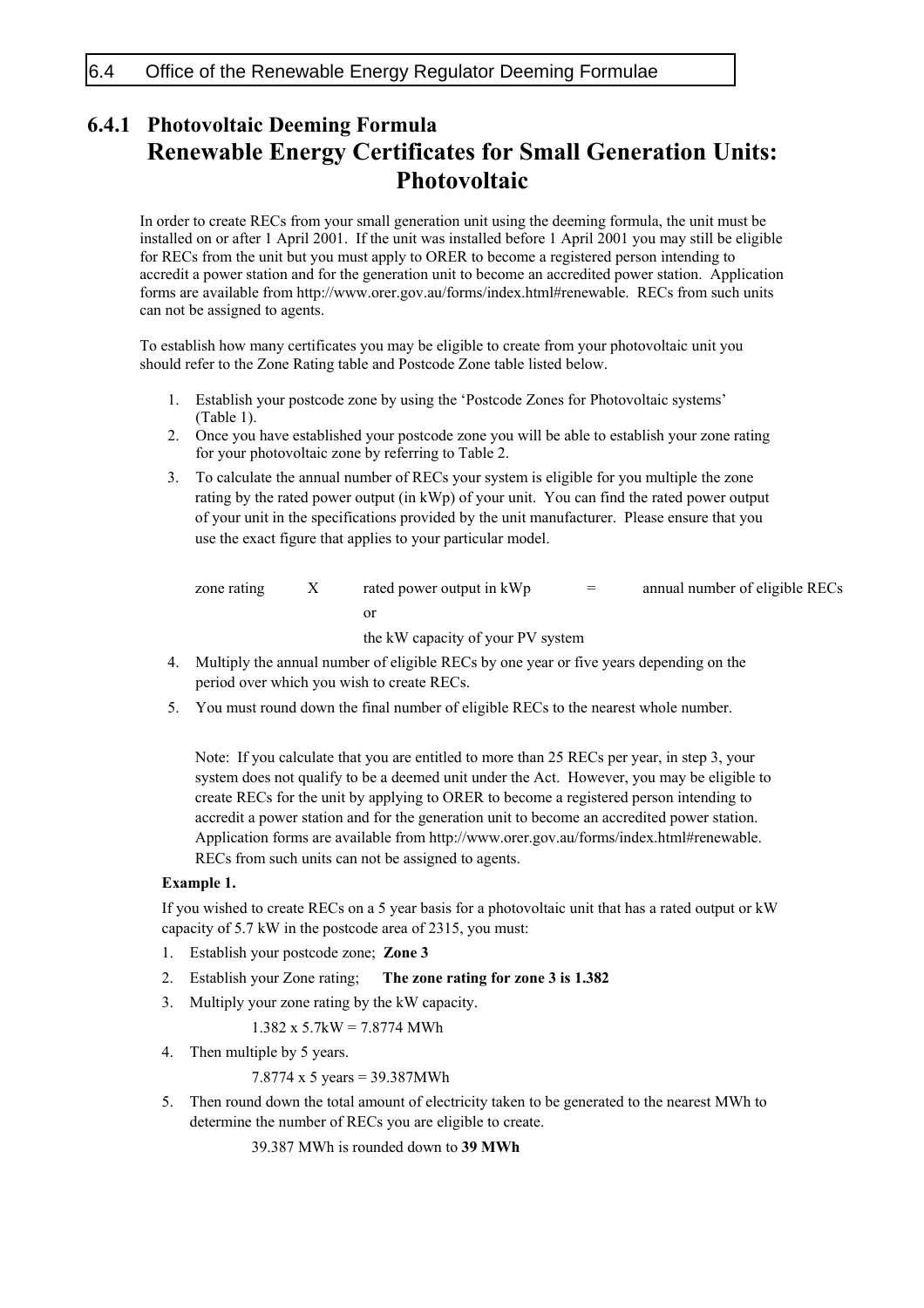#### **Example 2.**

If you wished to create RECs on an annual basis for a photovoltaic unit that has a rated output or kW capacity of 5.7 kW in the postcode area of 2315, you must:

- 1. Establish your postcode zone; **Zone 3**
- 2. Establish your Zone rating; **The zone rating for zone 3 is 1.382**
- 3. Multiply your zone rating by the kW capacity.

1.382 x 5.7kW = 7.8774 MWh

4. Then multiple by 1 year.

7.8774 x 1 year = 7.8774 MWh

5. Then round down the total amount of electricity taken to be generated to the nearest MWh to determine the number of RECs you are eligible to create.

7.8774 MWh is rounded down to 7 **MWh**

|                  | postcode range |                         | postcode range |                | postcode range |      |      | postcode range          |      |      |                         |
|------------------|----------------|-------------------------|----------------|----------------|----------------|------|------|-------------------------|------|------|-------------------------|
| from             | to             | zone                    | from           | T <sub>0</sub> | Zone           | from | to   | zone                    | from | to   | zone                    |
| $\boldsymbol{0}$ | 799            | $\overline{3}$          | 2900           | 2999           | 3              | 4474 | 4476 | $\mathbf{1}$            | 6251 | 6254 | $\overline{\mathbf{3}}$ |
| 800              | 869            | $\overline{2}$          | 3000           | 3390           | $\overline{4}$ | 4477 | 4478 | $\overline{c}$          | 6255 | 6270 | $\overline{4}$          |
| 870              | 879            | $\mathbf{1}$            | 3391           | 3398           | $\mathfrak{Z}$ | 4479 | 4485 | $\mathbf{1}$            | 6271 | 6315 | 3                       |
| 880              | 1000           | $\overline{c}$          | 3399           | 3413           | $\overline{4}$ | 4486 | 4490 | $\overline{c}$          | 6316 | 6357 | $\overline{4}$          |
| 1001             | 2356           | 3                       | 3414           | 3426           | 3              | 4491 | 4492 | $\mathbf{1}$            | 6358 | 6393 | $\overline{3}$          |
| 2357             | 2357           | $\overline{c}$          | 3427           | 3474           | $\overline{4}$ | 4493 | 4499 | $\overline{c}$          | 6394 | 6400 | $\overline{4}$          |
| 2358             | 2384           | $\overline{\mathbf{3}}$ | 3475           | 3514           | 3              | 4500 | 4721 | $\overline{\mathbf{3}}$ | 6401 | 6430 | $\overline{\mathbf{3}}$ |
| 2385             | 2393           | $\overline{2}$          | 3515           | 3516           | $\overline{4}$ | 4722 | 4722 | $\overline{c}$          | 6431 | 6431 | $\overline{2}$          |
| 2394             | 2395           | 3                       | 3517           | 3520           | $\mathfrak{Z}$ | 4723 | 4723 | 3                       | 6432 | 6433 | $\overline{\mathbf{3}}$ |
| 2396             | 2398           | $\overline{c}$          | 3521           | 3524           | $\overline{4}$ | 4724 | 4735 | $\overline{2}$          | 6434 | 6439 | $\overline{c}$          |
| 2399             | 2399           | $\overline{\mathbf{3}}$ | 3525           | 3538           | $\mathfrak{Z}$ | 4736 | 4736 | $\mathbf{1}$            | 6440 | 6441 | $\mathbf{1}$            |
| 2400             | 2400           | $\overline{c}$          | 3539           | 3539           | $\overline{4}$ | 4737 | 4824 | 3                       | 6442 | 6444 | $\overline{\mathbf{3}}$ |
| 2401             | 2404           | 3                       | 3540           | 3549           | $\mathfrak{Z}$ | 4825 | 4827 | $\overline{c}$          | 6445 | 6459 | $\overline{4}$          |
| 2405             | 2407           | $\overline{c}$          | 3550           | 3560           | $\overline{4}$ | 4828 | 4828 | $\overline{\mathbf{3}}$ | 6460 | 6467 | $\mathfrak{Z}$          |
| 2408             | 2410           | 3                       | 3561           | 3569           | 3              | 4829 | 4829 | $\overline{2}$          | 6468 | 6469 | $\overline{2}$          |
| 2411             | 2414           | $\overline{c}$          | 3570           | 3570           | $\overline{4}$ | 4830 | 5261 | $\overline{\mathbf{3}}$ | 6470 | 6471 | $\overline{3}$          |
| 2415             | 2536           | $\overline{3}$          | 3571           | 3606           | 3              | 5262 | 5263 | $\overline{4}$          | 6472 | 6474 | $\overline{c}$          |
| 2537             | 2537           | $\overline{4}$          | 3607           | 3617           | $\overline{4}$ | 5264 | 5270 | 3                       | 6475 | 6506 | $\overline{\mathbf{3}}$ |
| 2538             | 2544           | 3                       | 3618           | 3622           | 3              | 5271 | 5300 | $\overline{4}$          | 6507 | 6555 | $\overline{c}$          |
| 2545             | 2557           | $\overline{\mathbf{4}}$ | 3623           | 3628           | $\overline{4}$ | 5301 | 5429 | 3                       | 6556 | 6573 | $\overline{\mathbf{3}}$ |
| 2558             | 2626           | 3                       | 3629           | 3657           | $\mathfrak{Z}$ | 5430 | 5450 | $\overline{c}$          | 6574 | 6602 | $\overline{2}$          |
| 2627             | 2629           | $\overline{4}$          | 3658           | 3684           | $\overline{4}$ | 5451 | 5653 | 3                       | 6603 | 6607 | $\overline{3}$          |
| 2630             | 2630           | $\overline{3}$          | 3685           | 3687           | 3              | 5654 | 5669 | $\overline{c}$          | 6608 | 6641 | $\overline{c}$          |
| 2631             | 2639           | $\overline{4}$          | 3688           | 3724           | $\overline{4}$ | 5670 | 5679 | 3                       | 6642 | 6724 | $\mathbf{1}$            |
| 2640             | 2820           | 3                       | 3725           | 3731           | $\mathfrak{Z}$ | 5680 | 5699 | $\overline{c}$          | 6725 | 6750 | $\overline{c}$          |
| 2821             | 2842           | $\overline{2}$          | 3732           | 3999           | $\overline{4}$ | 5700 | 5709 | 3                       | 6751 | 6797 | $\mathbf{1}$            |
| 2843             | 2872           | $\overline{\mathbf{3}}$ | 4000           | 4416           | 3              | 5710 | 5722 | $\overline{2}$          | 6798 | 6799 | $\overline{c}$          |
| 2873             | 2874           | $\overline{c}$          | 4417           | 4417           | $\overline{c}$ | 5723 | 5724 | $\mathbf{1}$            | 6800 | 6999 | $\overline{\mathbf{3}}$ |
| 2875             | 2876           | 3                       | 4418           | 4422           | 3              | 5725 | 5733 | $\overline{c}$          | 7000 | 8999 | $\overline{4}$          |
| 2877             | 2889           | $\overline{c}$          | 4423           | 4423           | $\overline{c}$ | 5734 | 5799 | $\mathbf{1}$            | 9000 | 9999 | $\overline{3}$          |
| 2890             | 2897           | 3                       | 4424           | 4426           | 3              | 5800 | 6243 | 3                       |      |      |                         |
| 2898             | 2899           | $\overline{4}$          | 4427           | 4473           | $\overline{2}$ | 6244 | 6250 | $\overline{4}$          |      |      |                         |

## Table 1 - Postcode zones for Photovoltaic systems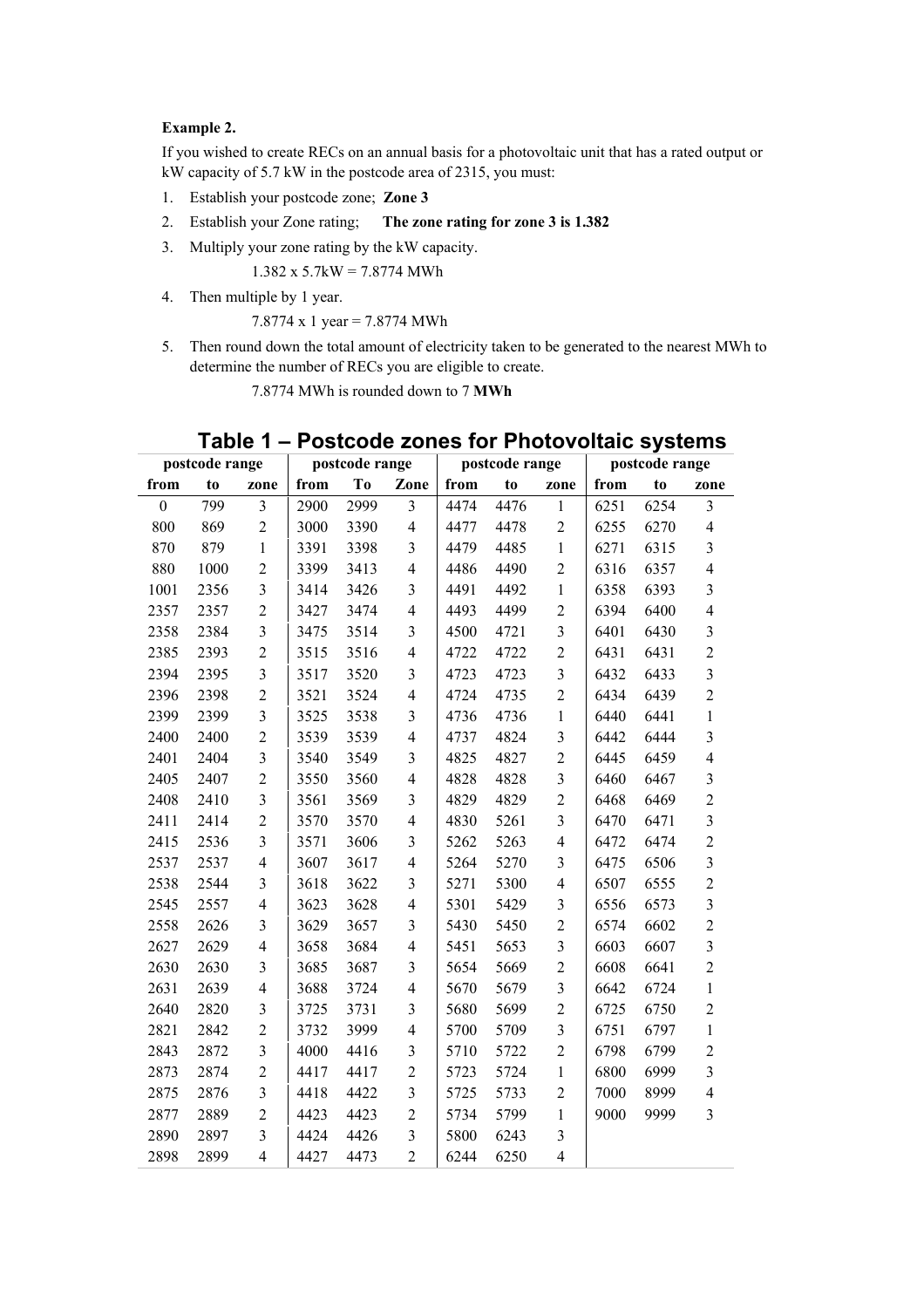| zone | Rating                 |
|------|------------------------|
|      | (MWh/kW <sub>n</sub> ) |
| 1    | 1.622                  |
| 2    | 1.536                  |
| 3    | 1.382                  |
|      | 1 185                  |
|      |                        |

## Table 2 – Zone ratings for Photovoltaic systems

*Please note that the information provided in this document may be subject to change with amendments to the Renewable Energy (Electricity) Act, the Regulations and the administrative processes adopted by the Office of the Renewable Energy Regulator.* 

*4 October 2002*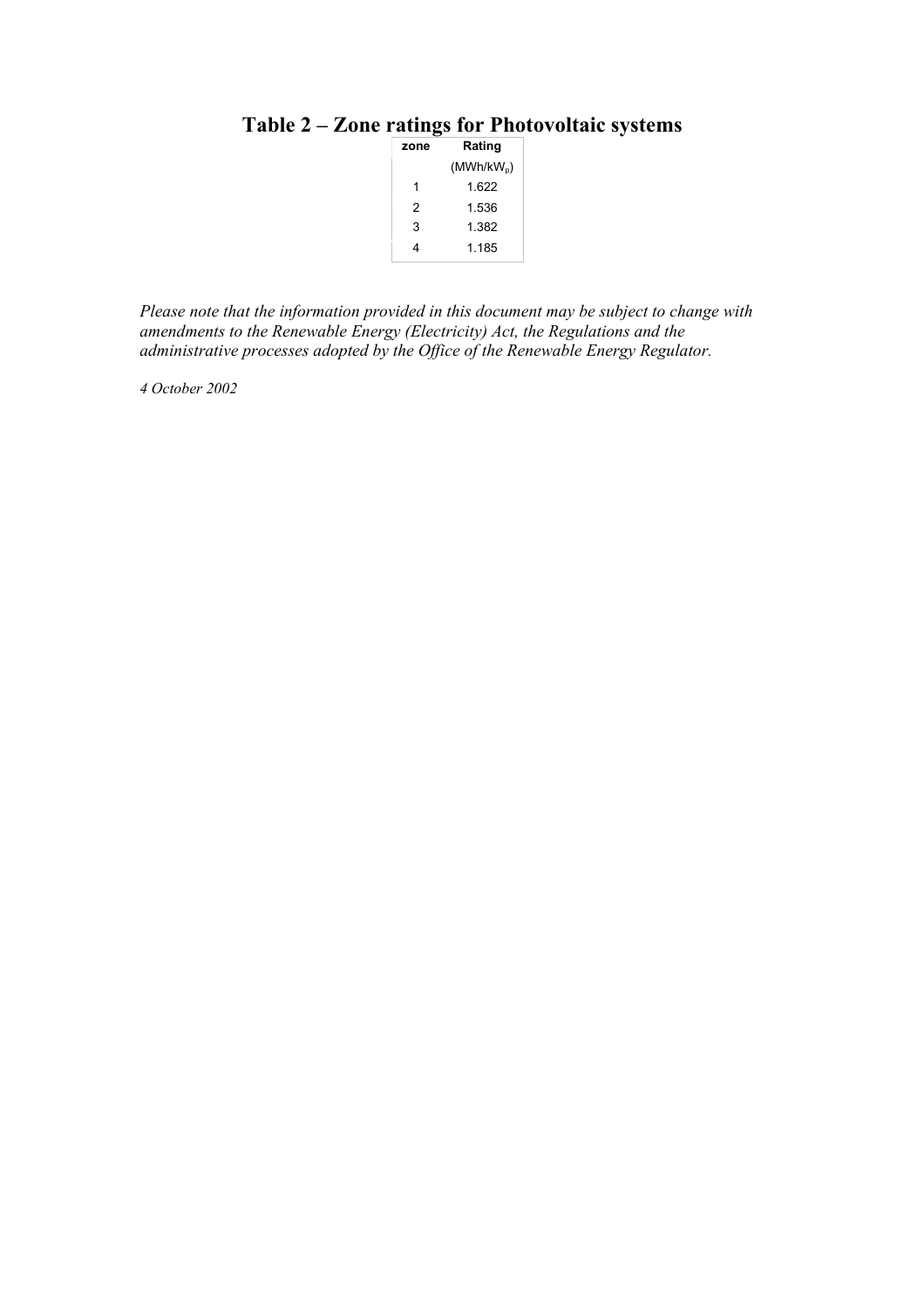## **6.4.2 Wind Deeming Formula Renewable Energy Certificates for Small Generation Units: Wind**

In order to use the deeming tables provided your small generation unit must be installed on or after 1 April 2001. If the unit was installed before 1 April 2001 it may still be eligible for RECs but the unit owner must apply to ORER to become a registered person intending to accredit a power station and for the generation unit to become an accredited power station. Application forms are available from http://www.orer.gov.au/forms/index.html#renewable. RECs from such units can not be assigned to agents.

The number of RECs that you are eligible to create is also determined by the rated capacity of the unit and the number of hours the generator can operate based on actual resource availability.

To establish how many certificates you may be eligible to create from your wind unit you should refer to the attached table of deemed RECs for wind units and:

- 1. Look up your unitís rated capacity (kWh/year). If the exact capacity rating of your unit is not listed in the table, you must round down to the nearest capacity rating listed. If your system's capacity is larger than listed in the table then your system does not qualify to be a deemed unit under the Act. It may be eligible to create RECs, however you must apply to ORER to become a registered person intending to accredit a power station and for the generation unit to become an accredited power station. Application forms are available from http://www.orer.gov.au/forms/index.html#renewable. RECs from such units can not be assigned to agents.
- 2. Refer to the number of RECs deemed for your system based on the resource availability. If you do not know the actual resource availability, then you may claim for the default amount which is 2000hours/year. If you claim for resource availability above these default amounts, then you must provide and retain copies of site-specific audit reports and advise ORER of the name and contact details of the person or company that conducted the audit;
- 3. Multiply the amount of RECs listed in the table by one year or five years depending on the period over which you wish to create RECs.

#### **Example 1.**

If you wished to create RECs on a 5 year basis for a system that has a rating of 2.9 kW and a resource availability of 3,600 hours, you must:

- 1. Round down the capacity rating to 2.8kW (as this is the nearest capacity listed in the table);
- 2. Multiply the listed annual amount of electricity taken to be generated (9.58MWh) by 5 years.

5 years x  $9.58MWh/year = 47.9MWh$ 

3. Then round down the total amount of electricity taken to be generated to the nearest MWh to determine the number of RECs you are eligible to create.

#### 47.9MWh equates to 47RECs

4. As you have claimed a resource availability in excess of the default amount (2,000 hours/year) you must provide and retain copies of a site-specific audit report to support your claim. If you cannot provide such a report then you may only claim for the default amount. The default amount of RECs that you could create for five years, for a 2.8 kW unit is 26 RECs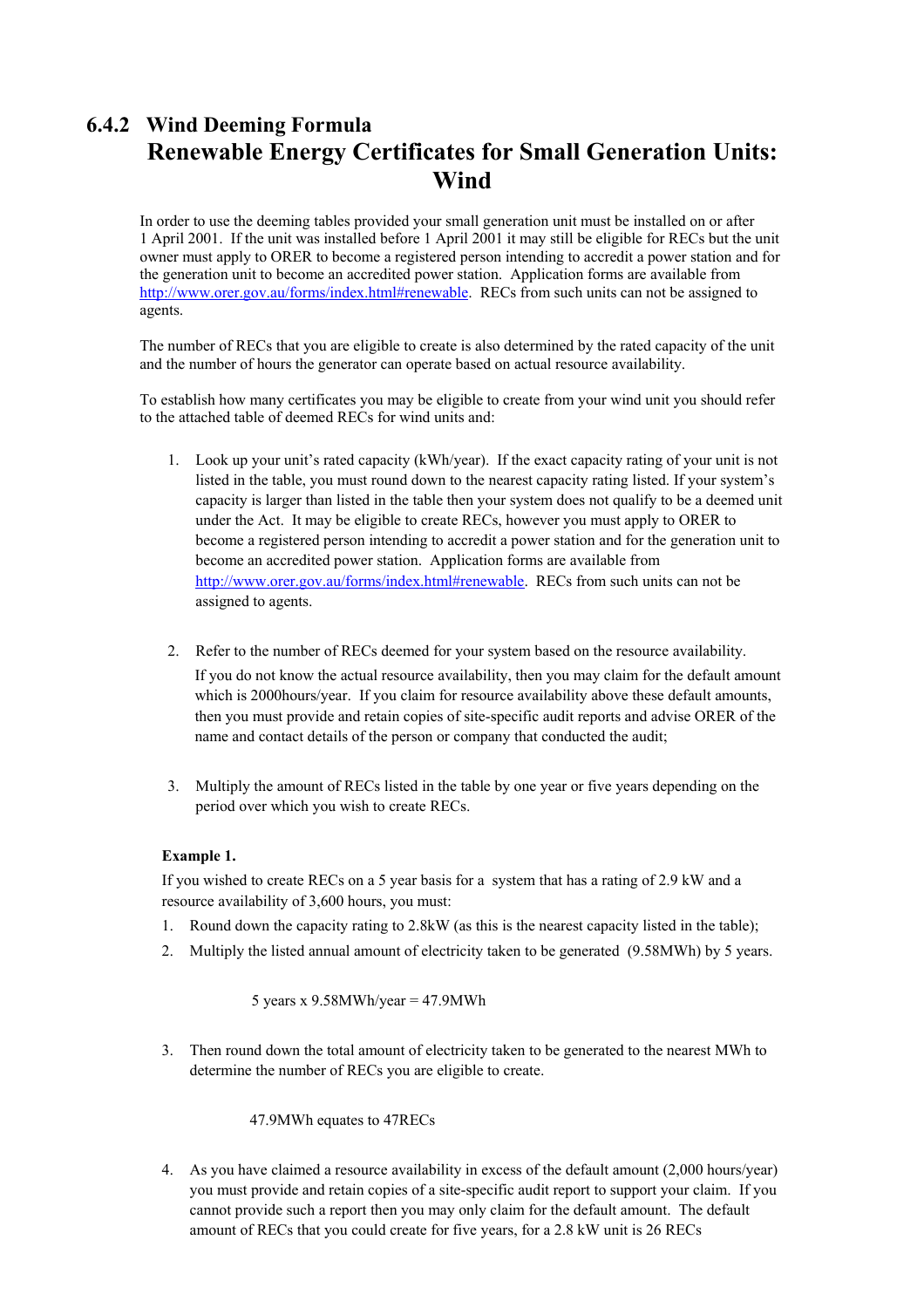#### **Example 2.**

If you wished to create RECs on an annual basis for a system that has a rating of 2.9 kW and a resource availability of 3,600 hours, you must:

- 1. Round down the capacity rating to 2.8kW (as this is the nearest capacity listed in the table);
- 2. Multiply the listed annual amount of electricity taken to be generated (9.58MWh) by 1 year.

1 year x 9.58MWh/year = 9.58MWh

3. Then round down the total amount of electricity taken to be generated to the nearest MWh to determine the number of RECs you are eligible to create.

9.58MWh equates to 9RECs

4. As you have claimed a resource availability in excess of the default amount (2,000 hours/year) you must provide and retain copies of a site-specific audit report to support your claim. If you cannot provide such a report then you may only claim for the default amount. The default amount of RECs that you could create, for a 2.8 kW unit is 5 RECs

## **Schedule 6 Wind turbines**

(paragraph 20 (1) (c))

**Hours each year of wind resource availability** 

|                | 2 000 | 2 2 0 0                                                | 2 4 0 0 | 2600  | 2800     | 3 000 | 3 200 | 3 4 0 0 | 3600  |
|----------------|-------|--------------------------------------------------------|---------|-------|----------|-------|-------|---------|-------|
| Rating<br>(kW) |       | Amount of electricity taken to be generated (MWh/year) |         |       |          |       |       |         |       |
| 0.2            | 0.38  | 0.42                                                   | 0.46    | 0.49  | 0.53     | 0.57  | 0.61  | 0.65    | 0.68  |
| 0.3            | 0.57  | 0.63                                                   | 0.68    | 0.74  | $0.80\,$ | 0.86  | 0.91  | 0.97    | 1.03  |
| 0.4            | 0.76  | 0.84                                                   | 0.91    | 0.99  | 1.06     | 1.14  | 1.22  | 1.29    | 1.37  |
| 0.5            | 0.95  | 1.05                                                   | 1.14    | 1.24  | 1.33     | 1.43  | 1.52  | 1.62    | 1.71  |
| 0.6            | 1.14  | 1.25                                                   | 1.37    | 1.48  | 1.60     | 1.71  | 1.82  | 1.94    | 2.05  |
| 0.8            | 1.52  | 1.67                                                   | 1.82    | 1.98  | 2.13     | 2.28  | 2.43  | 2.58    | 2.74  |
| $\mathbf{1}$   | 1.90  | 2.09                                                   | 2.28    | 2.47  | 2.66     | 2.85  | 3.04  | 3.23    | 3.42  |
| 1.2            | 2.28  | 2.51                                                   | 2.74    | 2.96  | 3.19     | 3.42  | 3.65  | 3.88    | 4.10  |
| 1.4            | 2.66  | 2.93                                                   | 3.19    | 3.46  | 3.72     | 3.99  | 4.26  | 4.52    | 4.79  |
| 1.5            | 2.85  | 3.14                                                   | 3.42    | 3.71  | 3.99     | 4.28  | 4.56  | 4.85    | 5.13  |
| 1.6            | 3.04  | 3.34                                                   | 3.65    | 3.95  | 4.26     | 4.56  | 4.86  | 5.17    | 5.47  |
| 1.8            | 3.42  | 3.76                                                   | 4.10    | 4.45  | 4.79     | 5.13  | 5.47  | 5.81    | 6.16  |
| $\overline{c}$ | 3.80  | 4.18                                                   | 4.56    | 4.94  | 5.32     | 5.70  | 6.08  | 6.46    | 6.84  |
| 2.2            | 4.18  | 4.60                                                   | 5.02    | 5.43  | 5.85     | 6.27  | 6.69  | 7.11    | 7.52  |
| 2.4            | 4.56  | 5.02                                                   | 5.47    | 5.93  | 6.38     | 6.84  | 7.30  | 7.75    | 8.21  |
| 2.5            | 4.75  | 5.23                                                   | 5.70    | 6.18  | 6.65     | 7.13  | 7.60  | 8.08    | 8.55  |
| 2.6            | 4.94  | 5.43                                                   | 5.93    | 6.42  | 6.92     | 7.41  | 7.90  | 8.40    | 8.89  |
| 2.8            | 5.32  | 5.85                                                   | 6.38    | 6.92  | 7.45     | 7.98  | 8.51  | 9.04    | 9.58  |
| $\mathfrak{Z}$ | 5.70  | 6.27                                                   | 6.84    | 7.41  | 7.98     | 8.55  | 9.12  | 9.69    | 10.26 |
| 3.2            | 6.08  | 6.69                                                   | 7.30    | 7.90  | 8.51     | 9.12  | 9.73  | 10.34   | 10.94 |
| 3.4            | 6.46  | 7.11                                                   | 7.75    | 8.40  | 9.04     | 9.69  | 10.34 | 10.98   | 11.63 |
| 3.6            | 6.84  | 7.52                                                   | 8.21    | 8.89  | 9.58     | 10.26 | 10.94 | 11.63   | 12.31 |
| 3.8            | 7.22  | 7.94                                                   | 8.66    | 9.39  | 10.11    | 10.83 | 11.55 | 12.27   | 13.00 |
| $\overline{4}$ | 7.60  | 8.36                                                   | 9.12    | 9.88  | 10.64    | 11.40 | 12.16 | 12.92   | 13.68 |
| 4.2            | 7.98  | 8.78                                                   | 9.58    | 10.37 | 11.17    | 11.97 | 12.77 | 13.57   | 14.36 |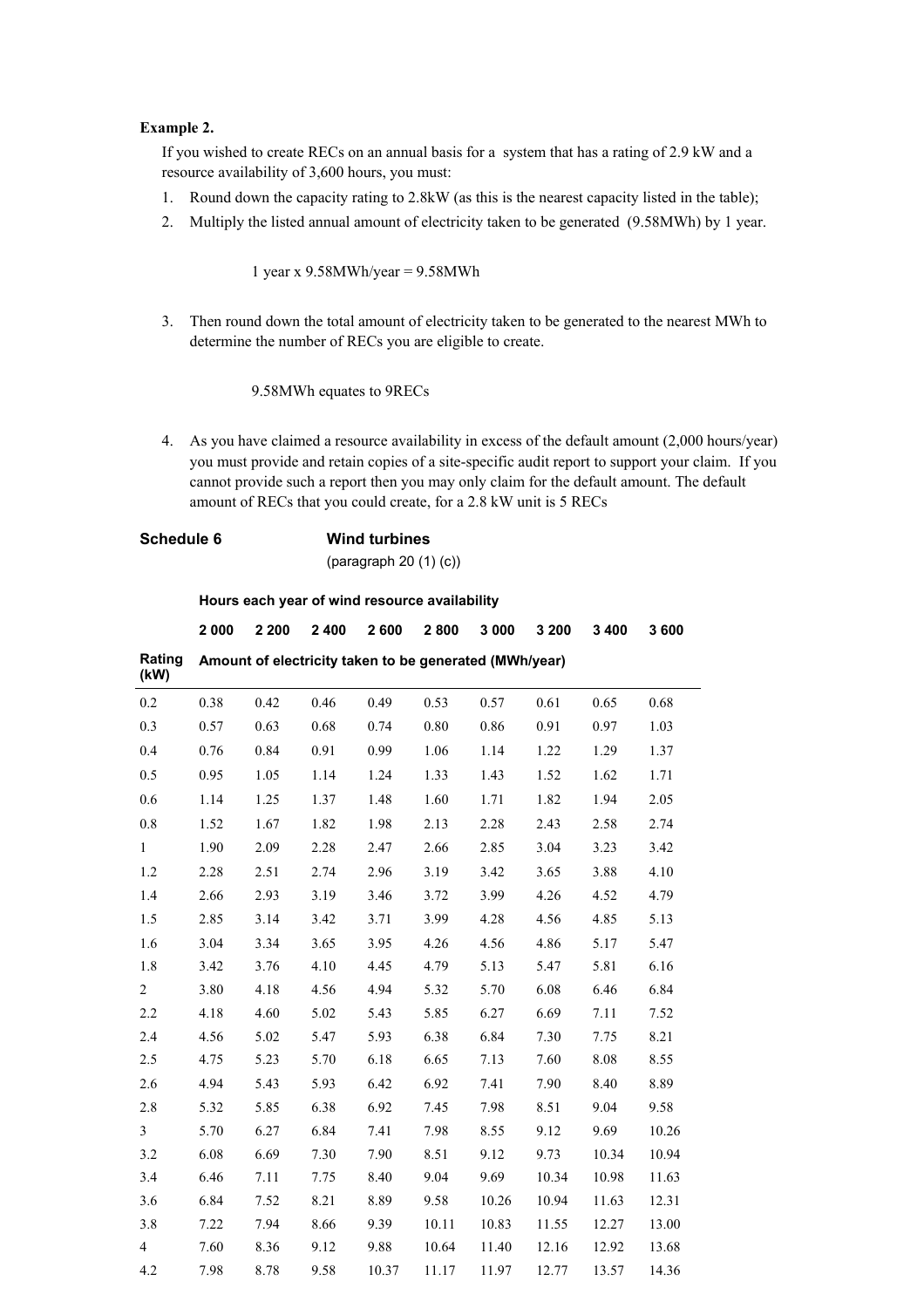| Hours each year of wind resource availability |  |  |  |  |
|-----------------------------------------------|--|--|--|--|
|-----------------------------------------------|--|--|--|--|

|                | 2 0 0 0 | 2 2 0 0 | 2400  | 2600      | 2800  | 3 0 0 0                                                | 3 200 | 3 4 0 0 | 3600  |
|----------------|---------|---------|-------|-----------|-------|--------------------------------------------------------|-------|---------|-------|
| Rating<br>(kW) |         |         |       |           |       | Amount of electricity taken to be generated (MWh/year) |       |         |       |
| 4.4            | 8.36    | 9.20    | 10.03 | $10.87\,$ | 11.70 | 12.54                                                  | 13.38 | 14.21   | 15.05 |
| 4.6            | 8.74    | 9.61    | 10.49 | 11.36     | 12.24 | 13.11                                                  | 13.98 | 14.86   | 15.73 |
| 4.8            | 9.12    | 10.03   | 10.94 | 11.86     | 12.77 | 13.68                                                  | 14.59 | 15.50   | 16.42 |
| 5              | 9.50    | 10.45   | 11.40 | 12.35     | 13.30 | 14.25                                                  | 15.20 | 16.15   | 17.10 |
| 5.2            | 9.88    | 10.87   | 11.86 | 12.84     | 13.83 | 14.82                                                  | 15.81 | 16.80   | 17.78 |
| 5.4            | 10.26   | 11.29   | 12.31 | 13.34     | 14.36 | 15.39                                                  | 16.42 | 17.44   | 18.47 |
| 5.6            | 10.64   | 11.70   | 12.77 | 13.83     | 14.90 | 15.96                                                  | 17.02 | 18.09   | 19.15 |
| 5.8            | 11.02   | 12.12   | 13.22 | 14.33     | 15.43 | 16.53                                                  | 17.63 | 18.73   | 19.84 |
| 6              | 11.40   | 12.54   | 13.68 | 14.82     | 15.96 | 17.10                                                  | 18.24 | 19.38   | 20.52 |
| 6.2            | 11.78   | 12.96   | 14.14 | 15.31     | 16.49 | 17.67                                                  | 18.85 | 20.03   | 21.20 |
| 6.4            | 12.16   | 13.38   | 14.59 | 15.81     | 17.02 | 18.24                                                  | 19.46 | 20.67   | 21.89 |
| 6.6            | 12.54   | 13.79   | 15.05 | 16.30     | 17.56 | 18.81                                                  | 20.06 | 21.32   | 22.57 |
| 6.8            | 12.92   | 14.21   | 15.50 | 16.80     | 18.09 | 19.38                                                  | 20.67 | 21.96   | 23.26 |
| $\tau$         | 13.30   | 14.63   | 15.96 | 17.29     | 18.62 | 19.95                                                  | 21.28 | 22.61   | 23.94 |
| 7.2            | 13.68   | 15.05   | 16.42 | 17.78     | 19.15 | 20.52                                                  | 21.89 | 23.26   | 24.62 |
| 7.4            | 14.06   | 15.47   | 16.87 | 18.28     | 19.68 | 21.09                                                  | 22.50 | 23.90   |       |
| 7.6            | 14.44   | 15.88   | 17.33 | 18.77     | 20.22 | 21.66                                                  | 23.10 | 24.55   |       |
| 7.8            | 14.82   | 16.30   | 17.78 | 19.27     | 20.75 | 22.23                                                  | 23.71 |         |       |
| 8              | 15.20   | 16.72   | 18.24 | 19.76     | 21.28 | 22.80                                                  | 24.32 |         |       |
| 8.2            | 15.58   | 17.14   | 18.70 | 20.25     | 21.81 | 23.37                                                  | 24.93 |         |       |
| 8.4            | 15.96   | 17.56   | 19.15 | 20.75     | 22.34 | 23.94                                                  |       |         |       |
| 8.6            | 16.34   | 17.97   | 19.61 | 21.24     | 22.88 | 24.51                                                  |       |         |       |
| 8.8            | 16.72   | 18.39   | 20.06 | 21.74     | 23.41 |                                                        |       |         |       |
| 9              | 17.10   | 18.81   | 20.52 | 22.23     | 23.94 |                                                        |       |         |       |
| 9.2            | 17.48   | 19.23   | 20.98 | 22.72     | 24.47 |                                                        |       |         |       |
| 9.4            | 17.86   | 19.65   | 21.43 | 23.22     | 25.00 |                                                        |       |         |       |
| 9.6            | 18.24   | 20.06   | 21.89 | 23.71     |       |                                                        |       |         |       |
| 9.8            | 18.62   | 20.48   | 22.34 | 24.21     |       |                                                        |       |         |       |
| $10\,$         | 19.00   | 20.90   | 22.80 | 24.70     |       |                                                        |       |         |       |

*Please note that the information provided in this document may be subject to change with amendments to the Renewable Energy (Electricity) Act, the Regulations and the administrative processes adopted by the Office of the Renewable Energy Regulator.* 

*26/11/2001*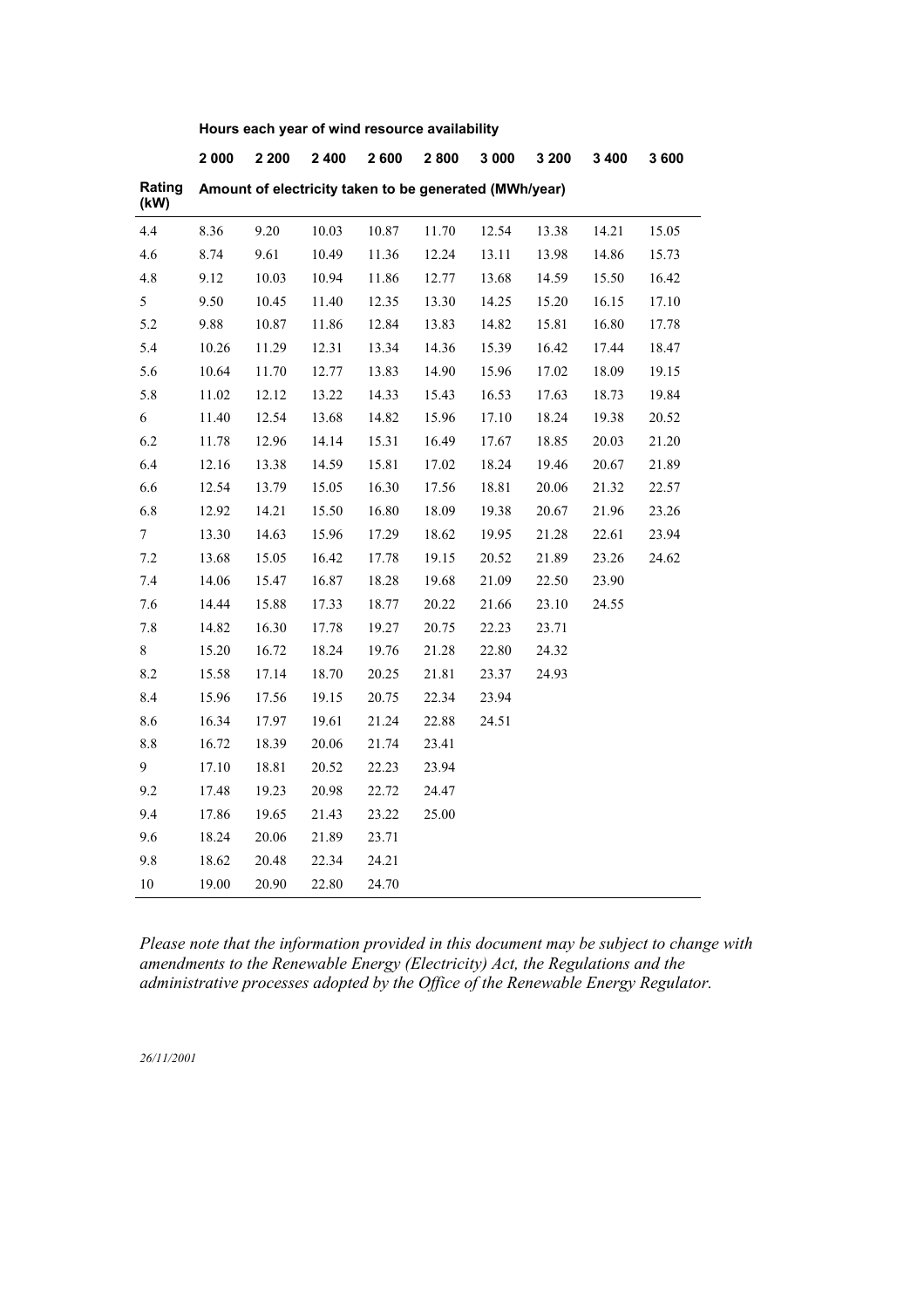## **6.4.3 Small Hydro Deeming Formula Renewable Energy Certificates for Small Generation Units: Hydro**

In order to use the deeming tables provided your small generation unit must be installed on or after 1 April 2001. If the unit was installed before 1 April 2001 it may still be eligible for RECs but the unit owner must apply to ORER to become a registered person intending to accredit a power station and for the generation unit to become an accredited power station. Application forms are available from http://www.orer.gov.au/forms/index.html#renewable. RECs from such units can not be assigned to agents.

The number of RECs that you are eligible to create is also determined by the rated capacity of the unit and the number of hours the generator can operate based on actual resource availability.

To establish how many certificates you may be eligible to create from your hydro electric unit you should refer to the attached table of deemed RECs for hydro electric units and:

- 1. Look up your unitís rated capacity (kWh/year). If the exact capacity rating of your unit is not listed in the table, you must round down to the nearest capacity rating listed. If your system's capacity is larger than listed in the table then your system does not qualify to be a deemed unit under the Act. It may be eligible to create RECs, however you must apply to ORER to become a registered person intending to accredit a power station and for the generation unit to become an accredited power station. Application forms are available from http://www.orer.gov.au/forms/index.html#renewable. RECs from such units can not be assigned to agents.
- 2. Refer to the number of RECs deemed for your system based on the resource availability. If you do not know the actual resource availability, then you must claim for the default amount which is 4000 hours/year. If you claim for resource availability above these default amounts, then you must provide and retain copies of site-specific audit reports and advise ORER of the name and contact details of the person or company that conducted the audit;
- 3. Multiply the amount of RECs listed in the table by one year or five years depending on the period over which you wish to create RECs.

#### **Example 1.**

If you wished to create RECs on a 5 year basis for a system that has a rating of 2.3 kW and a resource availability of 5000 hours, you must:

- 1. Round down the capacity rating to 2.2kW (as this is the nearest capacity listed in the table);
- 2. Multiply the listed annual amount of electricity taken to be generated (10.45MWh) by 5 years.

5 years x  $10.45$ MWh/year =  $52.25$ MWh

3. then round down the total amount of electricity taken to be generated to the nearest MWh to determine the number of RECs you are eligible to create.

#### 52.52MWh equates to 52RECs

4. As you have claimed a resource availability in excess of the default amount (4,000 hours/year) you must provide and retain copies of a site-specific audit report to support your claim. If you cannot provide such a report then you may only claim for the default amount. The default amount of RECs that you could create for five years, for a 2.2 kW unit is 41 RECs.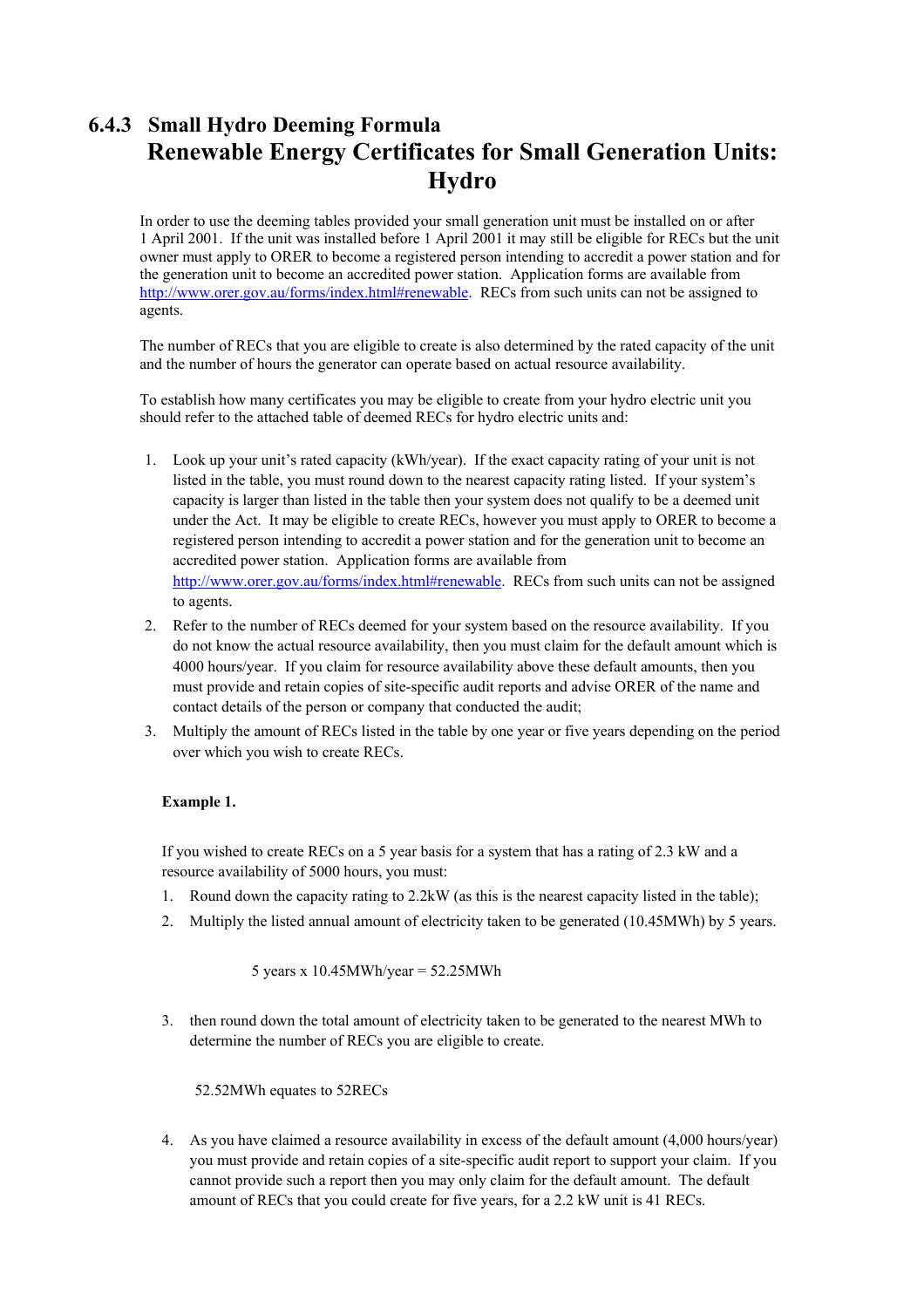#### **Example 2.**

If you wished to create RECs on an annual basis for a system that has a rating of 2.3 kW and a resource availability of 5000 hours, you must:

- 1. Round down the capacity rating to 2.2kW (as this is the nearest capacity listed in the table);
- 2. Multiply the listed annual amount of electricity taken to be generated (10.45MWh) by 1 year.

1 year x 10.45MWh/year = 10.45MWh

3. Then round down the total amount of electricity taken to be generated to the nearest whole MWh to determine the number of RECs you are eligible to create.

10.45MWh equates to 10RECs

3. As you have claimed a resource availability in excess of the default amount (4,000 hours/year) you must provide and retain copies of a site-specific audit report to support your claim. The default amount of RECs that you could create, for a 2.2 kW unit is 8 RECs.

#### **Schedule 4 Small hydro-electric systems**  (paragraph 20 (1) (a))

|      | Rating Hours each year of hydro resource availability |
|------|-------------------------------------------------------|
| (kW) |                                                       |

|                                                        | 4 0 0 0 | 4 500 | 5 0 0 0 | 5 500 | 6 0 0 0 | 6 500 | 7 000 | 7 500 | 8 0 0 0 | 8 500 | 8760  |
|--------------------------------------------------------|---------|-------|---------|-------|---------|-------|-------|-------|---------|-------|-------|
|                                                        |         |       |         |       |         |       |       |       |         |       |       |
| Amount of electricity taken to be generated (MWh/year) |         |       |         |       |         |       |       |       |         |       |       |
| $0.2\,$                                                | 0.76    | 0.86  | 0.95    | 1.05  | 1.14    | 1.24  | 1.33  | 1.43  | 1.52    | 1.62  | 1.66  |
| 0.3                                                    | 1.14    | 1.28  | 1.43    | 1.57  | 1.71    | 1.85  | 2.00  | 2.14  | 2.28    | 2.42  | 2.50  |
| $0.4\,$                                                | 1.52    | 1.71  | 1.90    | 2.09  | 2.28    | 2.47  | 2.66  | 2.85  | 3.04    | 3.23  | 3.33  |
| 0.5                                                    | 1.90    | 2.14  | 2.38    | 2.61  | 2.85    | 3.09  | 3.33  | 3.56  | 3.80    | 4.04  | 4.16  |
| 0.6                                                    | 2.28    | 2.57  | 2.85    | 3.14  | 3.42    | 3.71  | 3.99  | 4.28  | 4.56    | 4.85  | 4.99  |
| 0.8                                                    | 3.04    | 3.42  | 3.80    | 4.18  | 4.56    | 4.94  | 5.32  | 5.70  | 6.08    | 6.46  | 6.66  |
| 1.0                                                    | 3.80    | 4.28  | 4.75    | 5.23  | 5.70    | 6.18  | 6.65  | 7.13  | 7.60    | 8.08  | 8.32  |
| 1.2                                                    | 4.56    | 5.13  | 5.70    | 6.27  | 6.84    | 7.41  | 7.98  | 8.55  | 9.12    | 9.69  | 9.99  |
| 1.4                                                    | 5.32    | 5.99  | 6.65    | 7.32  | 7.98    | 8.65  | 9.31  | 9.98  | 10.64   | 11.31 | 11.65 |
| 1.6                                                    | 6.08    | 6.84  | 7.60    | 8.36  | 9.12    | 9.88  | 10.64 | 11.40 | 12.16   | 12.92 | 13.32 |
| 1.8                                                    | 6.84    | 7.70  | 8.55    | 9.41  | 10.26   | 11.12 | 11.97 | 12.83 | 13.68   | 14.54 | 14.98 |
| $\overline{\mathbf{c}}$                                | 7.60    | 8.55  | 9.50    | 10.45 | 11.40   | 12.35 | 13.30 | 14.25 | 15.20   | 16.15 | 16.64 |
| 2.2                                                    | 8.36    | 9.41  | 10.45   | 11.50 | 12.54   | 13.59 | 14.63 | 15.68 | 16.72   | 17.77 | 18.31 |
| 2.4                                                    | 9.12    | 10.26 | 11.40   | 12.54 | 13.68   | 14.82 | 15.96 | 17.10 | 18.24   | 19.38 | 19.97 |
| 2.6                                                    | 9.88    | 11.12 | 12.35   | 13.59 | 14.82   | 16.06 | 17.29 | 18.53 | 19.76   | 21.00 | 21.64 |
| 2.8                                                    | 10.64   | 11.97 | 13.30   | 14.63 | 15.96   | 17.29 | 18.62 | 19.95 | 21.28   | 22.61 | 23.30 |
| 3                                                      | 11.40   | 12.83 | 14.25   | 15.68 | 17.10   | 18.53 | 19.95 | 21.38 | 22.80   | 24.23 | 24.97 |
| 3.2                                                    | 12.16   | 13.68 | 15.20   | 16.72 | 18.24   | 19.76 | 21.28 | 22.80 | 24.32   |       |       |
| 3.4                                                    | 12.92   | 14.54 | 16.15   | 17.77 | 19.38   | 21.00 | 22.61 | 24.23 |         |       |       |
| 3.6                                                    | 13.68   | 15.39 | 17.10   | 18.81 | 20.52   | 22.23 | 23.94 |       |         |       |       |
| 3.8                                                    | 14.44   | 16.25 | 18.05   | 19.86 | 21.66   | 23.47 |       |       |         |       |       |
| 4                                                      | 15.20   | 17.10 | 19.00   | 20.90 | 22.80   | 24.70 |       |       |         |       |       |
| 4.2                                                    | 15.96   | 17.96 | 19.95   | 21.95 | 23.94   |       |       |       |         |       |       |
| 4.4                                                    | 16.72   | 18.81 | 20.90   | 22.99 |         |       |       |       |         |       |       |
| 4.6                                                    | 17.48   | 19.67 | 21.85   | 24.04 |         |       |       |       |         |       |       |
| 4.8                                                    | 18.24   | 20.52 | 22.80   |       |         |       |       |       |         |       |       |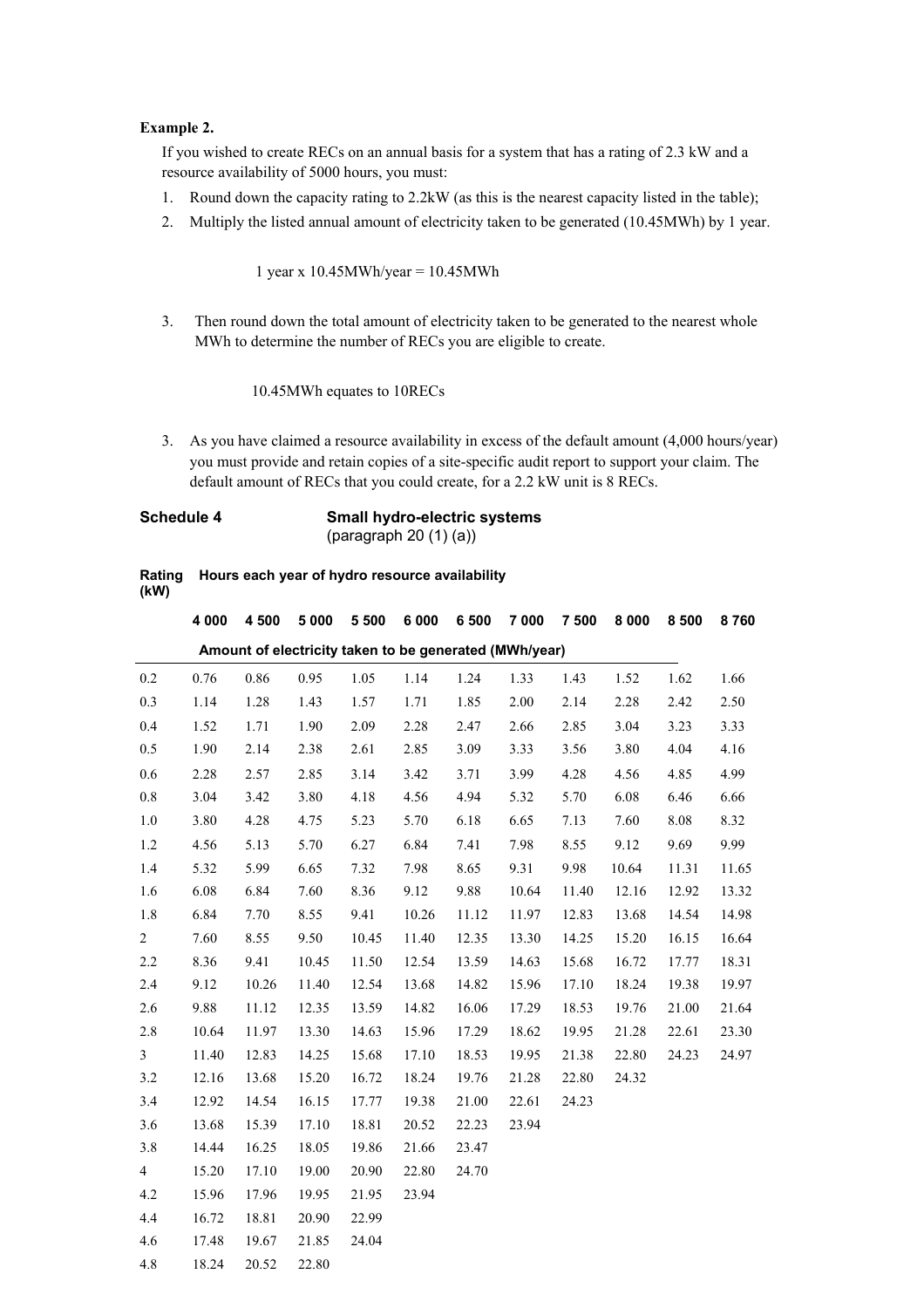| (kW) |         |       |                                                        |       |      |       |      |       |         |       |      |
|------|---------|-------|--------------------------------------------------------|-------|------|-------|------|-------|---------|-------|------|
|      | 4 0 0 0 | 4 500 | 5 0 0 0                                                | 5 500 | 6000 | 6 500 | 7000 | 7 500 | 8 0 0 0 | 8 500 | 8760 |
|      |         |       | Amount of electricity taken to be generated (MWh/year) |       |      |       |      |       |         |       |      |
| 5    | 19.00   | 21.38 | 23.75                                                  |       |      |       |      |       |         |       |      |
| 5.2  | 19.76   | 22.23 | 24.70                                                  |       |      |       |      |       |         |       |      |
| 5.4  | 20.52   | 23.09 |                                                        |       |      |       |      |       |         |       |      |
| 5.6  | 21.28   | 23.94 |                                                        |       |      |       |      |       |         |       |      |
| 5.8  | 22.04   | 24.80 |                                                        |       |      |       |      |       |         |       |      |
| 6    | 22.80   |       |                                                        |       |      |       |      |       |         |       |      |
| 6.2  | 23.56   |       |                                                        |       |      |       |      |       |         |       |      |
| 6.4  | 24.32   |       |                                                        |       |      |       |      |       |         |       |      |

**Rating Hours each year of hydro resource availability** 

*Please note that the information provided in this document may be subject to change with amendments to the Renewable Energy (Electricity) Act, the Regulations and the administrative processes adopted by the Office of the Renewable Energy Regulator.* 

*26/11/2001*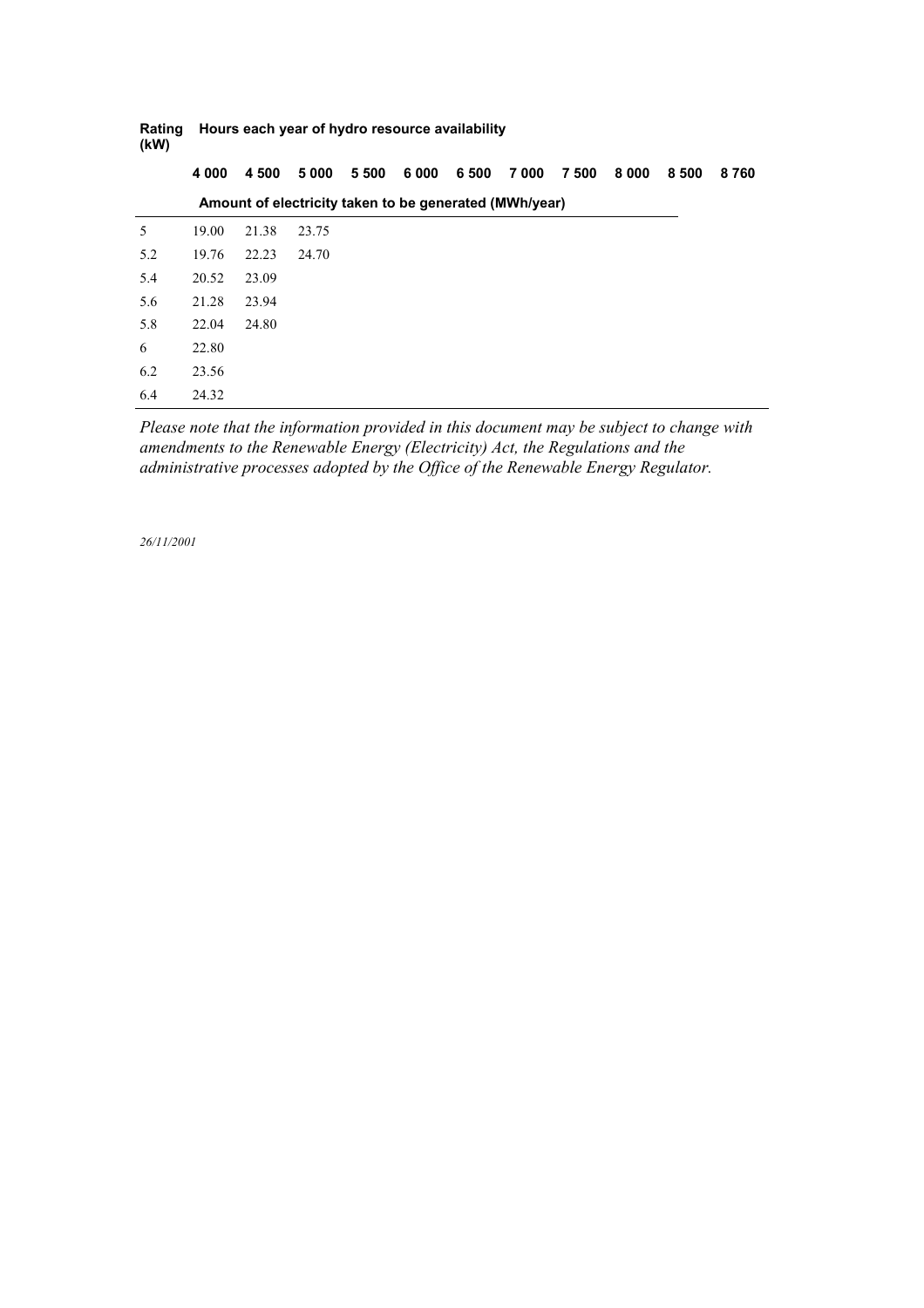## <span id="page-64-0"></span>**6.5. Correlation of PV output with peak loads**

The following charts are taken from Watt *et al*. (2003).











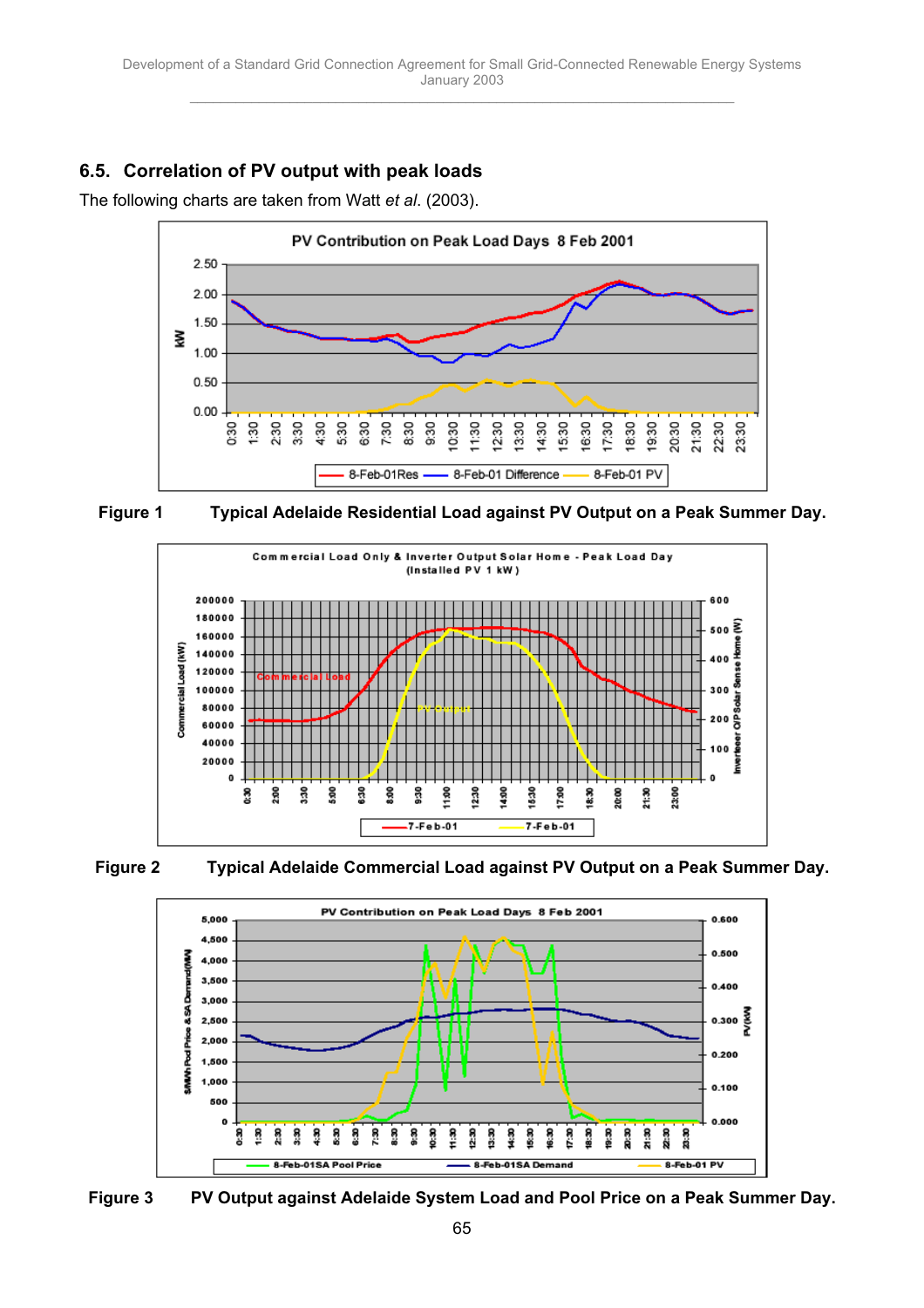## <span id="page-65-0"></span>**7. Glossary of Acronyms and Units**

| АC            | <b>Alternating Current.</b>                             |
|---------------|---------------------------------------------------------|
| <b>ACCC</b>   | Australian Competition and Consumer Commission          |
| <b>ACRE</b>   | Australian CRC for Renewable Energy                     |
| <b>AEPG</b>   | <b>ACRE Energy Policy Group</b>                         |
| <b>AGO</b>    | Australian Greenhouse Office                            |
| <b>ANZSES</b> | Australian and New Zealand Solar Energy Society         |
| AS            | Australian Standard                                     |
| ASP           | <b>Accredited Service Provider</b>                      |
| ATO           | <b>Australian Taxation Office</b>                       |
| <b>BCSE</b>   |                                                         |
| $CO2-e$       | <b>Business Council for Sustainable Energy</b>          |
|               | carbon dioxide equivalent<br>Direct Current             |
| DC            |                                                         |
| <b>DEUS</b>   | Department of Energy Utilities and Sustainability       |
| <b>DITR</b>   | Department of Industry, Tourism and Resources           |
| <b>DNSP</b>   | Distributed Network Service Provider                    |
| <b>DUOS</b>   | Distribution Use Of System                              |
| <b>ESAA</b>   | <b>Electricity Supply Association of Australia</b>      |
| <b>ESCOSA</b> | <b>Essential Services Commission of South Australia</b> |
| <b>GIS</b>    | Geographical Information System                         |
| <b>GPR</b>    | <b>Green Power Right</b>                                |
| GST           | Goods and Services Tax                                  |
| GWh           | gigawatt-hour                                           |
| <b>ICRC</b>   | Independent Competition and Regulatory Commission       |
| <b>IPART</b>  | Independent Pricing and Regulatory Tribunal             |
| kVA           | kilovolt-ampere                                         |
| kWh           | kilowatt-hour                                           |
| $kW_{p}$      | kilowatt-peak                                           |
| <b>MEU</b>    | Ministry of Energy and Utilities                        |
| <b>MRET</b>   | Mandatory Renewable Energy Target                       |
| MWh           | megawatt-hour                                           |
|               |                                                         |
| NEC           | <b>National Electricity Code</b>                        |
| <b>NEM</b>    | <b>National Electricity Market</b>                      |
| <b>NGAC</b>   | <b>NSW Greenhouse Abatement Certificate</b>             |
| <b>NGGAS</b>  | New South Wales Greenhouse Gas Abatement Scheme         |
| <b>NPER</b>   | National Professional Engineers Register                |
| ΝT            | Northern Territory.                                     |
| <b>ORER</b>   | Office of the Renewable Energy Regulator                |
| <b>OTER</b>   | Office of the Tasmanian Energy Regulator                |
| PV            | Photovoltaic.                                           |
| <b>PVRP</b>   | Photovoltaic Rebate Program                             |
| QCA           | Queensland Competition Authority                        |
| <b>REC</b>    | Renewable Energy Certificate                            |
| <b>SAIIR</b>  | South Australian Independent Industry Regulator         |
| SEA           | Sustainable Energy Authority (Victoria)                 |
| <b>SEDA</b>   | Sustainable Energy Development Authority                |
| SEDO          | Sustainable Energy Development Organisation             |
| <b>SEI</b>    | Sustainable Energy Industry                             |
| TOU           | Time-Of-Use                                             |
| <b>TUOS</b>   | <b>Transmission Use Of System</b>                       |
| UE            | <b>United Energy</b>                                    |
| <b>UNSW</b>   | University of New South Wales                           |
| <b>USA</b>    | <b>United States of America</b>                         |
|               | <b>Victorian Essential Services Commission</b>          |
| <b>VESC</b>   |                                                         |